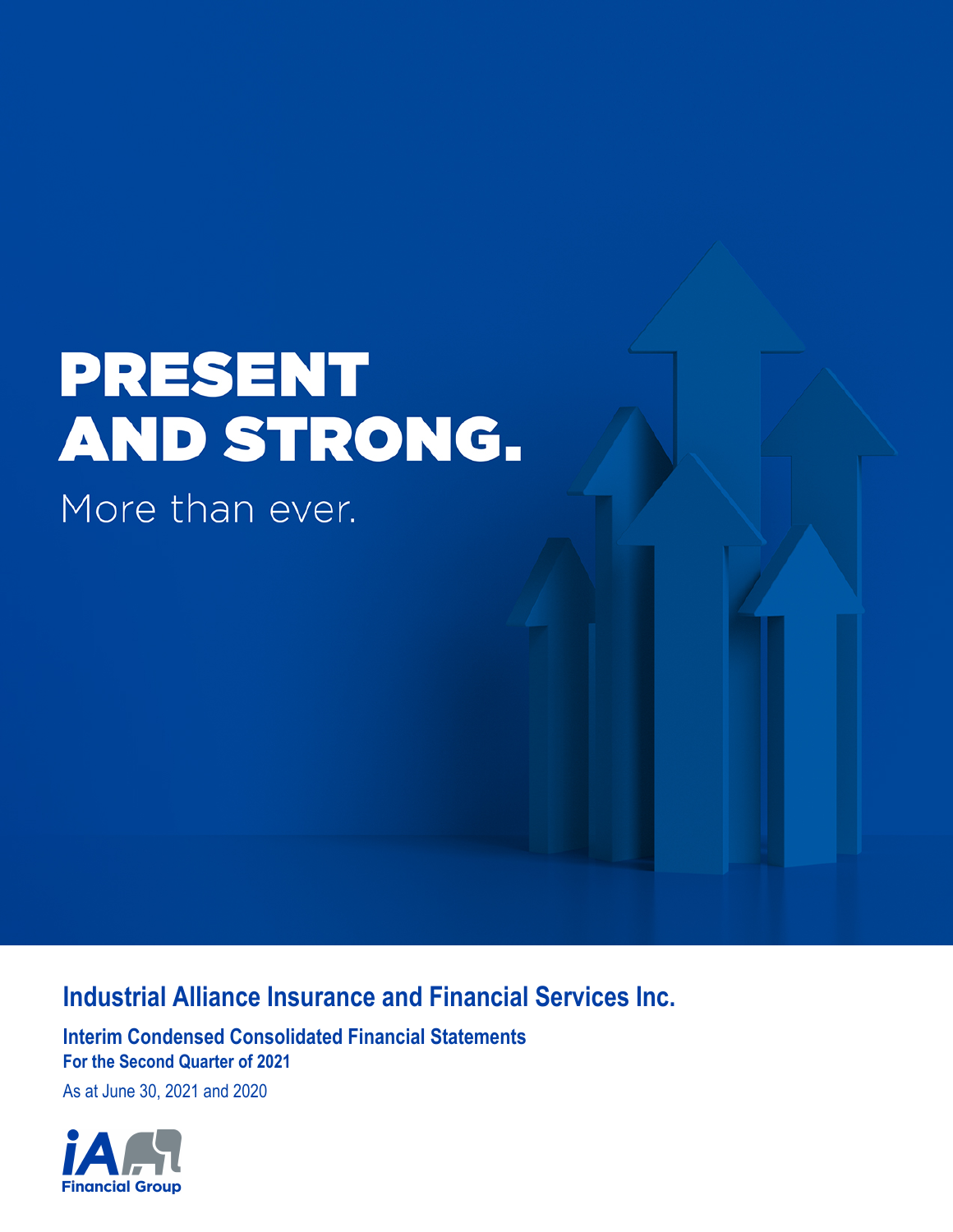# **Interim Condensed Consolidated Financial Statements (unaudited)**

- [3 Consolidated Income Statements](#page-2-0)
- [4 Consolidated Comprehensive Income Statements](#page-3-0)
- [5 Consolidated Statements of Financial Position](#page-4-0)
- [6 Consolidated Equity Statements](#page-5-0)
- [7 Consolidated Cash Flows Statements](#page-6-0)
- [8 Notes to Interim Condensed Consolidated Financial Statements](#page-7-0)
- [8 Note 1 General Information](#page-7-0)
- [8 Note](#page-7-0) 2 [Impacts of COVID-19 Pandemic](#page-7-0)
- [9 Note](#page-8-0) 3 [Changes in Accounting Policies](#page-8-0)
- [11 Note 4 Disposal of Business](#page-10-0)
- [12 Note 5 Invested Assets and Investment Income](#page-11-0)
- [14 Note 6 Fair Value of Financial Instruments and Investment Properties](#page-13-0)
- [21 Note 7 Management of Risks Associated with Financial Instruments](#page-20-0)
- [23 Note 8 Derivative Financial Instruments](#page-22-0)
- [25](#page-24-0) [Note 9](#page-24-0) [Segregated Funds Net Assets](#page-24-0)
- [25 Note 1](#page-24-0)0 [Debentures](#page-24-0)
- [26 Note 1](#page-25-0)1 [Share Capital](#page-25-0)
- [27 Note 1](#page-26-0)2 [Accumulated Other Comprehensive Income](#page-26-0)
- [28 Note 1](#page-27-0)3 [Capital Management](#page-27-0)
- [28 Note 1](#page-27-0)4 [General Expenses](#page-27-0)
- [29 Note 1](#page-28-0)5 [Income Taxes](#page-28-0)
- [29 Note 1](#page-28-0)6 [Segmented Information](#page-28-0)
- [35 Note 1](#page-34-0)7 [Basic Earnings Per Common Share](#page-34-0)
- [36 Note 1](#page-35-0)8 [Post-Employment Benefits](#page-35-0)
- [37](#page-36-0) [Note 1](#page-36-0)9 [Commitments](#page-36-0)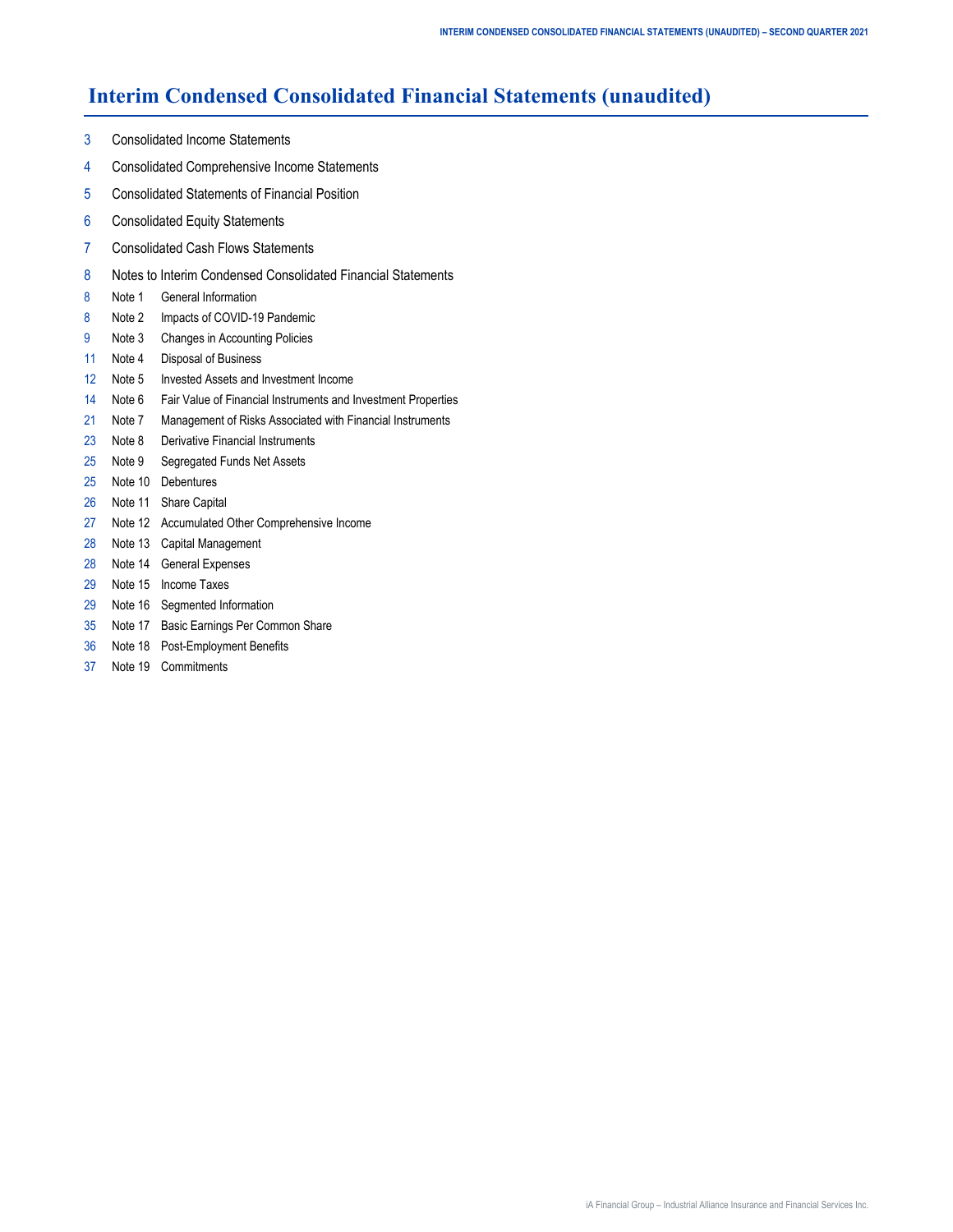# <span id="page-2-0"></span>**Consolidated Income Statements**

|                                                                 |                                                                                                                                                                                                                                                                                                                                                                                                                                                                                                                                                                                                                                                           |       |             | Six months ended<br>June 30 |    |       |  |
|-----------------------------------------------------------------|-----------------------------------------------------------------------------------------------------------------------------------------------------------------------------------------------------------------------------------------------------------------------------------------------------------------------------------------------------------------------------------------------------------------------------------------------------------------------------------------------------------------------------------------------------------------------------------------------------------------------------------------------------------|-------|-------------|-----------------------------|----|-------|--|
| (unaudited, in millions of dollars, unless otherwise indicated) |                                                                                                                                                                                                                                                                                                                                                                                                                                                                                                                                                                                                                                                           | 2021  | 2020        | 2021                        |    | 2020  |  |
| <b>Revenues</b>                                                 |                                                                                                                                                                                                                                                                                                                                                                                                                                                                                                                                                                                                                                                           |       |             |                             |    |       |  |
| <b>Premiums</b>                                                 |                                                                                                                                                                                                                                                                                                                                                                                                                                                                                                                                                                                                                                                           |       |             |                             |    |       |  |
| Gross premiums                                                  | \$                                                                                                                                                                                                                                                                                                                                                                                                                                                                                                                                                                                                                                                        | 3,301 | \$<br>2,310 | \$<br>6,839                 | \$ | 5,251 |  |
| Premiums ceded                                                  |                                                                                                                                                                                                                                                                                                                                                                                                                                                                                                                                                                                                                                                           | (240) | (206)       | (455)                       |    | (401) |  |
| Net premiums (Note 16)                                          |                                                                                                                                                                                                                                                                                                                                                                                                                                                                                                                                                                                                                                                           | 3,061 | 2,104       | 6,384                       |    | 4,850 |  |
| Investment income (Note 5)                                      |                                                                                                                                                                                                                                                                                                                                                                                                                                                                                                                                                                                                                                                           |       |             |                             |    |       |  |
| Interest and other investment income                            |                                                                                                                                                                                                                                                                                                                                                                                                                                                                                                                                                                                                                                                           | 332   | 310         | 680                         |    | 749   |  |
| Change in fair value of investments                             |                                                                                                                                                                                                                                                                                                                                                                                                                                                                                                                                                                                                                                                           | 1.395 | 3.845       | (2,508)                     |    | 2.548 |  |
|                                                                 |                                                                                                                                                                                                                                                                                                                                                                                                                                                                                                                                                                                                                                                           | 1,727 | 4,155       | (1,828)                     |    | 3,297 |  |
| Other revenues                                                  | <b>Quarters ended</b><br>June 30<br>486<br>418<br>953<br>5,274<br>6.677<br>5,509<br>1,617<br>1,218<br>4,227<br>(160)<br>(137)<br>(331)<br>845<br>524<br>1,256<br>1,789<br>4,018<br>(2,031)<br>7<br>21<br>(7)<br>(72)<br>(19)<br>(18)<br>4,026<br>5,625<br>3,096<br>518<br>395<br>1,018<br>376<br>355<br>767<br>27<br>70<br>38<br>13<br>14<br>26<br>4,971<br>6,416<br>4.977<br>303<br>261<br>532<br>67<br>56<br>124<br>\$<br>\$<br>\$<br>236<br>205<br>\$<br>408<br>$\overline{7}$<br>(1)<br>(6)<br>\$<br>\$<br>\$<br>237<br>198<br>\$<br>414<br>5<br>5<br>11<br>\$<br>\$<br>\$<br>232<br>193<br>\$<br>403<br>\$<br>\$<br>\$<br>\$<br>3.71<br>2.14<br>1.78 | 856   |             |                             |    |       |  |
|                                                                 |                                                                                                                                                                                                                                                                                                                                                                                                                                                                                                                                                                                                                                                           |       |             |                             |    | 9.003 |  |
| Policy benefits and expenses                                    |                                                                                                                                                                                                                                                                                                                                                                                                                                                                                                                                                                                                                                                           |       |             |                             |    |       |  |
| Gross benefits and claims on contracts                          |                                                                                                                                                                                                                                                                                                                                                                                                                                                                                                                                                                                                                                                           |       |             |                             |    | 2,828 |  |
| Ceded benefits and claims on contracts                          |                                                                                                                                                                                                                                                                                                                                                                                                                                                                                                                                                                                                                                                           |       |             |                             |    | (271) |  |
| Net transfer to segregated funds                                |                                                                                                                                                                                                                                                                                                                                                                                                                                                                                                                                                                                                                                                           |       |             |                             |    | 1,212 |  |
| Increase (decrease) in insurance contract liabilities           |                                                                                                                                                                                                                                                                                                                                                                                                                                                                                                                                                                                                                                                           |       |             |                             |    | 3,316 |  |
| Increase (decrease) in investment contract liabilities          |                                                                                                                                                                                                                                                                                                                                                                                                                                                                                                                                                                                                                                                           |       |             |                             |    | 22    |  |
| Decrease (increase) in reinsurance assets                       |                                                                                                                                                                                                                                                                                                                                                                                                                                                                                                                                                                                                                                                           |       |             |                             |    | (94)  |  |
|                                                                 |                                                                                                                                                                                                                                                                                                                                                                                                                                                                                                                                                                                                                                                           |       |             |                             |    | 7,013 |  |
| Commissions                                                     |                                                                                                                                                                                                                                                                                                                                                                                                                                                                                                                                                                                                                                                           |       |             |                             |    | 834   |  |
| General expenses                                                |                                                                                                                                                                                                                                                                                                                                                                                                                                                                                                                                                                                                                                                           |       |             |                             |    | 762   |  |
| Premium and other taxes                                         |                                                                                                                                                                                                                                                                                                                                                                                                                                                                                                                                                                                                                                                           |       |             |                             |    | 60    |  |
| Financing charges                                               |                                                                                                                                                                                                                                                                                                                                                                                                                                                                                                                                                                                                                                                           |       |             |                             |    | 27    |  |
|                                                                 |                                                                                                                                                                                                                                                                                                                                                                                                                                                                                                                                                                                                                                                           |       |             |                             |    | 8.696 |  |
| Income before income taxes                                      |                                                                                                                                                                                                                                                                                                                                                                                                                                                                                                                                                                                                                                                           |       |             |                             |    | 307   |  |
| Income taxes (Note 15)                                          |                                                                                                                                                                                                                                                                                                                                                                                                                                                                                                                                                                                                                                                           |       |             |                             |    | 54    |  |
| Net income                                                      |                                                                                                                                                                                                                                                                                                                                                                                                                                                                                                                                                                                                                                                           |       |             |                             |    | 253   |  |
| Net income attributed to participating policyholders            |                                                                                                                                                                                                                                                                                                                                                                                                                                                                                                                                                                                                                                                           |       |             |                             |    | 8     |  |
| Net income attributed to shareholders                           |                                                                                                                                                                                                                                                                                                                                                                                                                                                                                                                                                                                                                                                           |       |             |                             |    | 245   |  |
| Dividends attributed to preferred shares (Note 11)              |                                                                                                                                                                                                                                                                                                                                                                                                                                                                                                                                                                                                                                                           |       |             |                             |    | 11    |  |
| Net income attributed to common shareholder                     |                                                                                                                                                                                                                                                                                                                                                                                                                                                                                                                                                                                                                                                           |       |             |                             |    | 234   |  |
| Basic earnings per common share (in dollars) (Note 17)          |                                                                                                                                                                                                                                                                                                                                                                                                                                                                                                                                                                                                                                                           |       |             |                             |    | 2.15  |  |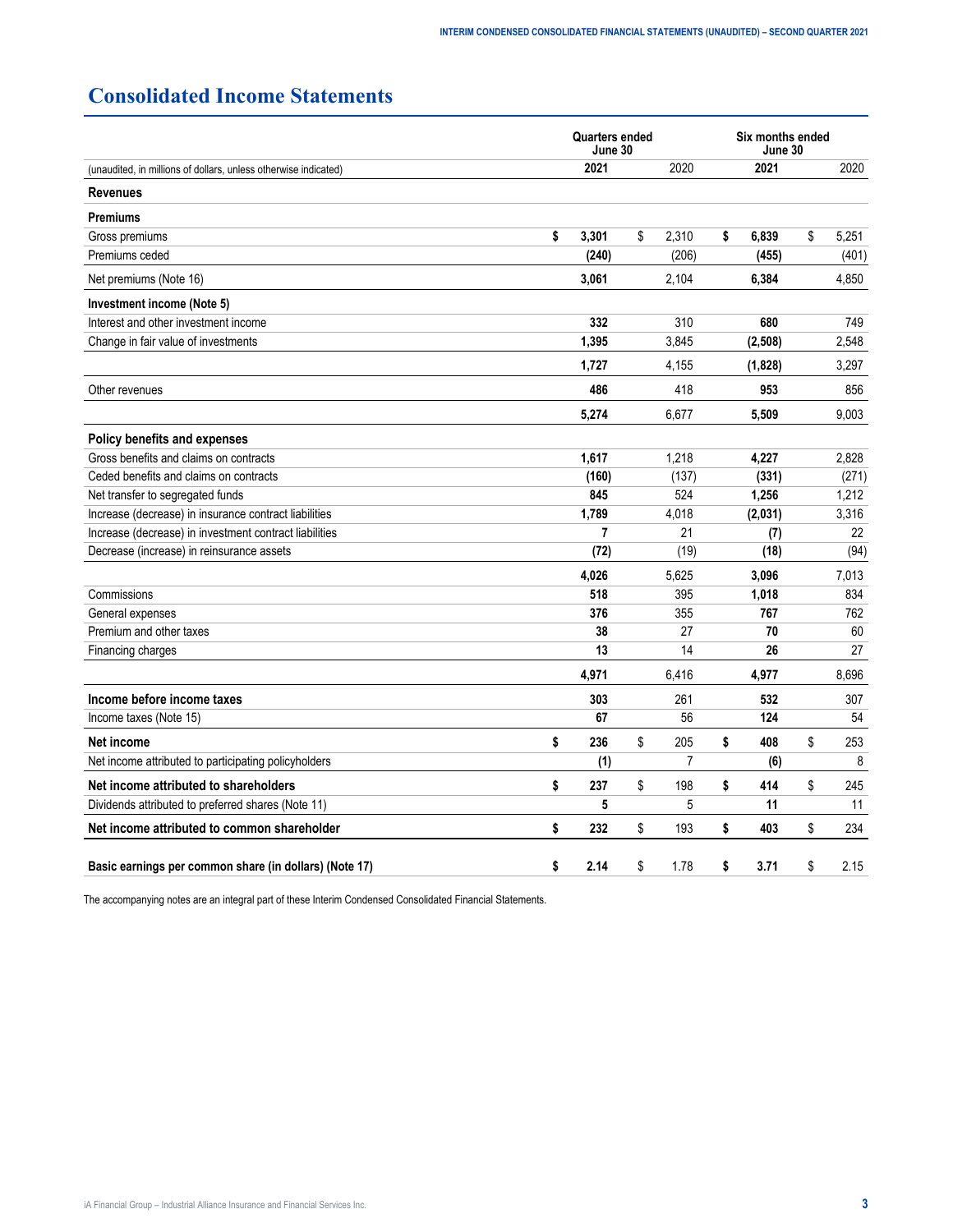# <span id="page-3-0"></span>**Consolidated Comprehensive Income Statements**

|                                                                                                     |                                         | Quarters ended<br>June 30 |           |    | Six months ended<br>June 30 |          |      |
|-----------------------------------------------------------------------------------------------------|-----------------------------------------|---------------------------|-----------|----|-----------------------------|----------|------|
| (unaudited, in millions of dollars)                                                                 |                                         | 2021                      | 2020      |    | 2021                        |          | 2020 |
| Net income                                                                                          | \$                                      | 236                       | \$<br>205 | \$ | 408                         | \$       | 253  |
| Other comprehensive income, net of income taxes                                                     |                                         |                           |           |    |                             |          |      |
| Items that may be reclassified subsequently to net income:                                          |                                         |                           |           |    |                             |          |      |
| Available for sale financial assets                                                                 |                                         |                           |           |    |                             |          |      |
| Unrealized gains (losses) on available for sale financial assets                                    |                                         | 20                        | 146       |    | (27)                        |          | 28   |
| Reclassification of losses (gains) on available for sale financial assets included in net<br>income | (8)<br>(14)<br>(7)<br>13<br>138<br>(41) | (14)                      |           |    |                             |          |      |
|                                                                                                     |                                         |                           |           |    |                             |          | 14   |
| Net investment hedge                                                                                |                                         |                           |           |    |                             |          |      |
| Unrealized gains (losses) on currency translation in foreign operations                             |                                         | (21)                      | (63)      |    | (42)                        |          | 65   |
| Hedges of net investment in foreign operations                                                      |                                         | 19                        | 59        |    | 37                          | \$<br>\$ | (51) |
|                                                                                                     |                                         | (2)                       | (4)       |    | (5)                         |          | 14   |
| Cash flow hedge                                                                                     |                                         |                           |           |    |                             |          |      |
| Unrealized gains (losses) on cash flow hedges                                                       |                                         |                           | 1         |    |                             |          |      |
| Items that will not be reclassified subsequently to net income:                                     |                                         |                           |           |    |                             |          |      |
| Remeasurement of post-employment benefits                                                           |                                         | 40                        | (125)     |    | 154                         |          | (56) |
| Total other comprehensive income                                                                    |                                         | 51                        | 10        |    | 108                         |          | (28) |
| <b>Comprehensive income</b>                                                                         | \$                                      | 287                       | \$<br>215 | \$ | 516                         |          | 225  |
| Comprehensive income attributed to participating policyholders                                      |                                         | (1)                       |           |    | (6)                         |          | 8    |
| Comprehensive income attributed to shareholders                                                     |                                         | 288                       | \$<br>208 | S  | 522                         |          | 217  |

# **Income Taxes Included in Other Comprehensive Income**

|                                                                                                     | Quarters ended<br>June 30 |   |      | Six months ended<br>June 30 |   |      |  |
|-----------------------------------------------------------------------------------------------------|---------------------------|---|------|-----------------------------|---|------|--|
| (unaudited, in millions of dollars)                                                                 | 2021<br>2020              |   |      | 2021                        |   | 2020 |  |
| Income tax recovery (expense) related to:                                                           |                           |   |      |                             |   |      |  |
| Items that may be reclassified subsequently to net income:                                          |                           |   |      |                             |   |      |  |
| Unrealized losses (gains) on available for sale financial assets                                    | (7)                       | S | (50) | 9                           | S | (9)  |  |
| Reclassification of gains (losses) on available for sale financial assets included in net<br>income | 2                         |   |      |                             |   |      |  |
| Hedges of net investment in foreign operations                                                      | (3)                       |   | (10) | (6)                         |   | 9    |  |
|                                                                                                     | (8)                       |   | (59) | 8                           |   |      |  |
| Items that will not be reclassified subsequently to net income:                                     |                           |   |      |                             |   |      |  |
| Remeasurement of post-employment benefits                                                           | (14)                      |   | 44   | (55)                        |   | 20   |  |
| Total income tax recovery (expense) included in other comprehensive income                          | (22)                      |   | (15) | (47)                        |   | 24   |  |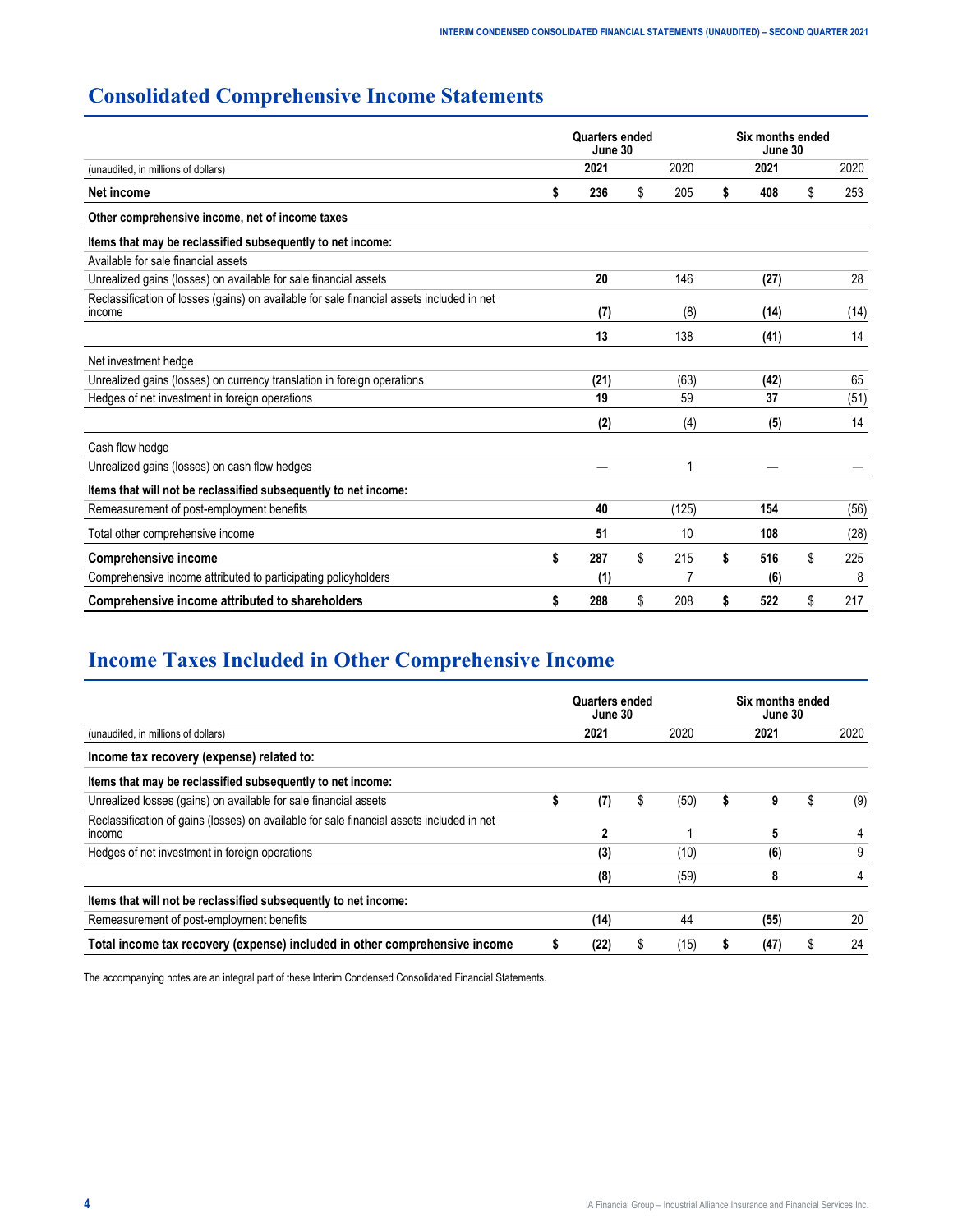# <span id="page-4-0"></span>**Consolidated Statements of Financial Position**

|                                                              | As at June 30 | As at December 31 |  |  |
|--------------------------------------------------------------|---------------|-------------------|--|--|
|                                                              | 2021          | 2020              |  |  |
| (in millions of dollars)                                     | (unaudited)   |                   |  |  |
| <b>Assets</b>                                                |               |                   |  |  |
| Investments (Note 5)                                         |               |                   |  |  |
| Cash and short-term investments                              | \$<br>1,252   | \$<br>1,593       |  |  |
| <b>Bonds</b>                                                 | 31,019        | 31,762            |  |  |
| <b>Stocks</b>                                                | 3,444         | 3,168             |  |  |
| Mortgages and other loans                                    | 2,892         | 2,801             |  |  |
| Derivative financial instruments (Note 8)                    | 761           | 1,651             |  |  |
| Policy loans                                                 | 974           | 881               |  |  |
| Other invested assets                                        | 454           | 453               |  |  |
| Investment properties                                        | 1,877         | 1,916             |  |  |
|                                                              | 42,673        | 44,225            |  |  |
| Other assets                                                 | 3,679         | 2,897             |  |  |
| Reinsurance assets                                           | 1,861         | 1,808             |  |  |
| <b>Fixed assets</b>                                          | 362           | 371               |  |  |
| Deferred income tax assets                                   | 16            | 23                |  |  |
| Intangible assets                                            | 773           | 773               |  |  |
| Goodwill                                                     | 556           | 556               |  |  |
| General fund assets                                          | 49,920        | 50,653            |  |  |
| Segregated funds net assets (Note 9)                         | 35,837        | 32,815            |  |  |
| <b>Total assets</b>                                          | \$<br>85,757  | \$<br>83,468      |  |  |
| Liabilities                                                  |               |                   |  |  |
| Insurance contract liabilities                               | \$<br>34,444  | \$<br>36,527      |  |  |
| Investment contract liabilities                              | 562           | 575               |  |  |
| Derivative financial instruments (Note 8)                    | 602           | 569               |  |  |
| Other liabilities                                            | 7,870         | 6,846             |  |  |
| Deferred income tax liabilities                              | 299           | 248               |  |  |
| Debentures                                                   | 653           | 653               |  |  |
| General fund liabilities                                     | 44,430        | 45,418            |  |  |
| Liabilities related to segregated funds net assets (Note 9)  | 35,837        | 32,815            |  |  |
| <b>Total liabilities</b>                                     | \$<br>80,267  | \$<br>78,233      |  |  |
| <b>Equity</b>                                                |               |                   |  |  |
| Share capital                                                | \$<br>2,180   | \$<br>2,180       |  |  |
| Retained earnings and accumulated other comprehensive income | 3,275         | 3,014             |  |  |
| Participating policyholders' accounts                        | 35            | 41                |  |  |
|                                                              | 5,490         | 5,235             |  |  |
| <b>Total liabilities and equity</b>                          | \$<br>85,757  | \$<br>83,468      |  |  |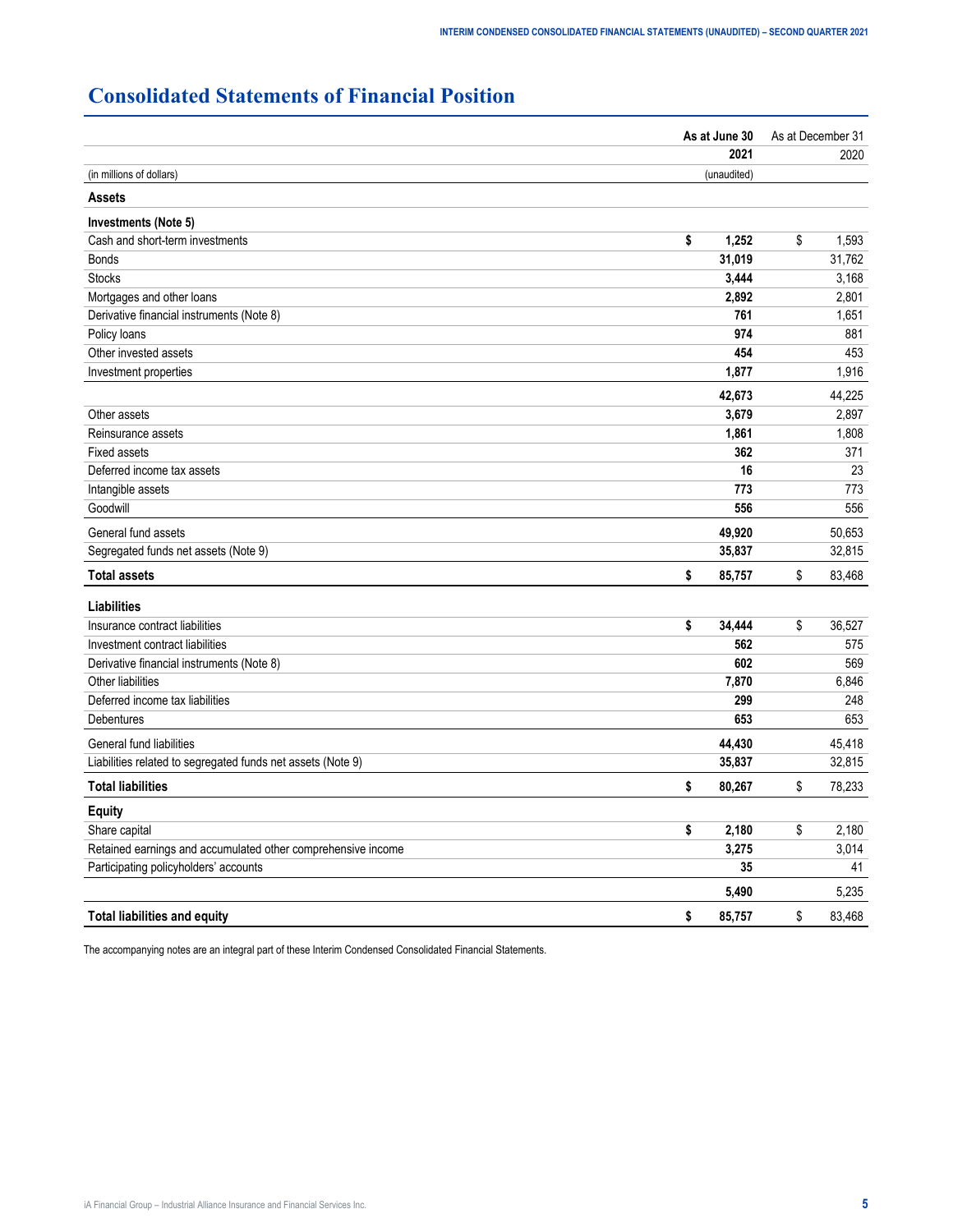# <span id="page-5-0"></span>**Consolidated Equity Statements**

|                                                                |                                                                                                                  |     |                      |                                                 | As at June 30, 2021 |           |    |          |  |  |  |  |  |  |
|----------------------------------------------------------------|------------------------------------------------------------------------------------------------------------------|-----|----------------------|-------------------------------------------------|---------------------|-----------|----|----------|--|--|--|--|--|--|
|                                                                | Participating<br>policyholders'<br>Preferred<br>Common<br>shares<br>shares<br>accounts<br>(Note 11)<br>(Note 11) |     | Retained<br>earnings | Accumulated<br>other<br>comprehensive<br>income |                     | Total     |    |          |  |  |  |  |  |  |
| (unaudited, in millions of dollars)                            |                                                                                                                  |     |                      |                                                 |                     | (Note 12) |    |          |  |  |  |  |  |  |
| Balance as at December 31, 2019                                | \$                                                                                                               | 42  | \$<br>1,655          | \$<br>525                                       | \$<br>3,460         | \$<br>77  | \$ | 5,759    |  |  |  |  |  |  |
| Net income attributed to shareholders                          |                                                                                                                  |     |                      |                                                 | 660                 |           |    | 660      |  |  |  |  |  |  |
| Net income attributed to participating policyholders' accounts |                                                                                                                  | (1) |                      |                                                 |                     |           |    | (1)      |  |  |  |  |  |  |
| Other comprehensive income                                     |                                                                                                                  |     |                      |                                                 |                     | 19        |    | 19       |  |  |  |  |  |  |
| Comprehensive income for the year                              |                                                                                                                  | (1) |                      |                                                 | 660                 | 19        |    | 678      |  |  |  |  |  |  |
| <b>Equity transactions</b>                                     |                                                                                                                  |     |                      |                                                 |                     |           |    |          |  |  |  |  |  |  |
| Transfer of post-employment benefits                           |                                                                                                                  |     |                      |                                                 | (54)                | 54        |    |          |  |  |  |  |  |  |
| Dividends on common shares                                     |                                                                                                                  |     |                      | —                                               | (1, 181)            | —         |    | (1, 181) |  |  |  |  |  |  |
| Dividends on preferred shares                                  |                                                                                                                  |     |                      |                                                 | (22)                |           |    | (22)     |  |  |  |  |  |  |
| Other                                                          |                                                                                                                  |     |                      |                                                 |                     |           |    |          |  |  |  |  |  |  |
|                                                                |                                                                                                                  |     |                      |                                                 | (1, 256)            | 54        |    | (1, 202) |  |  |  |  |  |  |
| Balance as at December 31, 2020                                |                                                                                                                  | 41  | 1,655                | 525                                             | 2,864               | 150       |    | 5,235    |  |  |  |  |  |  |
| Net income attributed to shareholders                          |                                                                                                                  |     |                      |                                                 | 414                 |           |    | 414      |  |  |  |  |  |  |
| Net income attributed to participating policyholders' accounts |                                                                                                                  | (6) |                      |                                                 |                     |           |    | (6)      |  |  |  |  |  |  |
| Other comprehensive income                                     |                                                                                                                  | —   |                      |                                                 |                     | 108       |    | 108      |  |  |  |  |  |  |
| Comprehensive income for the period                            |                                                                                                                  | (6) |                      |                                                 | 414                 | 108       |    | 516      |  |  |  |  |  |  |
| <b>Equity transactions</b>                                     |                                                                                                                  |     |                      |                                                 |                     |           |    |          |  |  |  |  |  |  |
| Transfer of post-employment benefits                           |                                                                                                                  |     |                      |                                                 | 154                 | (154)     |    |          |  |  |  |  |  |  |
| Dividends on common shares                                     |                                                                                                                  |     |                      |                                                 | (250)               |           |    | (250)    |  |  |  |  |  |  |
| Dividends on preferred shares                                  |                                                                                                                  |     |                      |                                                 | (11)                |           |    | (11)     |  |  |  |  |  |  |
|                                                                |                                                                                                                  |     |                      |                                                 | (107)               | (154)     |    | (261)    |  |  |  |  |  |  |
| Balance as at June 30, 2021                                    | \$                                                                                                               | 35  | \$<br>1,655          | \$<br>525                                       | 3,171<br>\$         | \$<br>104 | \$ | 5,490    |  |  |  |  |  |  |

|                                                                | As at June 30, 2020             |          |    |                                                                 |    |           |    |                |                                                 |           |         |                |
|----------------------------------------------------------------|---------------------------------|----------|----|-----------------------------------------------------------------|----|-----------|----|----------------|-------------------------------------------------|-----------|---------|----------------|
|                                                                | Participating<br>policyholders' | accounts |    | Common<br>Preferred<br>Retained<br>shares<br>shares<br>earnings |    |           |    |                | Accumulated<br>other<br>comprehensive<br>income |           |         | Total          |
| (unaudited, in millions of dollars)                            |                                 |          |    | (Note 11)                                                       |    | (Note 11) |    |                |                                                 | (Note 12) | \$<br>S |                |
| Balance as at December 31, 2019                                | \$                              | 42       | \$ | 1,655                                                           | \$ | 525       | \$ | 3,460          |                                                 | 77<br>\$  |         | 5,759          |
| Net income attributed to shareholders                          |                                 |          |    |                                                                 |    |           |    | 245            |                                                 |           |         | 245            |
| Net income attributed to participating policyholders' accounts |                                 | 8        |    |                                                                 |    |           |    |                |                                                 |           |         | 8              |
| Other comprehensive income                                     |                                 |          |    |                                                                 |    |           |    |                |                                                 | (28)      |         | (28)           |
| Comprehensive income for the period                            |                                 | 8        |    |                                                                 |    |           |    | 245            |                                                 | (28)      |         | 225            |
| <b>Equity transactions</b>                                     |                                 |          |    |                                                                 |    |           |    |                |                                                 |           |         |                |
| Transfer of post-employment benefits                           |                                 |          |    |                                                                 |    |           |    | (56)           |                                                 | 56        |         |                |
| Dividends on common shares                                     |                                 |          |    |                                                                 |    |           |    | (671)          |                                                 |           |         | (671)          |
| Dividends on preferred shares                                  |                                 |          |    |                                                                 |    |           |    | (11)           |                                                 |           |         | (11)           |
| Other                                                          |                                 |          |    |                                                                 |    |           |    | $\overline{2}$ |                                                 |           |         | $\overline{2}$ |
|                                                                |                                 |          |    |                                                                 |    |           |    | (736)          |                                                 | 56        |         | (680)          |
| Balance as at June 30, 2020                                    | \$                              | 50       | \$ | 1,655                                                           | S  | 525       | S  | 2,969          | \$                                              | 105       |         | 5,304          |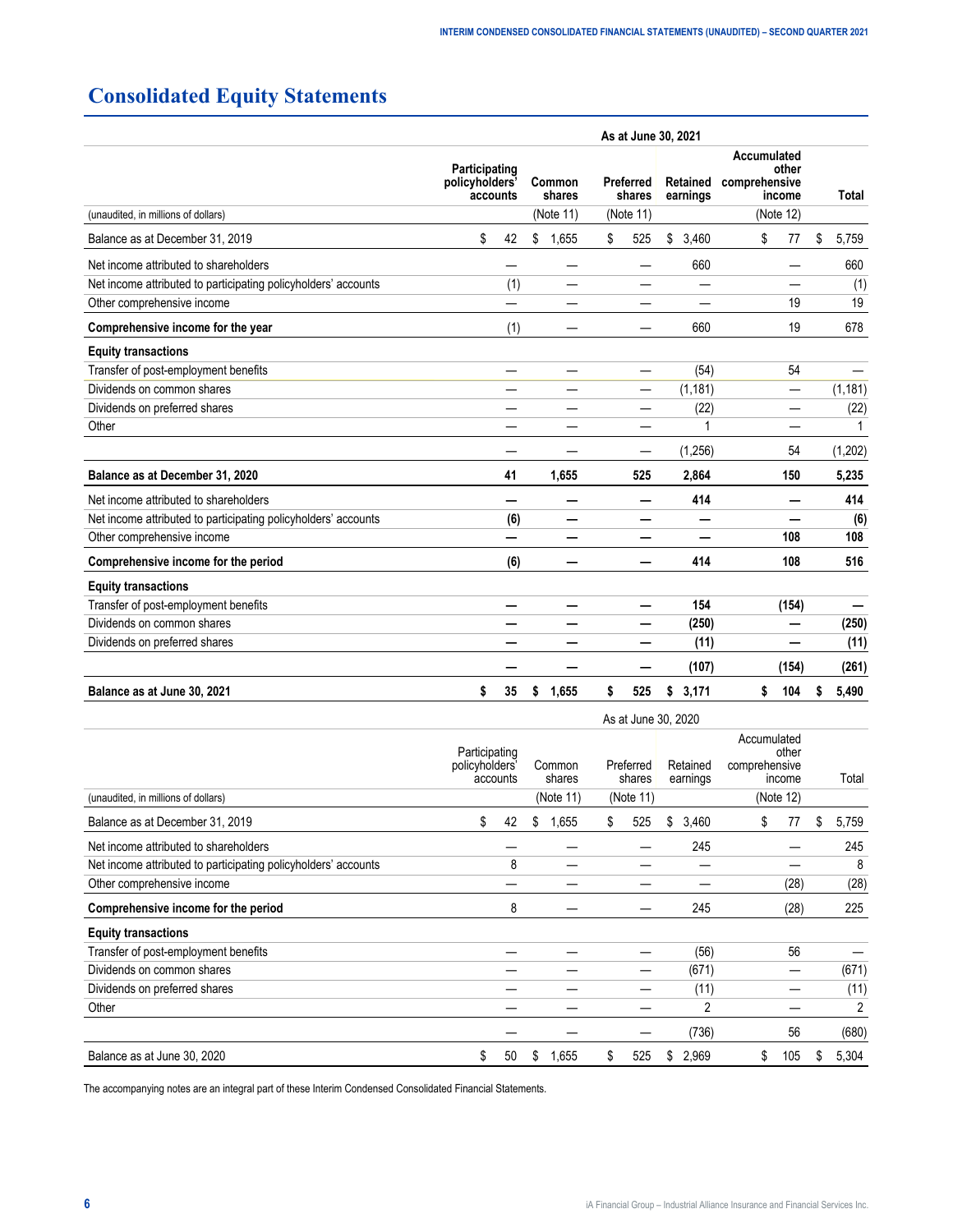# <span id="page-6-0"></span>**Consolidated Cash Flows Statements**

| (unaudited, in millions of dollars)<br>Increase (decrease) in insurance contract liabilities<br>Increase (decrease) in investment contract liabilities<br>Decrease (increase) in reinsurance assets<br>Unrealized losses (gains) on investments<br>Provisions for losses<br>Amortization of premiums and discounts<br>Other depreciation<br>Goodwill impairment (Note 14)<br>Gain on disposal of business<br>Other items not affecting cash<br>Operating activities affecting cash:<br>Sales, maturities and repayments on investments<br>Purchases of investments<br>Realized losses (gains) on investments<br>Other items affecting cash<br>Cash flows from investing activities<br>Disposal of business, net of cash<br>Sales (purchases) of fixed and intangible assets<br>Dividends paid on preferred shares<br>Interest paid on debentures<br>Interest paid on lease liabilities<br>Cash<br>Short-term investments | Six months ended<br>June 30 |    |          |  |
|--------------------------------------------------------------------------------------------------------------------------------------------------------------------------------------------------------------------------------------------------------------------------------------------------------------------------------------------------------------------------------------------------------------------------------------------------------------------------------------------------------------------------------------------------------------------------------------------------------------------------------------------------------------------------------------------------------------------------------------------------------------------------------------------------------------------------------------------------------------------------------------------------------------------------|-----------------------------|----|----------|--|
|                                                                                                                                                                                                                                                                                                                                                                                                                                                                                                                                                                                                                                                                                                                                                                                                                                                                                                                          | 2021                        |    | 2020     |  |
| Cash flows from operating activities                                                                                                                                                                                                                                                                                                                                                                                                                                                                                                                                                                                                                                                                                                                                                                                                                                                                                     |                             |    |          |  |
| Income before income taxes                                                                                                                                                                                                                                                                                                                                                                                                                                                                                                                                                                                                                                                                                                                                                                                                                                                                                               | \$<br>532                   | \$ | 307      |  |
| Financing charges                                                                                                                                                                                                                                                                                                                                                                                                                                                                                                                                                                                                                                                                                                                                                                                                                                                                                                        | 26                          |    | 27       |  |
| Income taxes paid, net of refunds                                                                                                                                                                                                                                                                                                                                                                                                                                                                                                                                                                                                                                                                                                                                                                                                                                                                                        | (130)                       |    | (54)     |  |
| Operating activities not affecting cash:                                                                                                                                                                                                                                                                                                                                                                                                                                                                                                                                                                                                                                                                                                                                                                                                                                                                                 |                             |    |          |  |
|                                                                                                                                                                                                                                                                                                                                                                                                                                                                                                                                                                                                                                                                                                                                                                                                                                                                                                                          | (2,030)                     |    | 3,426    |  |
|                                                                                                                                                                                                                                                                                                                                                                                                                                                                                                                                                                                                                                                                                                                                                                                                                                                                                                                          | (13)                        |    | 24       |  |
|                                                                                                                                                                                                                                                                                                                                                                                                                                                                                                                                                                                                                                                                                                                                                                                                                                                                                                                          | (94)                        |    | (125)    |  |
|                                                                                                                                                                                                                                                                                                                                                                                                                                                                                                                                                                                                                                                                                                                                                                                                                                                                                                                          | 2,508                       |    | (2, 545) |  |
|                                                                                                                                                                                                                                                                                                                                                                                                                                                                                                                                                                                                                                                                                                                                                                                                                                                                                                                          | 12                          |    | 37       |  |
|                                                                                                                                                                                                                                                                                                                                                                                                                                                                                                                                                                                                                                                                                                                                                                                                                                                                                                                          | 15                          |    | 9        |  |
|                                                                                                                                                                                                                                                                                                                                                                                                                                                                                                                                                                                                                                                                                                                                                                                                                                                                                                                          | 123                         |    | 95       |  |
|                                                                                                                                                                                                                                                                                                                                                                                                                                                                                                                                                                                                                                                                                                                                                                                                                                                                                                                          |                             |    | 24       |  |
|                                                                                                                                                                                                                                                                                                                                                                                                                                                                                                                                                                                                                                                                                                                                                                                                                                                                                                                          |                             |    | (16)     |  |
|                                                                                                                                                                                                                                                                                                                                                                                                                                                                                                                                                                                                                                                                                                                                                                                                                                                                                                                          | 14                          |    | 1        |  |
|                                                                                                                                                                                                                                                                                                                                                                                                                                                                                                                                                                                                                                                                                                                                                                                                                                                                                                                          |                             |    |          |  |
|                                                                                                                                                                                                                                                                                                                                                                                                                                                                                                                                                                                                                                                                                                                                                                                                                                                                                                                          | 8,745                       |    | 7,673    |  |
|                                                                                                                                                                                                                                                                                                                                                                                                                                                                                                                                                                                                                                                                                                                                                                                                                                                                                                                          | (10, 130)                   |    | (7,760)  |  |
|                                                                                                                                                                                                                                                                                                                                                                                                                                                                                                                                                                                                                                                                                                                                                                                                                                                                                                                          | (15)                        |    | (21)     |  |
|                                                                                                                                                                                                                                                                                                                                                                                                                                                                                                                                                                                                                                                                                                                                                                                                                                                                                                                          | 410                         |    | (37)     |  |
| Net cash from (used in) operating activities                                                                                                                                                                                                                                                                                                                                                                                                                                                                                                                                                                                                                                                                                                                                                                                                                                                                             | (27)                        |    | 1,065    |  |
|                                                                                                                                                                                                                                                                                                                                                                                                                                                                                                                                                                                                                                                                                                                                                                                                                                                                                                                          |                             |    |          |  |
|                                                                                                                                                                                                                                                                                                                                                                                                                                                                                                                                                                                                                                                                                                                                                                                                                                                                                                                          |                             |    | 79       |  |
|                                                                                                                                                                                                                                                                                                                                                                                                                                                                                                                                                                                                                                                                                                                                                                                                                                                                                                                          | (29)                        |    | (27)     |  |
| Net cash from (used in) investing activities                                                                                                                                                                                                                                                                                                                                                                                                                                                                                                                                                                                                                                                                                                                                                                                                                                                                             | (29)                        |    | 52       |  |
| Cash flows from financing activities                                                                                                                                                                                                                                                                                                                                                                                                                                                                                                                                                                                                                                                                                                                                                                                                                                                                                     |                             |    |          |  |
| Reimbursement of lease liabilities <sup>1</sup>                                                                                                                                                                                                                                                                                                                                                                                                                                                                                                                                                                                                                                                                                                                                                                                                                                                                          | (10)                        |    | (17)     |  |
| Dividends paid on common shares                                                                                                                                                                                                                                                                                                                                                                                                                                                                                                                                                                                                                                                                                                                                                                                                                                                                                          | (250)                       |    | (671)    |  |
|                                                                                                                                                                                                                                                                                                                                                                                                                                                                                                                                                                                                                                                                                                                                                                                                                                                                                                                          | (11)                        |    | (11)     |  |
|                                                                                                                                                                                                                                                                                                                                                                                                                                                                                                                                                                                                                                                                                                                                                                                                                                                                                                                          | (10)                        |    | (10)     |  |
|                                                                                                                                                                                                                                                                                                                                                                                                                                                                                                                                                                                                                                                                                                                                                                                                                                                                                                                          | (2)                         |    | (2)      |  |
| Net cash from (used in) financing activities                                                                                                                                                                                                                                                                                                                                                                                                                                                                                                                                                                                                                                                                                                                                                                                                                                                                             | (283)                       |    | (711)    |  |
| Foreign currency gains (losses) on cash                                                                                                                                                                                                                                                                                                                                                                                                                                                                                                                                                                                                                                                                                                                                                                                                                                                                                  | (2)                         |    | 3        |  |
| Increase (decrease) in cash and short-term investments                                                                                                                                                                                                                                                                                                                                                                                                                                                                                                                                                                                                                                                                                                                                                                                                                                                                   | (341)                       |    | 409      |  |
| Cash and short-term investments at beginning                                                                                                                                                                                                                                                                                                                                                                                                                                                                                                                                                                                                                                                                                                                                                                                                                                                                             | 1,593                       |    | 1,005    |  |
| Cash and short-term investments at end                                                                                                                                                                                                                                                                                                                                                                                                                                                                                                                                                                                                                                                                                                                                                                                                                                                                                   | \$<br>1,252                 | \$ | 1,414    |  |
| Supplementary information:                                                                                                                                                                                                                                                                                                                                                                                                                                                                                                                                                                                                                                                                                                                                                                                                                                                                                               |                             |    |          |  |
|                                                                                                                                                                                                                                                                                                                                                                                                                                                                                                                                                                                                                                                                                                                                                                                                                                                                                                                          | \$<br>1,172                 | \$ | 870      |  |
|                                                                                                                                                                                                                                                                                                                                                                                                                                                                                                                                                                                                                                                                                                                                                                                                                                                                                                                          | ${\bf 80}$                  |    | 544      |  |
| Total cash and short-term investments                                                                                                                                                                                                                                                                                                                                                                                                                                                                                                                                                                                                                                                                                                                                                                                                                                                                                    | \$<br>1,252                 | \$ | 1,414    |  |

<sup>1</sup> For the six months ended June 30, 2021, lease liabilities, presented in Ot*her liabilities* in the Consolidated Statements of Financial Position, include an amount of \$3 (\$17 for the six months ended<br>June 30, 2020) of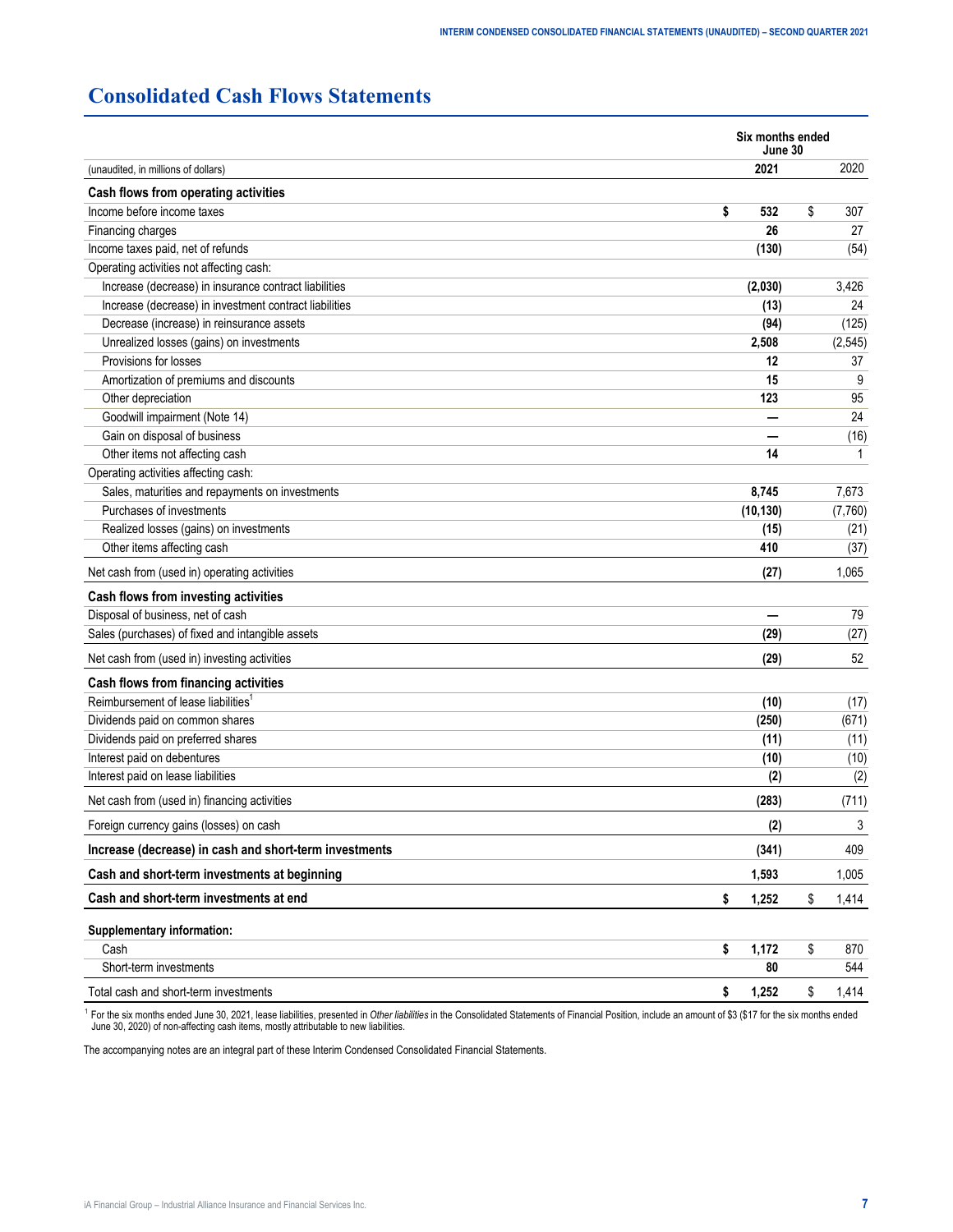# <span id="page-7-0"></span>**Notes to Interim Condensed Consolidated Financial Statements**

Six months ended June 30, 2021 and 2020 (unaudited) (in millions of dollars, unless otherwise indicated)

# **1 › General Information**

Industrial Alliance Insurance and Financial Services Inc. is a life and health insurance company incorporated under the *Business Corporations Act* (Quebec), governed by the *Insurers Act* and regulated by the Autorité des marchés financiers (AMF). Industrial Alliance Insurance and Financial Services Inc. and its subsidiaries (iA Insurance or the "Company"), a wholly owned subsidiary of iA Financial Corporation Inc. (iA Financial Corporation), offer a wide range of life and health insurance products, savings and retirement plans, mutual funds, securities, mortgages, auto and home insurance, creditor insurance, replacement insurance, replacement warranties, extended warranties and other ancillary products for dealer services and other financial products and services. The Company's products and services are offered on both an individual and group basis and extend throughout Canada and the United States.

On January 1, 2020, Industrial Alliance Insurance and Financial Services Inc. and its subsidiary The Excellence Life Insurance Company merged. The merger was recorded at book value and had no effect on the Interim Condensed Consolidated Financial Statements.

The Company's Interim Condensed Consolidated Financial Statements (the "Financial Statements") are prepared on the basis of International Financial Reporting Standards (IFRS) in accordance with IAS 34 *Interim Financial Reporting*, issued by the International Accounting Standards Board (IASB). These Financial Statements do not contain all the information required in a complete annual financial statement and should be read in conjunction with the Consolidated Financial Statements for the year ended December 31, 2020. The significant accounting policies used to prepare these Financial Statements are consistent with those found in the Consolidated Financial Statements for the year ended December 31, 2020, except for items mentioned in Note 3.

Publication of these Financial Statements was authorized for issue by the Company's Board of Directors on July 29, 2021.

# **2 › Impacts of COVID-19 Pandemic**

Since the beginning of 2020, the spread of the COVID-19 virus, elevated to a pandemic by the World Health Organization (WHO) on March 11, 2020, has caused turbulence in the financial markets, resulted in economic uncertainty and disrupted the activities of the business community and citizens. The COVID-19 pandemic has forced governments to implement exceptional measures to slow the progression of this crisis. Governments and central banks implemented significant monetary and fiscal interventions to stabilize economic conditions. The risk management program established by the Company made it possible, since the beginning of the pandemic, to mitigate the negative effects of this crisis on its results. The initiatives deployed by the Company help to ensure the continuity of all of its activities, while protecting the health and the safety of its employees. More detailed information regarding the pandemic's impact on the valuation of the Company's assets and liabilities as at December 31, 2020, is provided in the Financial Statements as at that date, in Note 2, section b) "Important Estimates, Assumptions, Judgments and Impacts of COVID-19 Pandemic".

At this time, it is impossible to reliably assess the duration and extent of the impacts that the pandemic could have on the Company's future financial results, due to uncertainties still prevailing as at June 30, 2021. The significant estimates, assumptions and judgments made by management in the preparation of these Financial Statements take into account these uncertainties.

As at December 31, 2020, during the annual assumption review, the Company increased the *Insurance contract liabilities* to take into account the temporary rise in mortality and the lapse assumptions for certain policies, both caused by the COVID-19 pandemic. For the six months ended June 30, 2021, the Company paid benefits that were related to the pandemic and has consequently reduced the *Insurance contract liabilities*.

The effect of the pandemic on the results for the six months ended June 30, 2021, are not significant.

Actual results could differ from best estimates, as mentioned in Note 2, section b) "Important Estimates, Assumptions, Judgments and Impacts of COVID-19 Pandemic" of the Financial Statements for the year ended December 31, 2020.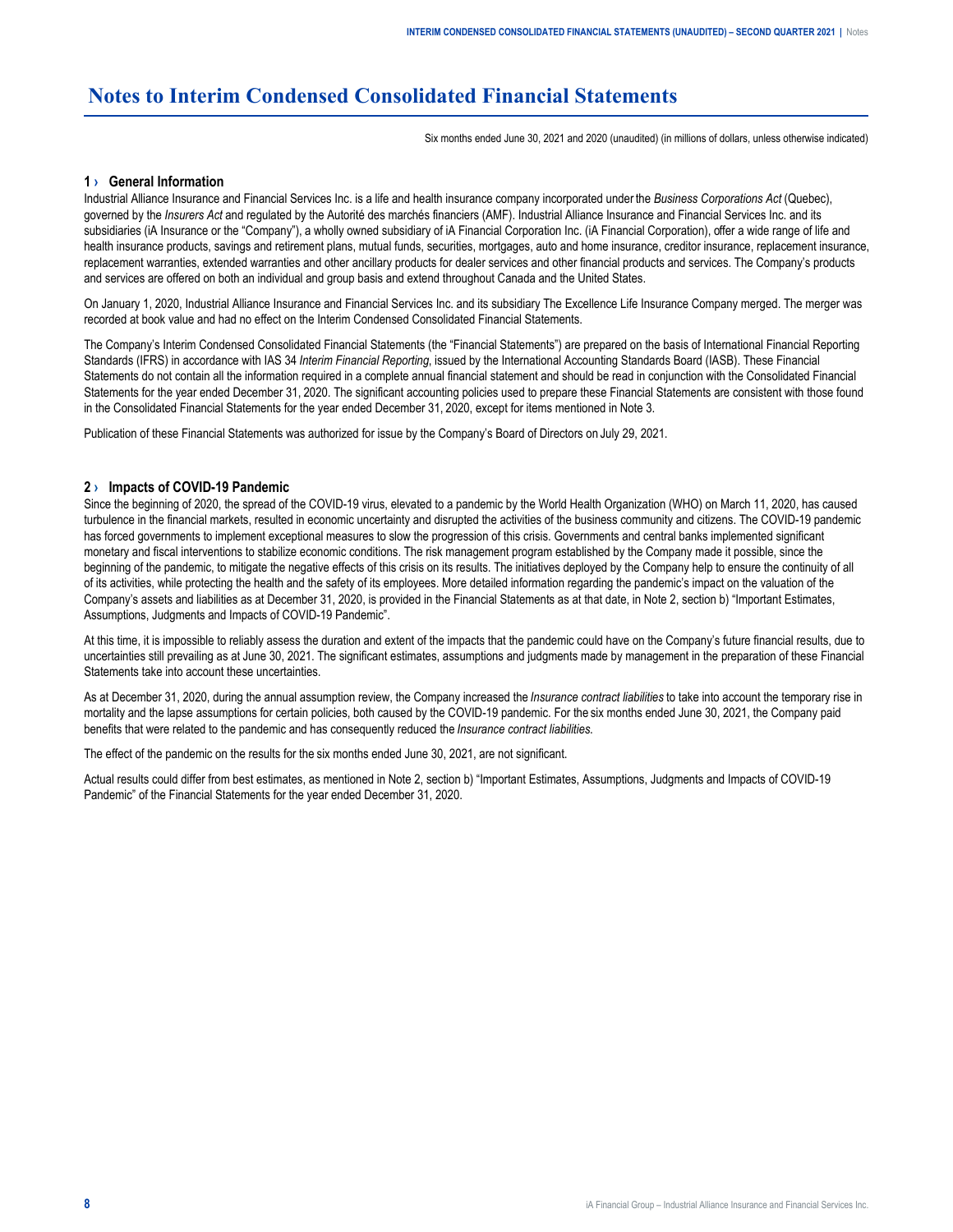# <span id="page-8-0"></span>**3 › Changes in Accounting Policies**

# **New Accounting Policies Applied**

These standards or amendments apply to financial statements beginning on or after January 1, 2021.

| Standards or amendments                                                                                                                                                                 | Description of the standards or amendments and impacts on financial statements of the Company                                                                                                                                                                                                                                                                                                                                                                                                                                                                                                                                                            |  |  |  |  |  |  |  |
|-----------------------------------------------------------------------------------------------------------------------------------------------------------------------------------------|----------------------------------------------------------------------------------------------------------------------------------------------------------------------------------------------------------------------------------------------------------------------------------------------------------------------------------------------------------------------------------------------------------------------------------------------------------------------------------------------------------------------------------------------------------------------------------------------------------------------------------------------------------|--|--|--|--|--|--|--|
| <b>IFRS 4 Insurance Contracts</b>                                                                                                                                                       | Description: On September 12, 2016, the IASB published an amendment to IFRS 4 Insurance Contracts. This amendment,<br>Applying IFRS 9 Financial Instruments with IFRS 4 Insurance Contracts, provides two options to entities applying IFRS 4:<br>the deferral approach is an optional temporary exemption from applying IFRS 9 until January 1, 2021 for entities<br>whose predominant activity is issuing contracts within the scope of IFRS 4;<br>the overlay approach permits entities to adopt IFRS 9 but adjust some of the impacts arising from designated financial<br>assets, those being assets related to the insurance contract liabilities. |  |  |  |  |  |  |  |
|                                                                                                                                                                                         | On June 25, 2020, the IASB published an amendment to IFRS 4 Insurance Contracts to extend the deferral approach until<br>January 1, 2023.                                                                                                                                                                                                                                                                                                                                                                                                                                                                                                                |  |  |  |  |  |  |  |
|                                                                                                                                                                                         | Status: The Company met all criteria and chose the deferral approach, as described below in the section "Information on<br>the Deferral of the Application of IFRS 9 Financial Instruments". The Company will apply IFRS 9 only to financial<br>statements beginning on or after January 1, 2023.                                                                                                                                                                                                                                                                                                                                                        |  |  |  |  |  |  |  |
| <b>IFRS 16 Leases</b>                                                                                                                                                                   | Description: On May 28, 2020, the IASB published an amendment to IFRS 16 Leases. The amendment COVID-19-Related<br>Rent Concessions exempts lessees from having to consider individual lease contracts to determine whether rent<br>concessions occurring as a direct consequence of the COVID-19 pandemic are lease modifications and allows lessees to<br>account for such rent concessions as if they were not lease modifications. It applies to COVID-19-related rent concessions<br>that reduce lease payments due on or before June 30, 2021. This amendment applies retrospectively.                                                             |  |  |  |  |  |  |  |
|                                                                                                                                                                                         | On March 31, 2021, the IASB published an amendment to IFRS 16 Leases. The amendment COVID-19-Related Rent<br>Concessions beyond 30 June 2021 extends the practical relief regarding COVID-19-related rent concessions until<br>June 30, 2022.                                                                                                                                                                                                                                                                                                                                                                                                            |  |  |  |  |  |  |  |
|                                                                                                                                                                                         | <i>Impact:</i> No impact on the Company's financial statements.                                                                                                                                                                                                                                                                                                                                                                                                                                                                                                                                                                                          |  |  |  |  |  |  |  |
| IAS 39 Financial Instruments:<br>Recognition and Measurement,<br><b>IFRS 7 Financial Instruments:</b><br>Disclosures,<br><b>IFRS 4 Insurance Contracts and</b><br><b>IFRS 16 Leases</b> | Description: On August 27, 2020, the IASB published an amendment to IAS 39 Financial Instruments: Recognition and<br>Measurement, IFRS 7 Financial Instruments: Disclosures, IFRS 4 Insurance Contracts and IFRS 16 Leases. The<br>amendment, Interest Rate Benchmark Reform - Phase 2, clarifies the requirements related to financial assets, financial<br>liabilities and lease liabilities, specific hedge accounting requirements, and disclosure requirements of financial instruments<br>when an existing interest rate benchmark is replaced. This amendment applies on a modified retrospective basis.                                          |  |  |  |  |  |  |  |
|                                                                                                                                                                                         | Impact: No impact on the Company's financial statements.                                                                                                                                                                                                                                                                                                                                                                                                                                                                                                                                                                                                 |  |  |  |  |  |  |  |

# **Future Changes in Accounting Policies**

Standards or amendments are presented on the basis of their publication date unless a more relevant approach allows for better information.

| <b>Standards or amendments</b>      | Description of the standards or amendments                                                                                                                                                                                                                                                                                                                                                                                                                                                                                                                                                                                                                                                                                                                                                                                                                                                                                                                                                                             |
|-------------------------------------|------------------------------------------------------------------------------------------------------------------------------------------------------------------------------------------------------------------------------------------------------------------------------------------------------------------------------------------------------------------------------------------------------------------------------------------------------------------------------------------------------------------------------------------------------------------------------------------------------------------------------------------------------------------------------------------------------------------------------------------------------------------------------------------------------------------------------------------------------------------------------------------------------------------------------------------------------------------------------------------------------------------------|
| <b>IFRS 9 Financial Instruments</b> | The Company adopted the amendment to IFRS 4 Insurance Contracts described in the section "New Accounting Policies<br>Applied". Consequently, even if the provisions of IFRS 9 applied to financial statements beginning on or after January 1,<br>2018, the Company will apply these provisions simultaneously to the application of the standard IFRS 17.                                                                                                                                                                                                                                                                                                                                                                                                                                                                                                                                                                                                                                                             |
|                                     | Description: On July 24, 2014, the IASB published the standard IFRS 9 Financial Instruments which replaces the<br>provisions of the standard IAS 39 Financial Instruments: Recognition and Measurement. The standard IFRS 9:<br>requires financial assets to be measured at amortized cost or at fair value on the basis of the entity's business model<br>for managing assets:<br>changes the accounting for financial liabilities measured using the fair value option;<br>proposes a new accounting model related to the recognition of expected credit losses, requiring the entity to recognize<br>expected credit losses on financial assets using current estimates of expected shortfalls in cash flows on those<br>instruments as at the reporting date:<br>modifies the hedge accounting model, which aims to present in the financial statements the effect of risk management<br>activities.<br>The provisions of the new standard IFRS 9 will apply retrospectively or on a modified retrospective basis. |
|                                     | On October 12, 2017, the IASB published an amendment to IFRS 9 Financial Instruments. The amendment Prepayment<br>Features with Negative Compensation enables entities to measure at amortized cost some prepayable financial assets<br>with so-called negative compensation.                                                                                                                                                                                                                                                                                                                                                                                                                                                                                                                                                                                                                                                                                                                                          |
|                                     | On August 27, 2020, the IASB published an amendment to IFRS 9 Financial Instruments. The amendment, Interest Rate<br>Benchmark Reform – Phase 2, clarifies among other things the requirements related to financial assets, financial liabilities<br>and specific hedge accounting requirements when an existing interest rate benchmark is replaced.                                                                                                                                                                                                                                                                                                                                                                                                                                                                                                                                                                                                                                                                  |
|                                     | Status: The Company is currently evaluating the impact of this standard on its financial statements.                                                                                                                                                                                                                                                                                                                                                                                                                                                                                                                                                                                                                                                                                                                                                                                                                                                                                                                   |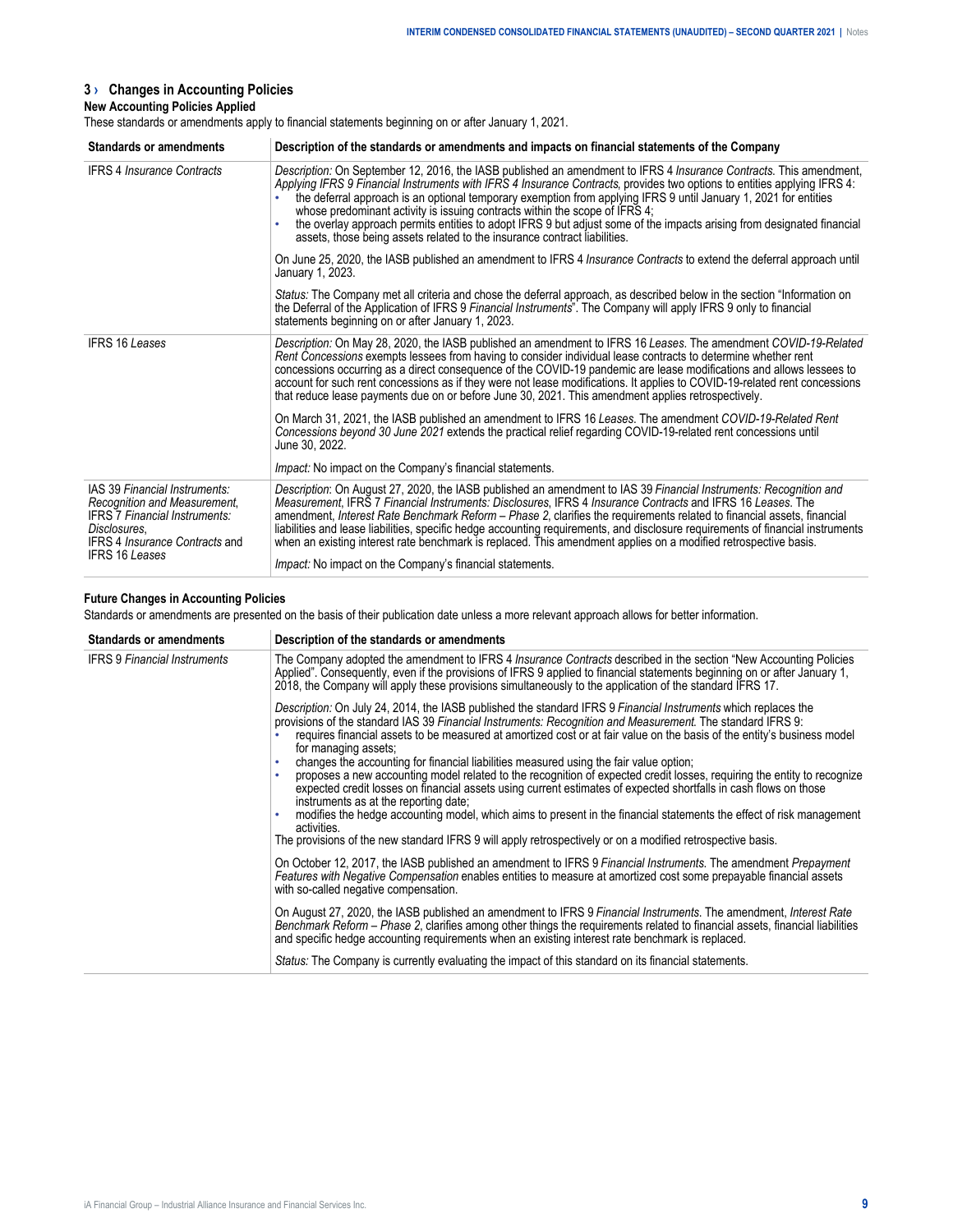| <b>IFRS 17 Insurance Contracts</b>                                        | Description: On May 18, 2017, the IASB published the standard IFRS 17 Insurance Contracts which replaces the<br>provisions of the standard IFRS 4 <i>Insurance Contracts</i> . The standard IFRS 17:<br>has an objective to ensure that an entity provides relevant information that faithfully represents those contracts and<br>gives a basis for users of financial statements to assess the effect that insurance contracts have on the financial<br>position, income statement and cash flows statement;<br>establishes the principles for recognition, measurement, presentation and disclosure;<br>defines a general model and a variable fee approach applicable to all insurance contracts and reinsurance contracts to<br>measure the insurance contract liabilities;<br>defines a specific model for contracts of one year or less.<br>The provisions of the new standard IFRS 17 will apply retrospectively to each group of insurance contracts and, if and only<br>if impracticable, an entity shall apply the modified retrospective or fair value approach to financial statements beginning on<br>or after January 1, 2021. Early adoption is permitted if IFRS 9 Financial Instruments and IFRS 15 Revenue from Contracts<br>with Customers are previously applied.<br>On June 25, 2020, the IASB published an amendment to IFRS 17 Insurance Contracts that clarifies different subjects and<br>that postpones the effective date to financial statements beginning on or after January 1, 2023.<br>Status: The Company is currently evaluating the impact on presentation, disclosure and measurement of the insurance                             |
|---------------------------------------------------------------------------|------------------------------------------------------------------------------------------------------------------------------------------------------------------------------------------------------------------------------------------------------------------------------------------------------------------------------------------------------------------------------------------------------------------------------------------------------------------------------------------------------------------------------------------------------------------------------------------------------------------------------------------------------------------------------------------------------------------------------------------------------------------------------------------------------------------------------------------------------------------------------------------------------------------------------------------------------------------------------------------------------------------------------------------------------------------------------------------------------------------------------------------------------------------------------------------------------------------------------------------------------------------------------------------------------------------------------------------------------------------------------------------------------------------------------------------------------------------------------------------------------------------------------------------------------------------------------------------------------------------------------------------------------------------------|
| <b>IAS 1 Presentation of Financial</b><br><b>Statements</b>               | contract liabilities that this standard will have on its financial statements.<br>Description: On January 23, 2020, the IASB published an amendment to IAS 1 Presentation of Financial Statements. The<br>amendment concerns the classification of liabilities as current or non-current and only affects the presentation of liabilities<br>in the statement of financial position, and not the amount or timing of recognition of any asset, liability income or expense,<br>or the information that entities disclose about those items. The provisions of this amendment will apply retrospectively to<br>financial statements beginning on or after January 1, 2022. Early adoption is permitted.                                                                                                                                                                                                                                                                                                                                                                                                                                                                                                                                                                                                                                                                                                                                                                                                                                                                                                                                                                 |
|                                                                           | On July 15, 2020, the IASB published an amendment to IAS 1 Presentation of Financial Statements that postpones the<br>effective date to financial statements beginning on or after January 1, 2023.<br>Status: The Company is currently evaluating the impact of this amendment on its financial statements.                                                                                                                                                                                                                                                                                                                                                                                                                                                                                                                                                                                                                                                                                                                                                                                                                                                                                                                                                                                                                                                                                                                                                                                                                                                                                                                                                           |
| IAS 16 Property, Plant and<br>Equipment                                   | Description: On May 14, 2020, the IASB published an amendment to IAS 16 Property, Plant and Equipment. The<br>amendment clarifies the accounting for the net proceeds from selling any items produced while bringing an item of<br>property, plant and equipment into use. The provisions of this amendment will apply retrospectively to financial statements<br>beginning on or after January 1, 2022. Early adoption is permitted.                                                                                                                                                                                                                                                                                                                                                                                                                                                                                                                                                                                                                                                                                                                                                                                                                                                                                                                                                                                                                                                                                                                                                                                                                                  |
|                                                                           | Status: The Company is currently evaluating the impact of this amendment on its financial statements.                                                                                                                                                                                                                                                                                                                                                                                                                                                                                                                                                                                                                                                                                                                                                                                                                                                                                                                                                                                                                                                                                                                                                                                                                                                                                                                                                                                                                                                                                                                                                                  |
| IAS 37 Provisions, Contingent<br><b>Liabilities and Contingent Assets</b> | Description: On May 14, 2020, the IASB published an amendment to IAS 37 Provisions, Contingent Liabilities and<br>Contingent Assets. The amendment clarifies that for the purpose of assessing whether a contract is onerous, the cost of<br>fulfilling the contract includes both the incremental costs of fulfilling that contract and an allocation of other costs that relate<br>directly to fulfilling the contract. The provisions of this amendment will apply on a modified retrospective basis to financial<br>statements beginning on or after January 1, 2022. Early adoption is permitted.                                                                                                                                                                                                                                                                                                                                                                                                                                                                                                                                                                                                                                                                                                                                                                                                                                                                                                                                                                                                                                                                 |
|                                                                           | Status: The Company is currently evaluating the impact of this amendment on its financial statements.                                                                                                                                                                                                                                                                                                                                                                                                                                                                                                                                                                                                                                                                                                                                                                                                                                                                                                                                                                                                                                                                                                                                                                                                                                                                                                                                                                                                                                                                                                                                                                  |
| <b>IFRS 3 Business Combinations</b>                                       | Description: On May 14, 2020, the IASB published an amendment to IFRS 3 Business Combinations. The amendment<br>updates the reference to the Conceptual Framework and adds an exception to its requirement for an entity to refer to the<br>Conceptual Framework to determine what constitutes an asset or a liability. The exception specifies that, for some types of<br>liabilities and contingent liabilities, an entity applying IFRS 3 should instead refer to IAS 37 Provisions, Contingent<br>Liabilities and Contingent Assets. The provisions of this amendment will apply prospectively to financial statements<br>beginning on or after January 1, 2022. Early adoption is permitted.                                                                                                                                                                                                                                                                                                                                                                                                                                                                                                                                                                                                                                                                                                                                                                                                                                                                                                                                                                      |
|                                                                           | Status: The Company is currently evaluating the impact of this amendment on its financial statements.                                                                                                                                                                                                                                                                                                                                                                                                                                                                                                                                                                                                                                                                                                                                                                                                                                                                                                                                                                                                                                                                                                                                                                                                                                                                                                                                                                                                                                                                                                                                                                  |
| Annual Improvements to IFRSs<br>2018-2020 Cycle                           | Description: On May 14, 2020, the IASB published the Annual Improvements to IFRSs 2018-2020 Cycle. The Annual<br>Improvements clarity situations specific to four standards:<br>IFRS 1 First-time Adoption of International Financial Reporting Standards related to the fact that a subsidiary that<br>becomes a first-time adopter later than its parent is allowed to measure cumulative translation differences using the<br>amounts reported by its parent, based on the parent's date of transition to IFRSs;<br>IFRS 9 Financial Instruments related to the fact that only fees paid or received between the entity and the lender,<br>including fees paid or received by either the entity or the lender on the other's behalf, are included when the entity<br>applies the '10 per cent' test in assessing whether to derecognize a financial liability;<br>IFRS 16 Leases related to Illustrative Example 13 accompanying IFRS 16 that removes from the example the<br>illustration of the reimbursement of leasehold improvements by the lessor in order to resolve any potential confusion;<br>IAS 41 Agriculture related to the fact that an entity no longer excludes taxation cash flows when measuring the fair<br>value of a biological asset using a present value technique to ensure consistency with the requirements in IFRS 13<br>Fair Value Measurement.<br>The provisions of IFRS 1, IFRS 9, and IAS 41 will apply prospectively to financial statements beginning on or after<br>January 1, 2022. Early adoption is permitted. The Annual Improvement to IFRS 16 only regards an illustrative example, so<br>this is applicable immediately. |
|                                                                           | Status: The Company is currently evaluating the impact of these improvements on its financial statements.                                                                                                                                                                                                                                                                                                                                                                                                                                                                                                                                                                                                                                                                                                                                                                                                                                                                                                                                                                                                                                                                                                                                                                                                                                                                                                                                                                                                                                                                                                                                                              |
| IAS 1 Presentation of Financial<br>Statements                             | Description: On February 12, 2021, the IASB published an amendment to IAS 1 Presentation of Financial Statements. The<br>amendment Disclosure of Accounting Policies requires entities to disclose their material accounting policy information<br>rather than their significant accounting policies. The provisions of this amendment will apply prospectively to financial<br>statements beginning on or after January 1, 2023. Early adoption is permitted.                                                                                                                                                                                                                                                                                                                                                                                                                                                                                                                                                                                                                                                                                                                                                                                                                                                                                                                                                                                                                                                                                                                                                                                                         |
|                                                                           | Status: The Company is currently evaluating the impact of this amendment on its financial statements.                                                                                                                                                                                                                                                                                                                                                                                                                                                                                                                                                                                                                                                                                                                                                                                                                                                                                                                                                                                                                                                                                                                                                                                                                                                                                                                                                                                                                                                                                                                                                                  |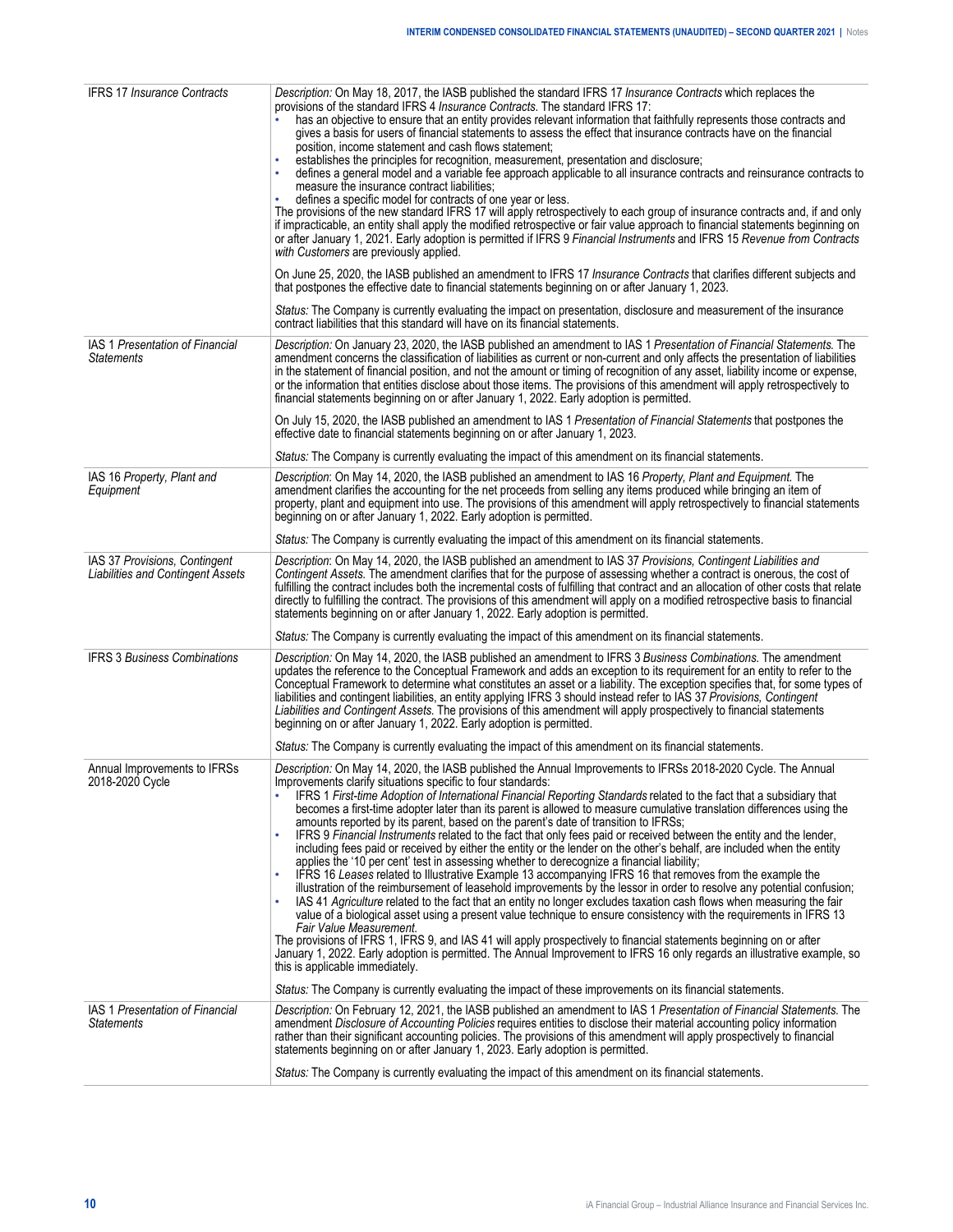<span id="page-10-0"></span>

| IAS 8 Accounting Policies, Changes<br>in Accounting Estimates and Errors | Description: On February 12, 2021, the IASB published an amendment to IAS 8 Accounting Policies, Changes in<br>Accounting Estimates and Errors. The amendment Definition of Accounting Estimates introduces the definition of<br>accounting estimates and clarifies the distinction between a change in accounting estimate and a change in accounting<br>policy. The provisions of this amendment will apply prospectively to financial statements beginning on or after January 1,<br>2023. Early adoption is permitted.<br>Status: The Company is currently evaluating the impact of this amendment on its financial statements.                                                            |
|--------------------------------------------------------------------------|------------------------------------------------------------------------------------------------------------------------------------------------------------------------------------------------------------------------------------------------------------------------------------------------------------------------------------------------------------------------------------------------------------------------------------------------------------------------------------------------------------------------------------------------------------------------------------------------------------------------------------------------------------------------------------------------|
| IAS 12 Income Taxes                                                      | Description: On May 7, 2021, the IASB published an amendment to IAS 12 Income Taxes. The amendment Deferred Tax<br>related to Assets and Liabilities arising from a Single Transaction clarifies the accounting for deferred tax on transactions<br>that give rise to equal taxable and deductible temporary differences on initial recognition, such as with leases and<br>decommissioning obligations. The provisions of this amendment will apply on a modified retrospective basis to financial<br>statements beginning on or after January 1, 2023. Early adoption is permitted.<br>Status: The Company is currently evaluating the impact of this amendment on its financial statements. |

## **Information on the Deferral of the Application of IFRS 9** *Financial Instruments*

The Company applies IFRS 4 *Insurance Contracts* in its operations. This standard was amended in 2016 to allow entities that apply IFRS 4 to defer the application of IFRS 9 *Financial Instruments* if total liabilities for insurance activities represent more than 90% of the entity's total liabilities. This calculation is made as of the closing date preceding April 1, 2016, the calculation date identified in the standard.

For this calculation, the Company primarily considered insurance contract liabilities, investment contract liabilities, liabilities related to segregated funds net assets and debentures as at December 31, 2015. Liabilities related to its insurance activities are greater than 90% of total liabilities.

The Company has decided to defer the application of IFRS 9 until IFRS 17 *Insurance Contracts* is adopted. IFRS 17 includes the measurement principles of these policies. If the Company had applied IFRS 9, this would not have had a significant impact on the classification of financial assets designated at fair value through profit or loss in accordance with IAS 39 *Financial Instruments: Recognition and Measurement* given the very close relationship between invested assets and insurance contract liabilities. For financial assets classified as loans and receivables, held to maturity or available for sale as at June 30, 2021, an amount of \$710 (\$818 as at December 31, 2020) would not have met the solely payments of principal and interest test in accordance with IFRS 9. In addition, for mortgages, the Company could not have used the low credit risk exemption in the calculation of expected credit losses.

## **4 › Disposal of Business**

On June 1, 2020, the Company sold a subsidiary, iA Investment Counsel Inc., to CWB Financial Group. The sale reflects the Company's decision to focus on serving wealth management needs of high-net-worth Canadians exclusively through its expanding network of independent, entrepreneur-owned investment advisory practices.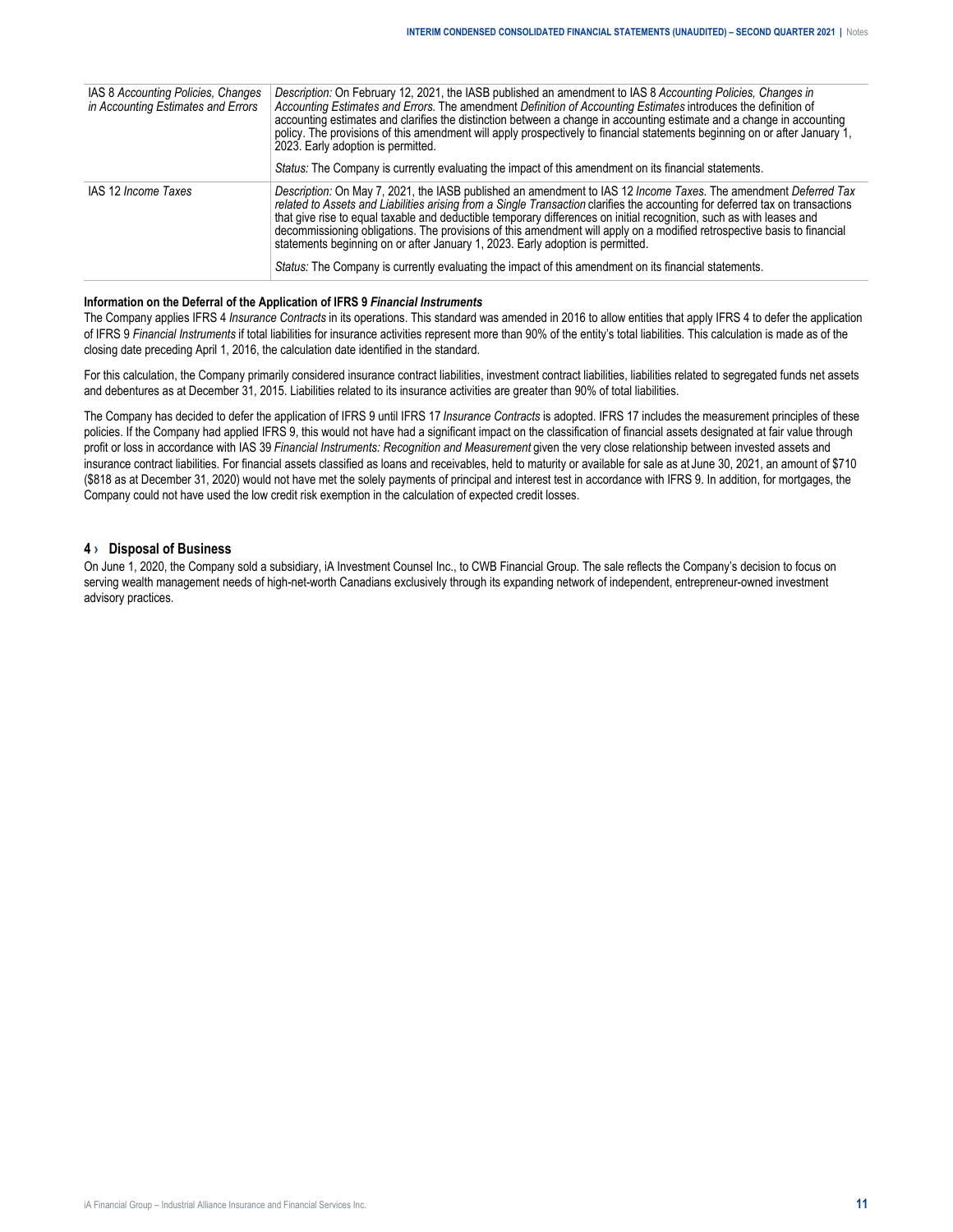# <span id="page-11-0"></span>**5 › Invested Assets and Investment Income**

**a) Carrying Value and Fair Value**

|                                         | As at June 30, 2021                        |        |                       |       |                     |     |    |                          |    |       |    |        |    |                   |
|-----------------------------------------|--------------------------------------------|--------|-----------------------|-------|---------------------|-----|----|--------------------------|----|-------|----|--------|----|-------------------|
| (in millions of dollars)                | At fair value<br>through<br>profit or loss |        | Available<br>for sale |       | Held to<br>maturity |     |    | Loans and<br>receivables |    | Other |    | Total  |    | <b>Fair value</b> |
| <b>Cash and short-term investments</b>  | \$                                         | 406    | \$                    |       | \$                  |     | \$ | 846                      | \$ |       | \$ | 1,252  | \$ | 1,252             |
| <b>Bonds</b>                            |                                            |        |                       |       |                     |     |    |                          |    |       |    |        |    |                   |
| Governments                             |                                            | 12,035 |                       | 1,732 |                     | 379 |    | 110                      |    |       |    | 14,256 |    |                   |
| Municipalities                          |                                            | 1,212  |                       | 224   |                     |     |    | 39                       |    |       |    | 1,475  |    |                   |
| Corporate and other                     |                                            | 10,912 |                       | 1,840 |                     |     |    | 2,536                    |    |       |    | 15,288 |    |                   |
|                                         |                                            | 24,159 |                       | 3,796 |                     | 379 |    | 2,685                    |    |       |    | 31,019 |    | 31,303            |
| <b>Stocks</b>                           |                                            |        |                       |       |                     |     |    |                          |    |       |    |        |    |                   |
| Common                                  |                                            | 1,965  |                       | 61    |                     | —   |    | —                        |    |       |    | 2,026  |    |                   |
| Preferred                               |                                            | 233    |                       | 373   |                     |     |    |                          |    |       |    | 606    |    |                   |
| Stock indexes                           |                                            | 89     |                       | 7     |                     |     |    | —                        |    |       |    | 96     |    |                   |
| Investment fund units                   |                                            | 708    |                       | 8     |                     |     |    |                          |    |       |    | 716    |    |                   |
|                                         |                                            | 2,995  |                       | 449   |                     |     |    |                          |    |       |    | 3,444  |    | 3,444             |
| Mortgages and other loans               |                                            |        |                       |       |                     |     |    |                          |    |       |    |        |    |                   |
| Insured mortgages                       |                                            |        |                       |       |                     |     |    |                          |    |       |    |        |    |                   |
| Multi-residential                       |                                            | —      |                       | —     |                     | —   |    | 1,367                    |    | —     |    | 1,367  |    |                   |
| Non-residential                         |                                            |        |                       |       |                     |     |    | 5                        |    |       |    | 5      |    |                   |
|                                         |                                            |        |                       | —     |                     | —   |    | 1,372                    |    | -     |    | 1,372  |    |                   |
| Conventional mortgages                  |                                            |        |                       |       |                     |     |    |                          |    |       |    |        |    |                   |
| Multi-residential                       |                                            | 41     |                       | —     |                     | —   |    | 191                      |    | —     |    | 232    |    |                   |
| Non-residential                         |                                            | 30     |                       |       |                     |     |    | 256                      |    |       |    | 286    |    |                   |
|                                         |                                            | 71     |                       |       |                     | -   |    | 447                      |    |       |    | 518    |    |                   |
| Other loans                             |                                            |        |                       |       |                     |     |    | 1,002                    |    |       |    | 1,002  |    |                   |
|                                         |                                            | 71     |                       | —     |                     | —   |    | 2,821                    |    | —     |    | 2,892  |    | 2,983             |
| <b>Derivative financial instruments</b> |                                            | 761    |                       |       |                     |     |    |                          |    |       |    | 761    |    | 761               |
| <b>Policy loans</b>                     |                                            |        |                       |       |                     |     |    | 974                      |    |       |    | 974    |    | 974               |
| <b>Other invested assets</b>            |                                            |        |                       |       |                     |     |    | 4                        |    | 450   |    | 454    |    | 454               |
| <b>Investment properties</b>            |                                            |        |                       |       |                     | -   |    |                          |    | 1,877 |    | 1,877  |    | 1,906             |
| <b>Total investments</b>                | \$                                         | 28,392 | \$                    | 4,245 | \$                  | 379 | \$ | 7,330                    | \$ | 2,327 | \$ | 42,673 | \$ | 43,077            |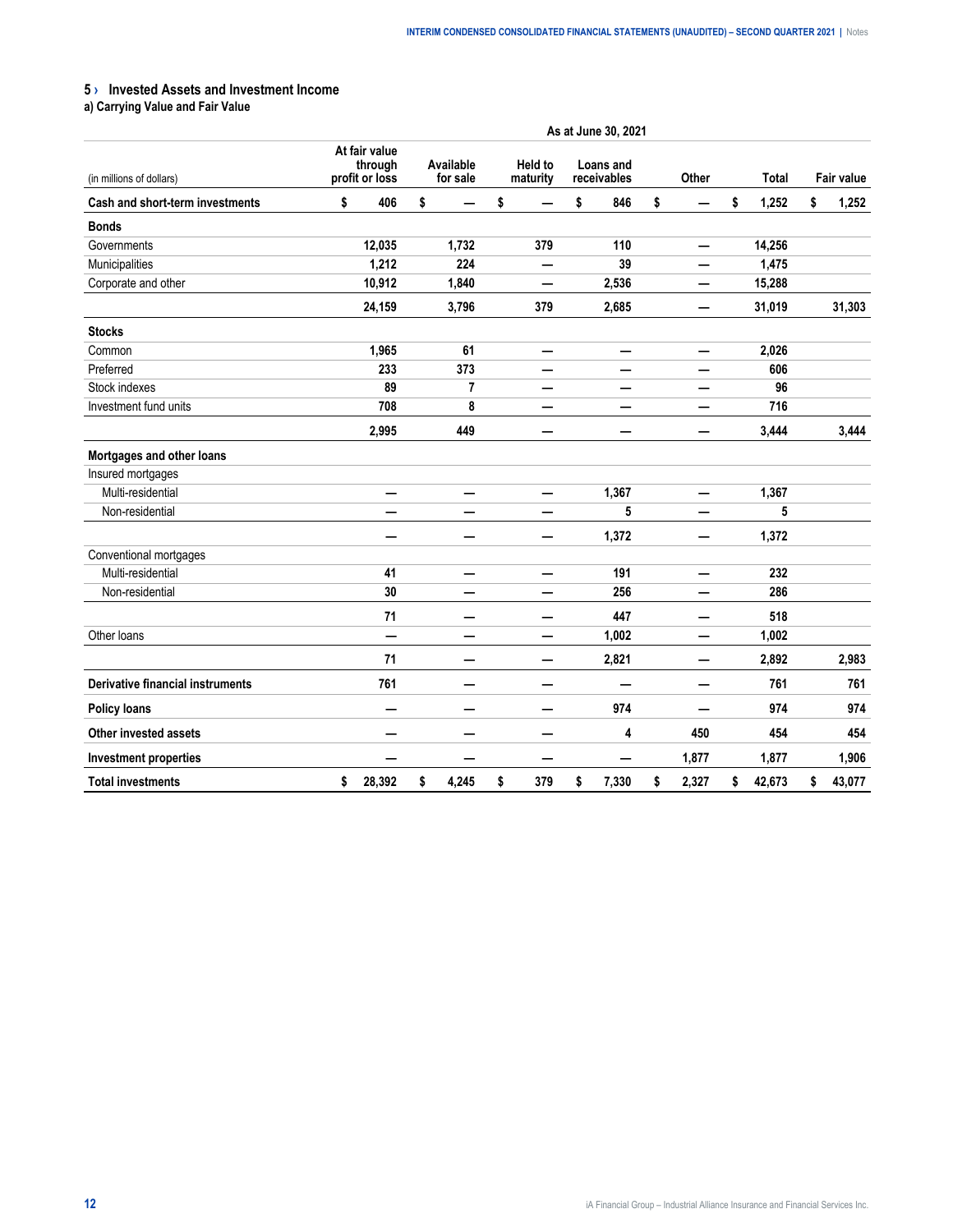|                                         |                                            |                          |                          | As at December 31, 2020  |                          |              |              |
|-----------------------------------------|--------------------------------------------|--------------------------|--------------------------|--------------------------|--------------------------|--------------|--------------|
| (in millions of dollars)                | At fair value<br>through profit<br>or loss | Available<br>for sale    | Held to<br>maturity      | Loans and<br>receivables | Other                    | Total        | Fair value   |
| Cash and short-term investments         | \$<br>601                                  | \$                       | $-$ \$                   | \$<br>992                | \$                       | \$<br>1,593  | \$<br>1,593  |
| <b>Bonds</b>                            |                                            |                          |                          |                          |                          |              |              |
| Governments                             | 12,729                                     | 1,764                    | 494                      | 117                      |                          | 15,104       |              |
| Municipalities                          | 1,306                                      | 191                      |                          | 40                       |                          | 1,537        |              |
| Corporate and other                     | 10,923                                     | 1,720                    |                          | 2,478                    |                          | 15,121       |              |
|                                         | 24,958                                     | 3,675                    | 494                      | 2,635                    |                          | 31,762       | 32,164       |
| <b>Stocks</b>                           |                                            |                          |                          |                          |                          |              |              |
| Common                                  | 1,774                                      | 50                       | $\overline{\phantom{0}}$ | —                        |                          | 1,824        |              |
| Preferred                               | 233                                        | 413                      |                          |                          |                          | 646          |              |
| Stock indexes                           | 61                                         | $\overline{7}$           | —                        | —                        |                          | 68           |              |
| Investment fund units                   | 623                                        | $\overline{7}$           | —                        | —                        |                          | 630          |              |
|                                         | 2,691                                      | 477                      | —                        |                          |                          | 3,168        | 3,168        |
| Mortgages and other loans               |                                            |                          |                          |                          |                          |              |              |
| Insured mortgages                       |                                            |                          |                          |                          |                          |              |              |
| Multi-residential                       | —                                          | —                        | $\overline{\phantom{0}}$ | 1,379                    | $\overline{\phantom{0}}$ | 1,379        |              |
| Non-residential                         |                                            |                          |                          | 5                        |                          | 5            |              |
|                                         |                                            |                          | —                        | 1,384                    | —                        | 1,384        |              |
| Conventional mortgages                  |                                            |                          |                          |                          |                          |              |              |
| Multi-residential                       | 48                                         | $\qquad \qquad$          | —                        | 200                      | —                        | 248          |              |
| Non-residential                         | 33                                         |                          |                          | 226                      |                          | 259          |              |
|                                         | 81                                         |                          | —                        | 426                      | —                        | 507          |              |
| Other loans                             | $\overline{\phantom{0}}$                   |                          | —                        | 910                      |                          | 910          |              |
|                                         | 81                                         | —                        | —                        | 2,720                    |                          | 2,801        | 2,935        |
| <b>Derivative financial instruments</b> | 1,651                                      |                          |                          |                          |                          | 1,651        | 1,651        |
| <b>Policy loans</b>                     | —                                          | $\overline{\phantom{0}}$ | —                        | 881                      | —                        | 881          | 881          |
| Other invested assets                   |                                            | -                        | -                        | 4                        | 449                      | 453          | 453          |
| <b>Investment properties</b>            |                                            |                          |                          |                          | 1,916                    | 1,916        | 1,943        |
| <b>Total investments</b>                | \$<br>29,982                               | \$<br>4,152              | 494 \$                   | \$<br>7,232              | \$<br>2,365              | \$<br>44,225 | \$<br>44,788 |

The majority of bonds and stocks, designated at fair value through profit or loss, are assets used by the Company to match insurance contract liabilities and investment contract liabilities. The change in the fair value of financial assets designated at fair value through profit or loss is therefore reflected in insurance contract liabilities and investment contract liabilities.

The *At fair value through profit or loss* category includes securities held for trading, mainly derivative financial instruments and short-term investments, as well as securities designated at fair value through profit or loss.

Other invested assets are made up of notes receivable and investments in associates and joint ventures. Notes receivable are classified as loans and receivables. Investments in associates and joint ventures, accounted for using the equity method, are presented in the *Other* column.

# **b) Investments in Associates and Joint Ventures**

The Company holds interests ranging from 25% to 50% as at June 30, 2021 and as at December 31, 2020. The carrying value of these investments as at June 30, 2021 is \$438 (\$436 as at December 31, 2020). The share of net income and comprehensive income for the six months ended June 30, 2021 amounts to \$9 (\$7 for the six months ended June 30, 2020).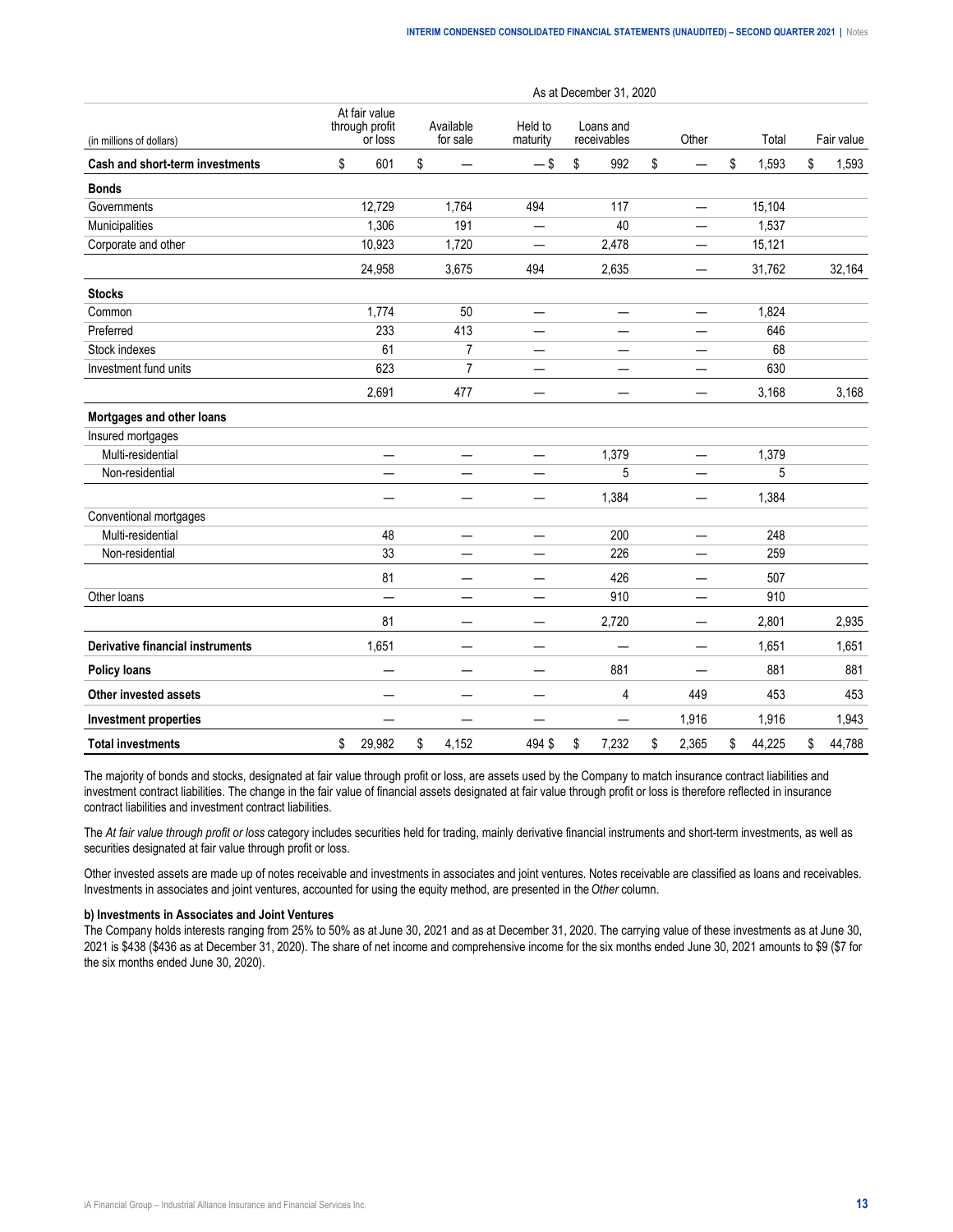#### <span id="page-13-0"></span>**c) Investment Income**

|                                      | <b>Quarters ended</b><br>June 30 |             | Six months ended<br>June 30 |    |       |
|--------------------------------------|----------------------------------|-------------|-----------------------------|----|-------|
| (in millions of dollars)             | 2021                             | 2020        | 2021                        |    | 2020  |
| Interest and other investment income |                                  |             |                             |    |       |
| Interest                             | \$<br>246                        | \$<br>243   | \$<br>496                   | \$ | 561   |
| <b>Dividends</b>                     | 27                               | 24          | 72                          |    | 83    |
| Derivative financial instruments     | 3                                |             | 6                           |    | (3)   |
| Rental income                        | 46                               | 47          | 95                          |    | 106   |
| Gains (losses) realized              | 9                                | 9           | 15                          |    | 21    |
| Variation in provisions for losses   | (2)                              | (17)        | (12)                        |    | (37)  |
| Other                                | 3                                | 4           | 8                           |    | 18    |
|                                      | 332                              | 310         | 680                         |    | 749   |
| Change in fair value of investments  |                                  |             |                             |    |       |
| Cash and short-term investments      |                                  |             |                             |    | 3     |
| <b>Bonds</b>                         | 914                              | 2,284       | (1,883)                     |    | 2,175 |
| <b>Stocks</b>                        | 120                              | 58          | 205                         |    | (139) |
| Mortgages and other loans            | (1)                              | (5)         | (3)                         |    | 6     |
| Derivative financial instruments     | 390                              | 1,549       | (797)                       |    | 578   |
| Investment properties                | (11)                             | (38)        | (13)                        |    | (71)  |
| Other                                | (17)                             | (4)         | (17)                        |    | (4)   |
|                                      | 1,395                            | 3,845       | (2,508)                     |    | 2,548 |
| <b>Total investment income</b>       | \$<br>1,727                      | \$<br>4,155 | \$<br>(1,828)               | \$ | 3,297 |

# **6 › Fair Value of Financial Instruments and Investment Properties**

## **a) Methods and Assumptions Used to Estimate Fair Values**

Fair value is the consideration that would be received to sell an asset or paid to transfer a liability in an orderly transaction between market participants at the measurement date. Management exercises its judgment to determine the data that will be used to measure the fair value of financial assets and liabilities, particularly for financial instruments classified as Level 3. Fair value of various categories of financial instruments and investment properties is determined as described below.

#### **Financial Assets**

*Short-Term Investments –* Carrying value of these investments represents the fair value due to their short-term maturity.

*Bonds* – Bonds are valued based on quoted price, observed on active markets for identical or similar assets. If prices are not available on active markets, fair value is estimated using current valuation methods, including a model based on discounting expected cash flows or other similar techniques. These methods take into account current data observable on the market for financial instruments that have similar risk profiles and comparable terms. The significant data used in these models include, but are not limited to, rate curves, credit risk, issuer spread, volatility and liquidity valuation, and other reference data published by the market. Management makes its best estimates when such data are not available.

*Stocks* – Stocks are valued based on quote price, observed on active markets. If the price is not available on the active markets, fair value is determined using equity valuation models, which analyze the fair value of the net asset, and other techniques that rely on comparisons with reference data, such as market indices. Investment fund units are evaluated at the net asset value published by the fund manager.

*Mortgages and Other Loans* – The fair value of mortgages and other loans is estimated by discounting the cash flows with the interest rates currently prevailing on the market for loans with substantially the same credit risk and terms.

*Derivative Financial Instruments* – Fair value of derivative financial instruments is determined according to the type of derivative financial instrument. Fair value of derivative financial instruments, such as futures contracts and options traded on the stock exchanges is determined in accordance with quoted prices on active markets. Derivative financial instruments that are traded over the counter are valued using valuation models such as actualized cash flow analysis and other valuation models used on the market. These valuations are based on observable data on the market, including interest rates, foreign exchange rates, financial indices, rate differentials, credit risk and volatility.

Among derivative financial instruments, certain other derivative contracts are subject to trading restrictions. In such situations, an illiquidity premium based on data that are not observable on the market is used to ascertain the fair value of these derivative financial instruments. While these data are not observable, they are based on assumptions deemed appropriate given the circumstances. Once the restricted trading period ends, the instruments are valued using standard valuation models based on data observable on the market, as described previously. The Company's use of non-observable data is limited to the trading restrictions period, and their effect on the fair value of derivative financial instruments does not represent a significant amount.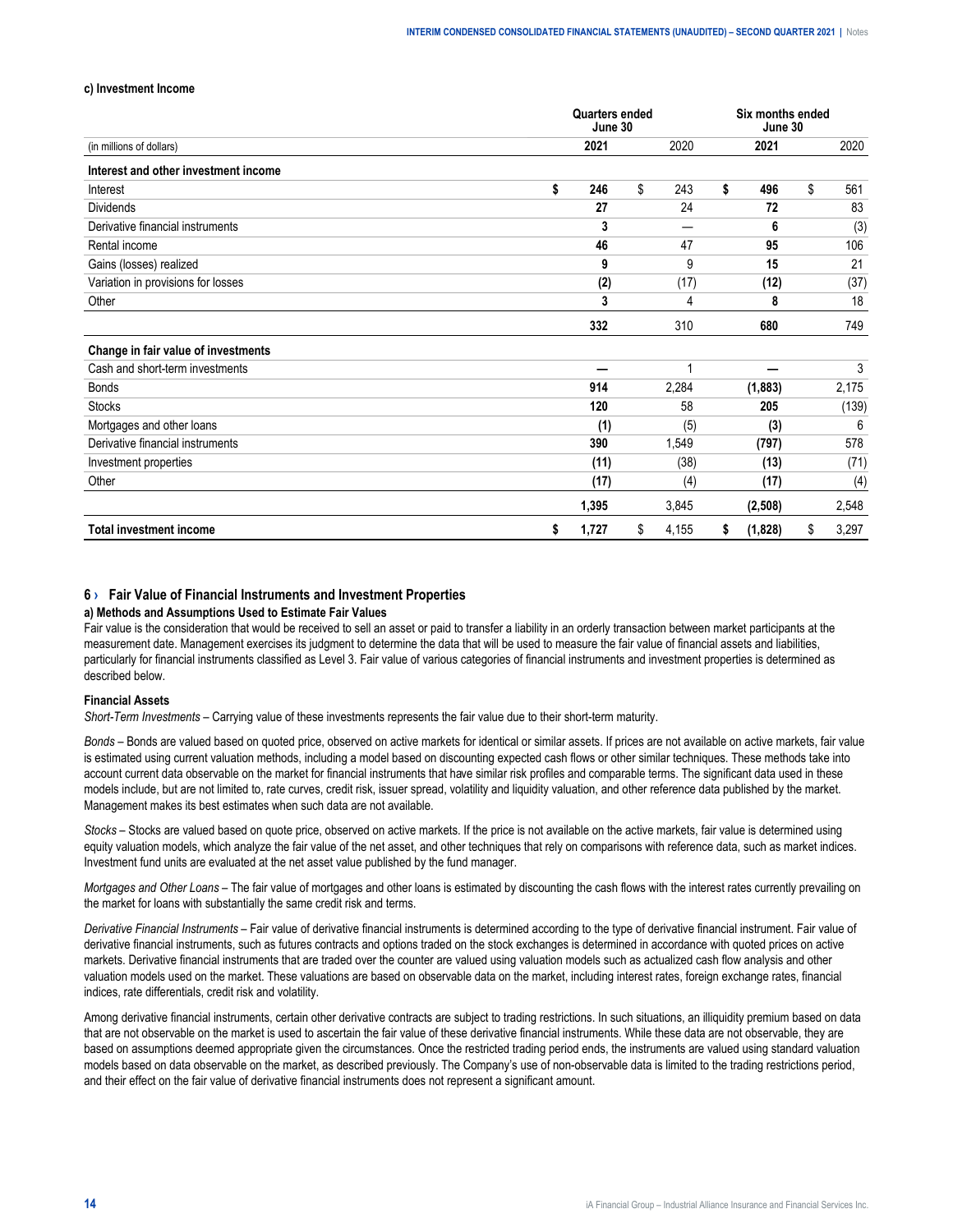*Policy Loans* – Policy loans are carried at amortized cost. They are guaranteed and may be reimbursed at any time. Their fair value approximates their carrying value due to their nature.

*Other Invested Assets –* The fair value of other invested assets is approximately the same as the carrying value due to the nature of these elements.

*Other Assets* – The fair value of the other financial assets is approximately the same as the carrying value due to their short-term nature.

# **Investment Properties**

The fair value of investment properties is determined using various recognized methods and standards of assessment in the real estate sector. Among these methods, the income approach is the most commonly used, as it is based on an investor's behaviour in relation to income expected to be generated by an investment property. Under this approach, discounting of the cash flows generated by an investment property is preferred as it measures the relationship between the market value and the reasonably discounted incomes over an investment horizon. Expected cash flows include contractual and projected income as well as the investment property's operating expenses. These cash flows reflect the interest, rental and occupancy rates established based on market studies, rental income expected from leases in effect and estimates of future cash inflows, including revenues projected for future leases, and estimates of future cash inflows made according to the current market circumstances. Future lease rates are estimated based on the location, current type and quality of the building, and market data and projections as of the date of the valuation. Fair values are usually compared to market information, including recent transactions for similar assets to verify their reasonableness. Highest and best use is one of the possible valuation methods. Highest and best use of a site is an integral part of the process to establish the fair value of an investment property. This use is the one that, at the time of the appraisal, provides the highest fair value for the investment property. As a result, this use is determined by considering possible physical use that is legally admissible, financially feasible and achievable in the short term based on demand, and must be tied to the likelihood of being achieved rather than to the simple possibility. Assessments are carried out by external independent appraisers on an annual basis or by qualified Company personnel quarterly.

## **Financial Liabilities**

*Derivative Financial Instruments –* The fair value of derivative financial instruments recorded as financial liabilities is presented in Note 8 "Derivative Financial Instruments" and is equal to the carrying amounts reported in the negative fair value column. The fair value is determined according to the method and assumptions previously described in the "Financial Assets" section.

*Other Liabilities –* The fair value of other liabilities, except short-selling securities, securitization liabilities and mortgage debt, is approximately the same as the carrying value due to their short-term nature.

Short-selling securities, classified as held for trading, are measured using the observed market prices in active markets for identical or similar financial instruments. If quoted prices in active markets are not available, fair value is estimated using standard methods of assessment, such as a model based on discounted future cash flows or similar techniques. These methods take into account the current observable market data for financial instruments with a similar risk profile and comparable terms. The significant data used in these models include, but are not limited to, yield curves, credit risks, issuer spreads, volatility and liquidity valuation and other reference data published by the markets.

The fair value of securitization liabilities and mortgage debt is estimated by discounting cash flows with the interest rates currently prevailing on the market for new debts with substantially the same terms.

The fair value of the mortgage debt is \$74 (\$76 as at December 31, 2020). The mortgage debt is secured by an investment property with a carrying value of \$168 (\$174 as at December 31, 2020), bearing interest of 3.143% and maturing on May 1, 2022. The interest expense on the mortgage debt is \$1 (\$1 for the six months ended June 30, 2020).

*Debentures –* The fair value of debentures classified as financial liabilities at amortized cost is estimated using a valuation model that takes into account instruments on the market that have substantially the same conditions. This fair value can fluctuate due to interest rates and credit risks associated with these instruments.

### **b) Hierarchy of the Fair Value**

Disclosures regarding financial instruments and investment properties must be presented as a hierarchy that categorizes the inputs to valuation models used to measure the fair value of financial assets and financial liabilities. The hierarchy gives the highest priority to readily available unadjusted quoted prices in active markets for identical assets or liabilities and lowest priority to unobserved inputs. The three levels of the hierarchy are described below:

- Level 1 Valuation based on quoted prices in active markets (unadjusted) for identical assets or liabilities. Stocks traded on the market, among other things, are classified in Level 1.
- Level 2 Valuation model based on inputs other than quoted prices included in Level 1 that are observable on the market for the asset or liability, either directly or indirectly. Most bonds, short-term investments and certain derivative financial instruments are classified in Level 2.
- Level 3 Valuation model based on valuation techniques that use largely unobservable market parameters and that reflect management's best estimates. Most private placements are classified in Level 3.

If a financial instrument classified as Level 1 subsequently ceases to be actively traded, it is reclassified into Level 2. If the measurement of its fair value requires the use of significant unobservable inputs, it is directly reclassified into Level 3.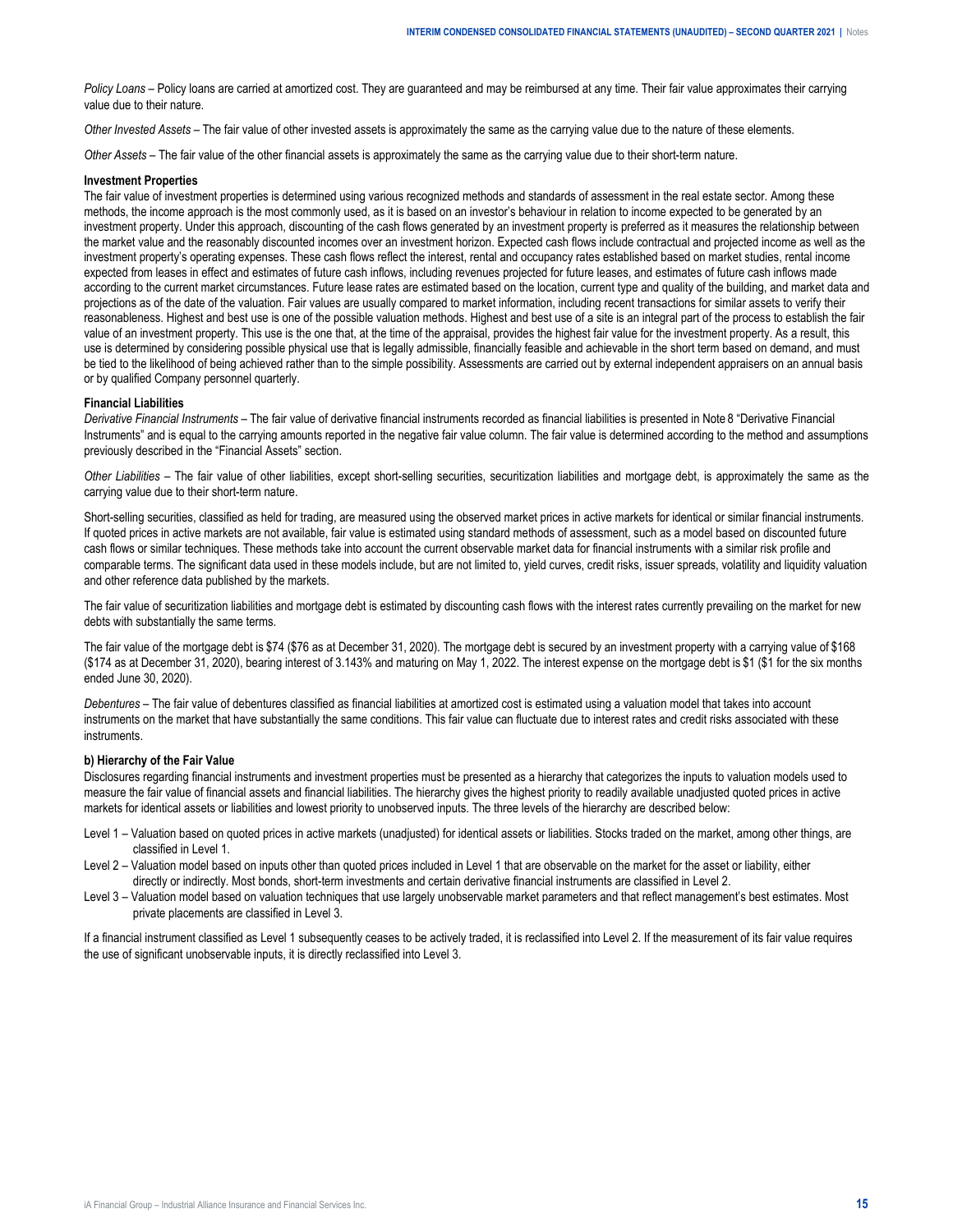|                                                                  | As at June 30, 2021 |         |    |                          |    |                          |    |        |  |  |  |
|------------------------------------------------------------------|---------------------|---------|----|--------------------------|----|--------------------------|----|--------|--|--|--|
| (in millions of dollars)                                         |                     | Level 1 |    | Level <sub>2</sub>       |    | Level 3                  |    | Total  |  |  |  |
| Recurring fair value measurements                                |                     |         |    |                          |    |                          |    |        |  |  |  |
| Cash and short-term investments                                  |                     |         |    |                          |    |                          |    |        |  |  |  |
| Held for trading                                                 | \$                  |         | \$ | 406                      | \$ |                          | \$ | 406    |  |  |  |
| <b>Bonds</b>                                                     |                     |         |    |                          |    |                          |    |        |  |  |  |
| Designated at fair value through profit or loss                  |                     |         |    |                          |    |                          |    |        |  |  |  |
| Governments                                                      |                     | 1,156   |    | 10,879                   |    |                          |    | 12,035 |  |  |  |
| Municipalities                                                   |                     |         |    | 1,212                    |    |                          |    | 1,212  |  |  |  |
| Corporate and other                                              |                     |         |    | 10,719                   |    | 193                      |    | 10,912 |  |  |  |
|                                                                  |                     | 1,156   |    | 22,810                   |    | 193                      |    | 24,159 |  |  |  |
| Available for sale                                               |                     |         |    |                          |    |                          |    |        |  |  |  |
| Governments                                                      |                     | 217     |    | 1,515                    |    | $\overline{\phantom{0}}$ |    | 1,732  |  |  |  |
| Municipalities                                                   |                     |         |    | 224                      |    |                          |    | 224    |  |  |  |
| Corporate and other                                              |                     |         |    | 1,840                    |    |                          |    | 1,840  |  |  |  |
|                                                                  |                     | 217     |    | 3,579                    |    |                          |    | 3,796  |  |  |  |
|                                                                  |                     | 1,373   |    | 26,389                   |    | 193                      |    | 27,955 |  |  |  |
| <b>Stocks</b>                                                    |                     |         |    |                          |    |                          |    |        |  |  |  |
| Designated at fair value through profit or loss                  |                     | 1,407   |    | $\overline{\phantom{0}}$ |    | 1,588                    |    | 2,995  |  |  |  |
| Available for sale                                               |                     | 73      |    | 325                      |    | 51                       |    | 449    |  |  |  |
|                                                                  |                     | 1,480   |    | 325                      |    | 1,639                    |    | 3,444  |  |  |  |
| Mortgages and other loans                                        |                     |         |    |                          |    |                          |    |        |  |  |  |
| Designated at fair value through profit or loss                  |                     |         |    | 71                       |    |                          |    | 71     |  |  |  |
| Derivative financial instruments                                 |                     |         |    |                          |    |                          |    |        |  |  |  |
| Held for trading                                                 |                     | 183     |    | 575                      |    | 3                        |    | 761    |  |  |  |
| <b>Investment properties</b>                                     |                     |         |    |                          |    | 1,877                    |    | 1,877  |  |  |  |
| General fund investments recognized at fair value                |                     | 3,036   |    | 27,766                   |    | 3,712                    |    | 34,514 |  |  |  |
| Segregated funds financial instruments and investment properties |                     | 27,922  |    | 7,489                    |    | 320                      |    | 35,731 |  |  |  |
| Total financial assets at fair value                             | \$                  | 30,958  | \$ | 35,255                   | \$ | 4,032                    | \$ | 70,245 |  |  |  |

# **Assets**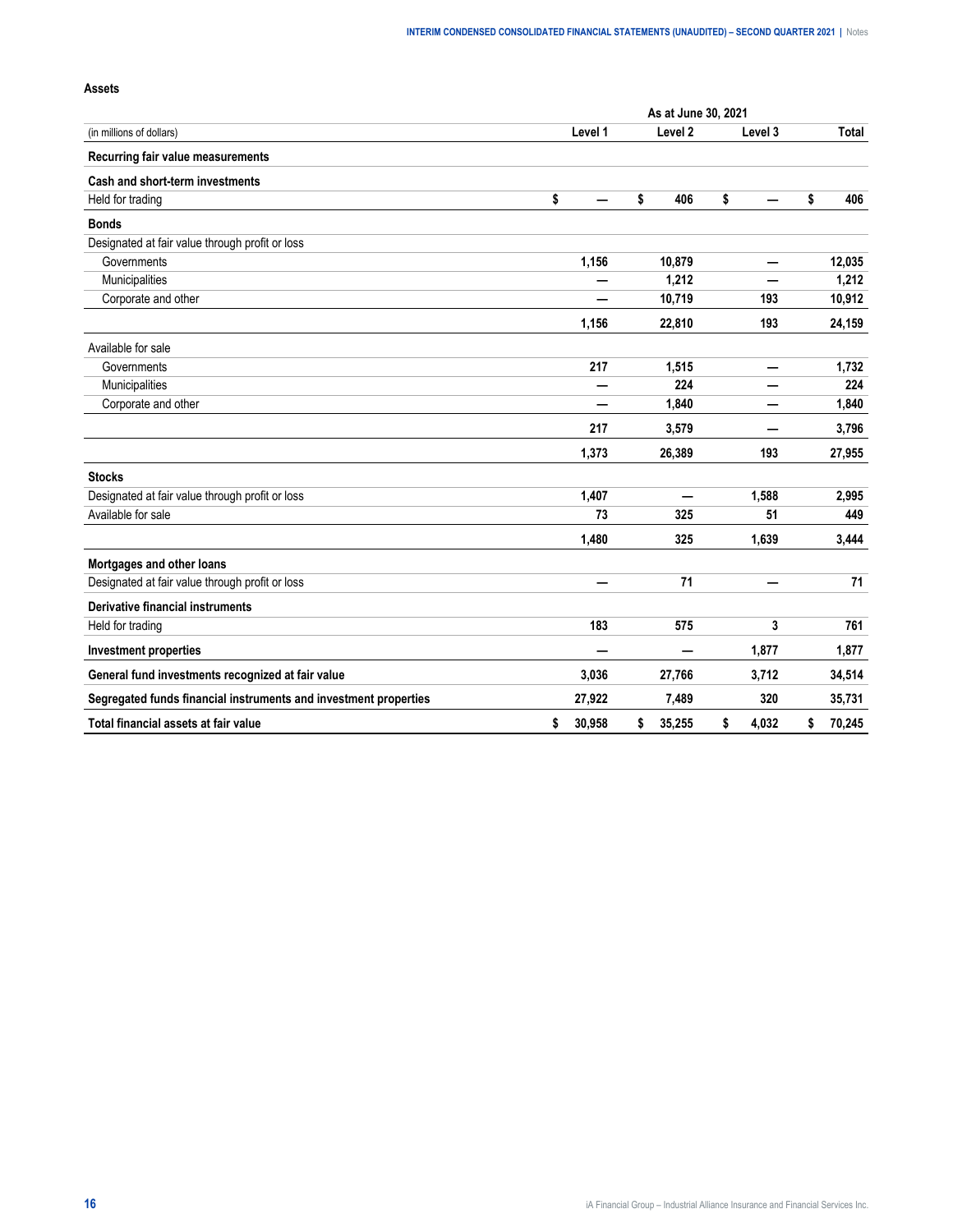|                                                                  | As at December 31, 2020 |         |              |    |         |    |        |  |  |  |
|------------------------------------------------------------------|-------------------------|---------|--------------|----|---------|----|--------|--|--|--|
| (in millions of dollars)                                         |                         | Level 1 | Level 2      |    | Level 3 |    | Total  |  |  |  |
| Recurring fair value measurements                                |                         |         |              |    |         |    |        |  |  |  |
| Cash and short-term investments                                  |                         |         |              |    |         |    |        |  |  |  |
| Held for trading                                                 | \$                      |         | \$<br>601    | \$ |         | \$ | 601    |  |  |  |
| <b>Bonds</b>                                                     |                         |         |              |    |         |    |        |  |  |  |
| Designated at fair value through profit or loss                  |                         |         |              |    |         |    |        |  |  |  |
| Governments                                                      |                         | 420     | 12,309       |    |         |    | 12,729 |  |  |  |
| Municipalities                                                   |                         |         | 1,306        |    |         |    | 1,306  |  |  |  |
| Corporate and other                                              |                         |         | 10,783       |    | 140     |    | 10,923 |  |  |  |
|                                                                  |                         | 420     | 24,398       |    | 140     |    | 24,958 |  |  |  |
| Available for sale                                               |                         |         |              |    |         |    |        |  |  |  |
| Governments                                                      |                         | 248     | 1,516        |    |         |    | 1,764  |  |  |  |
| Municipalities                                                   |                         |         | 191          |    |         |    | 191    |  |  |  |
| Corporate and other                                              |                         |         | 1,720        |    |         |    | 1,720  |  |  |  |
|                                                                  |                         | 248     | 3,427        |    |         |    | 3,675  |  |  |  |
|                                                                  |                         | 668     | 27,825       |    | 140     |    | 28.633 |  |  |  |
| <b>Stocks</b>                                                    |                         |         |              |    |         |    |        |  |  |  |
| Designated at fair value through profit or loss                  |                         | 1,247   |              |    | 1,444   |    | 2,691  |  |  |  |
| Available for sale                                               |                         | 69      | 365          |    | 43      |    | 477    |  |  |  |
|                                                                  |                         | 1,316   | 365          |    | 1,487   |    | 3,168  |  |  |  |
| Mortgages and other loans                                        |                         |         |              |    |         |    |        |  |  |  |
| Designated at fair value through profit or loss                  |                         |         | 81           |    |         |    | 81     |  |  |  |
| Derivative financial instruments                                 |                         |         |              |    |         |    |        |  |  |  |
| Held for trading                                                 |                         | 433     | 1,215        |    | 3       |    | 1,651  |  |  |  |
| <b>Investment properties</b>                                     |                         |         |              |    | 1,916   |    | 1,916  |  |  |  |
| General fund investments recognized at fair value                |                         | 2,417   | 30,087       |    | 3,546   |    | 36,050 |  |  |  |
| Segregated funds financial instruments and investment properties |                         | 25,076  | 7,365        |    | 264     |    | 32,705 |  |  |  |
| Total financial assets at fair value                             | \$                      | 27,493  | \$<br>37,452 | \$ | 3.810   | \$ | 68,755 |  |  |  |

There were no transfers from Level 1 to Level 2 during the six months ended June 30, 2021 (\$564 for the year ended December 31, 2020). Transfers for the year ended December 31, 2020 were related to segregated funds financial instruments and resulted from the application of a fair value adjustment for events that took place after the market close but before the valuation date. There were no transfers from Level 2 to Level 1 during the six months ended June 30, 2021 (\$564 for the year ended December 31, 2020). Transfers for the year ended December 31, 2020 were related to segregated funds financial instruments.

Transfers from Level 2 to Level 3 during the six months ended June 30, 2021 amount to \$28 (\$10 for the year ended December 31, 2020). These transfers are from bonds designated at fair value through profit or loss. For some of these bonds the fair value is measured at the quoted market price obtained through brokers who estimate the fair value of these financial instruments. However, the price of these bonds has remained unchanged for more than 30 days which, according to the Company's internal policy, results in a transfer. For the remaining bonds, the fair value is now measured using unobservable inputs.

Transfers from Level 3 to Level 2 during the six months ended June 30, 2021 amount to \$2 (\$7 for the year ended December 31, 2020). These transfers are from bonds designated at fair value through profit or loss. The fair value of these bonds is measured at the quoted market price obtained through brokers who estimate the fair value of these financial instruments. As at June 30, 2021 and as at December 31, 2020, the value of these bonds is based on a price obtained less than 30 days prior.

There were no transfers from Level 3 to Level 1 during the six months ended June 30, 2021 (\$7 for the year ended December 31, 2020). Transfers for the year ended December 31, 2020 were related to segregated funds financial instruments. The fair value of the transferred financial instruments was previously determined using internal valuation models that required the use of assumptions, including one main assumption that was not observable in the market.

The Company uses unobservable inputs in the valuation of bonds and stocks classified into Level 3. Regarding bonds, unobservable inputs mainly correspond to credit and liquidity risk premiums ranging from 1.09% to 2.63% as at June 30, 2021 (1.30% to 2.43% as at December 31, 2020). Stocks classified into Level 3 are mainly valuated from information available in the financial statements of companies using models based on discounting expected cash flows as well as the use of multiples.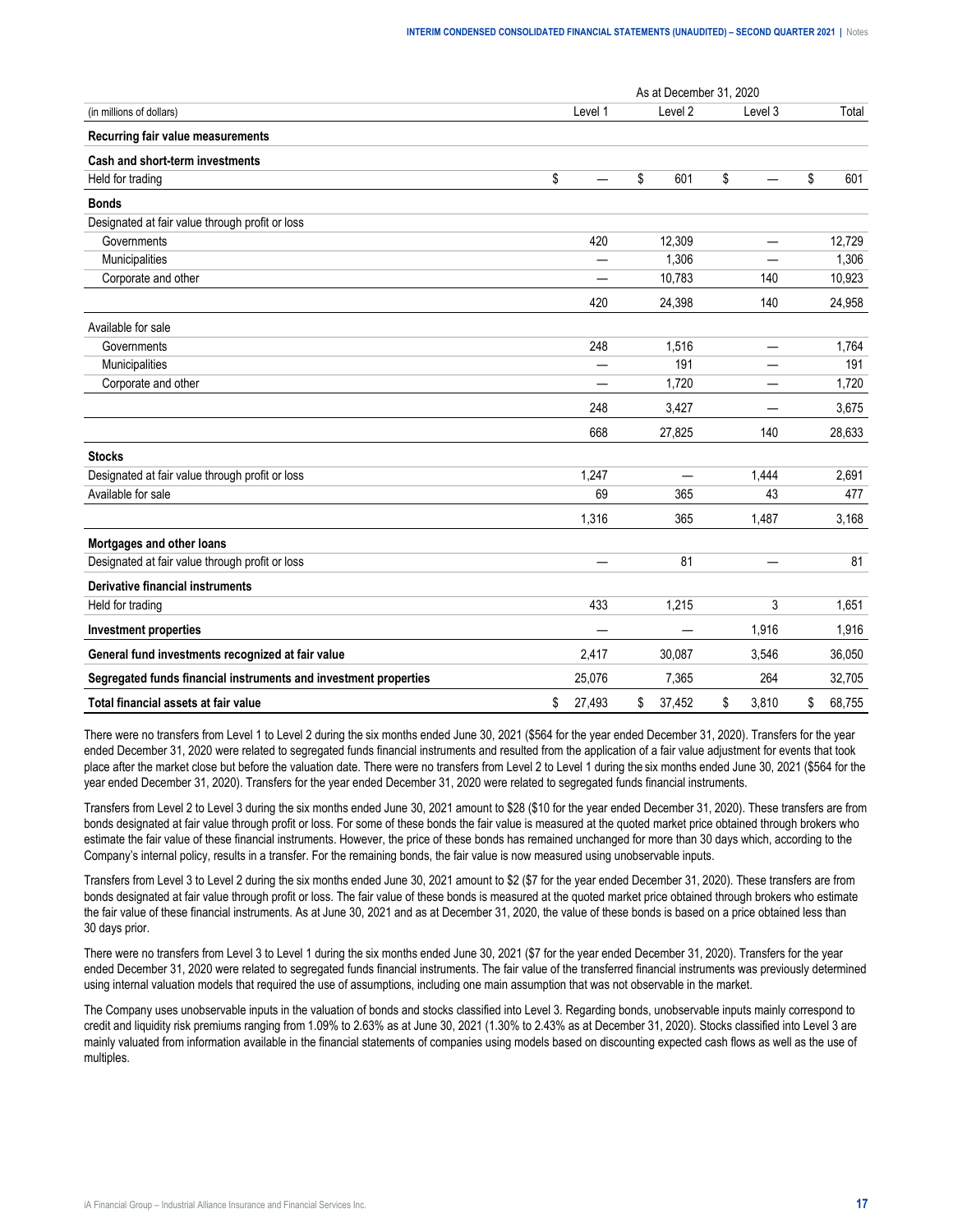The main unobservable inputs used in the valuation of the investment properties as at June 30, 2021 are the discount rate, which is between 5.25% and 8.00% (5.25% and 8.00% as at December 31, 2020) and the terminal capitalization rate, which is between 4.25% and 7.25% (4.25% and 7.25% as at December 31, 2020). The discount rate is based on market activity by type of building and the location and reflects the expected rate of return to be realized on investments over the next 10 years. The terminal capitalization rate is based on market activity by type of building and the location and reflects the expected rate of return to be realized on investments over the remaining life after the 10-year period. If all other factors remain constant, a decrease (increase) in the discount rate and terminal capitalization rate will lead to an increase (decrease) in fair value of investment properties.

Due to the unobservable nature of the main data used to measure bonds, stocks and investment properties classified in Level 3, the Company does not assess whether the application of other assumptions would have an impact on fair value. Also, the investment properties as well as the bonds and stocks classified as designated at fair value through profit or loss support the insurance contract liabilities. Consequently, changes in the fair value of these assets are offset by changes in the corresponding insurance contract liabilities under the Canadian Asset Liability Method (CALM). Even if the Company were to use possible alternative assumptions affecting fair value, this would not have a significant impact on the Financial Statements.

The following table presents assets recognized at fair value evaluated according to Level 3 parameters:

| Six months ended June 30, 2021 |  |  |
|--------------------------------|--|--|
|--------------------------------|--|--|

| (in millions of dollars)                                               | <b>Balance as at</b><br>December 31.<br>2020 |       | unrealized<br>included in<br>net income | Realized<br>and<br>gains<br>(losses) |    | <b>Purchases</b> |    |     | <b>Realized and</b><br>unrealized<br>gains (losses)<br>included<br>in other<br>comprehensive<br>income |      | <b>Transfers</b><br>Sales and<br>settlements |    |    | into<br>(out of)<br>Level 3 |    | <b>Balance as at</b><br>June 30, 2021 | gains (losses)<br>investments | Total<br>unrealized<br>included<br>in net<br>income on<br>still held |
|------------------------------------------------------------------------|----------------------------------------------|-------|-----------------------------------------|--------------------------------------|----|------------------|----|-----|--------------------------------------------------------------------------------------------------------|------|----------------------------------------------|----|----|-----------------------------|----|---------------------------------------|-------------------------------|----------------------------------------------------------------------|
| <b>Bonds</b>                                                           |                                              |       |                                         |                                      |    |                  |    |     |                                                                                                        |      |                                              |    |    |                             |    |                                       |                               |                                                                      |
| Designated at fair value through<br>profit or loss                     | \$                                           | 140   | \$                                      | (7)                                  | \$ |                  | \$ | 36  | \$                                                                                                     | (2)  | \$                                           | 26 | \$ | 193                         | \$ | (8)                                   |                               |                                                                      |
| <b>Stocks</b>                                                          |                                              |       |                                         |                                      |    |                  |    |     |                                                                                                        |      |                                              |    |    |                             |    |                                       |                               |                                                                      |
| Designated at fair value through<br>profit or loss                     |                                              | 1,444 |                                         | 47                                   |    |                  |    | 150 |                                                                                                        | (53) |                                              |    |    | 1,588                       |    | 65                                    |                               |                                                                      |
| Available for sale                                                     |                                              | 43    |                                         |                                      |    | 3                |    | 5   |                                                                                                        |      |                                              |    |    | 51                          |    |                                       |                               |                                                                      |
| Derivative financial instruments                                       |                                              |       |                                         |                                      |    |                  |    |     |                                                                                                        |      |                                              |    |    |                             |    |                                       |                               |                                                                      |
| Held for trading                                                       |                                              | 3     |                                         | 1                                    |    |                  |    |     |                                                                                                        | (1)  |                                              |    |    | 3                           |    | 1                                     |                               |                                                                      |
| Investment properties                                                  |                                              | 1,916 |                                         | (13)                                 |    |                  |    | 6   |                                                                                                        | (32) |                                              |    |    | 1,877                       |    | (13)                                  |                               |                                                                      |
| <b>General fund investments</b><br>recognized at fair value            |                                              | 3,546 |                                         | 28                                   |    | 3                |    | 197 |                                                                                                        | (88) |                                              | 26 |    | 3,712                       |    | 45                                    |                               |                                                                      |
| Segregated funds financial<br>instruments and investment<br>properties |                                              | 264   |                                         | 8                                    |    |                  |    | 56  |                                                                                                        | (8)  |                                              |    |    | 320                         |    | 8                                     |                               |                                                                      |
| Total                                                                  | \$                                           | 3,810 |                                         | 36                                   | S  | 3                | \$ | 253 |                                                                                                        | (96) | S                                            | 26 | s  | 4,032                       | S  | 53                                    |                               |                                                                      |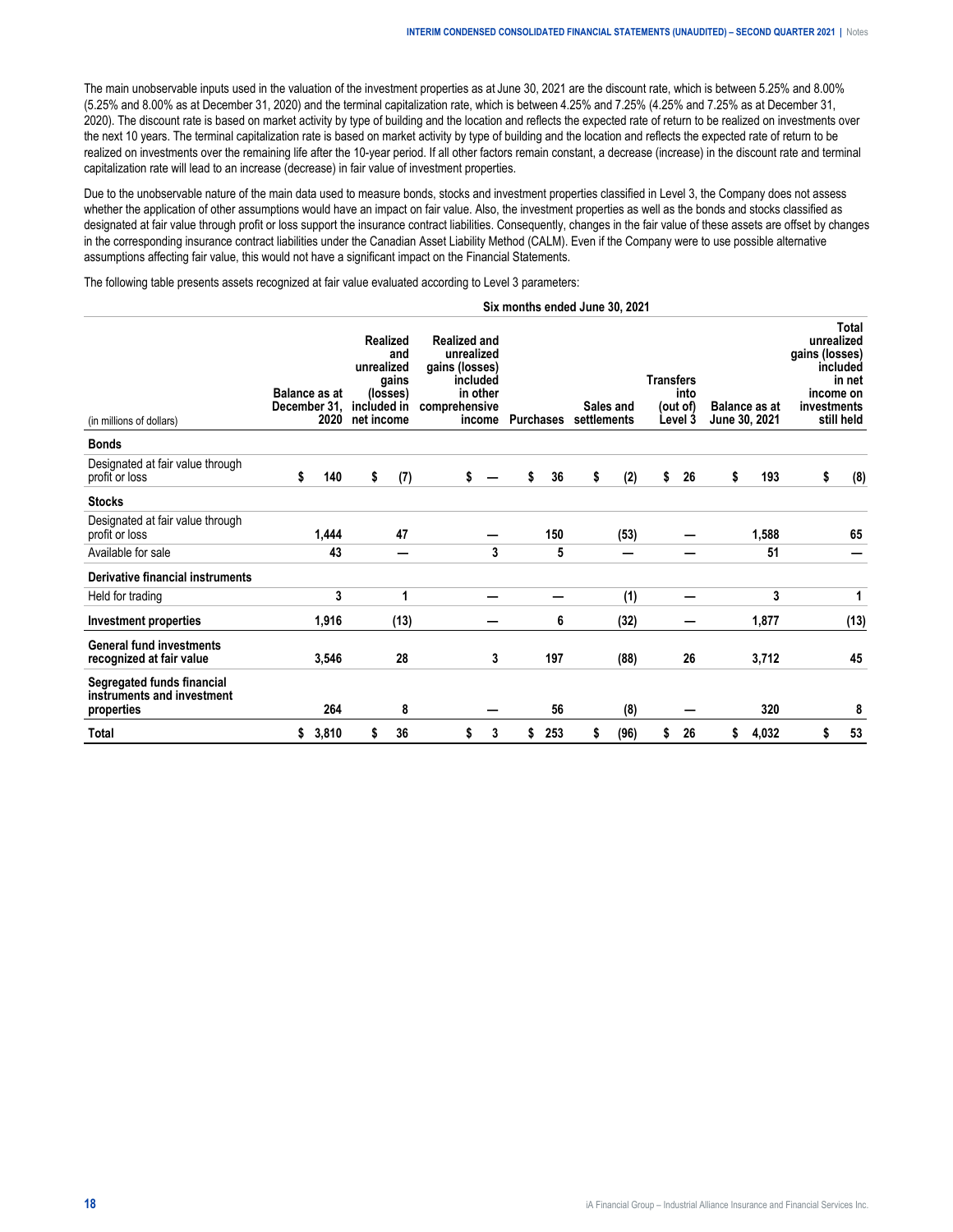| (in millions of dollars)                                               | Balance as at<br>December 31. | 2019  | Realized<br>and<br>unrealized<br>gains<br>(losses)<br>included in<br>net income |       | Realized and<br>unrealized<br>gains (losses)<br>included<br>in other<br>comprehensive<br>income |    | Sales and<br>settlements<br>Purchases |    |       | Transfers | into<br>(out of)<br>Level 3 | Balance as at<br>December 31.<br>2020 | gains (losses)<br>investments | Total<br>unrealized<br>included<br>in net<br>income on<br>still held |
|------------------------------------------------------------------------|-------------------------------|-------|---------------------------------------------------------------------------------|-------|-------------------------------------------------------------------------------------------------|----|---------------------------------------|----|-------|-----------|-----------------------------|---------------------------------------|-------------------------------|----------------------------------------------------------------------|
| <b>Bonds</b>                                                           |                               |       |                                                                                 |       |                                                                                                 |    |                                       |    |       |           |                             |                                       |                               |                                                                      |
| Designated at fair value through<br>profit or loss                     | \$                            | 129   | \$                                                                              | 11    | \$                                                                                              | \$ | 26                                    | \$ | (29)  | \$        | 3                           | \$<br>140                             | \$                            | 11                                                                   |
| Available for sale                                                     |                               | 11    |                                                                                 |       |                                                                                                 |    |                                       |    | (11)  |           |                             |                                       |                               |                                                                      |
| <b>Stocks</b>                                                          |                               |       |                                                                                 |       |                                                                                                 |    |                                       |    |       |           |                             |                                       |                               |                                                                      |
| Designated at fair value through<br>profit or loss                     |                               | 1,291 |                                                                                 | 48    |                                                                                                 |    | 199                                   |    | (94)  |           |                             | 1,444                                 |                               | 49                                                                   |
| Available for sale                                                     |                               | 31    |                                                                                 | —     | $\overline{2}$                                                                                  |    | 11                                    |    | (1)   |           |                             | 43                                    |                               |                                                                      |
| Derivative financial instruments                                       |                               |       |                                                                                 |       |                                                                                                 |    |                                       |    |       |           |                             |                                       |                               |                                                                      |
| Held for trading                                                       |                               |       |                                                                                 | 3     |                                                                                                 |    |                                       |    |       |           |                             | 3                                     |                               | 3                                                                    |
| Investment properties                                                  |                               | 2,077 |                                                                                 | (129) |                                                                                                 |    | 28                                    |    | (60)  |           |                             | 1,916                                 |                               | (129)                                                                |
| <b>General fund investments</b><br>recognized at fair value            |                               | 3,539 |                                                                                 | (67)  | 2                                                                                               |    | 264                                   |    | (195) |           | 3                           | 3,546                                 |                               | (66)                                                                 |
| Segregated funds financial<br>instruments and investment<br>properties |                               | 90    |                                                                                 | 10    |                                                                                                 |    | 181                                   |    | (10)  |           | (7)                         | 264                                   |                               | 10                                                                   |
| <b>Total</b>                                                           | \$                            | 3,629 | \$                                                                              | (57)  | \$<br>2                                                                                         | \$ | 445                                   | \$ | (205) | \$        | (4)                         | \$<br>3,810                           | \$                            | (56)                                                                 |

For the six months ended June 30, 2021, an amount of \$6 (\$28 for the year ended December 31, 2020) presented in *Purchases* for investment properties corresponds to capitalizations to *Investment properties*. Also, *Sales and settlements* for investment properties do not include any transfers to fixed assets (none for the year ended December 31, 2020).

*Realized and unrealized gains (losses) included in net income* and *Total unrealized gains (losses) included in net income on financial instruments still held* are presented in the *Investment income* in the Income Statement, except the value of segregated funds assets, which is not presented in the Income Statement, but is included in the change in segregated funds net assets in Note 9 "Segregated Funds Net Assets". *Realized and unrealized gains (losses) included in other comprehensive income* are presented in Note 12 "Accumulated Other Comprehensive Income" in *Unrealized gains (losses).*

## **Fair Value Disclosed in the Notes**

The Company classifies certain financial instruments as held to maturity or as loans and receivables. These financial instruments are measured at amortized cost and fair value is disclosed in the notes. The following table shows the hierarchy level of such fair values:

|                                                            |         | As at June 30, 2021 |         |    |         |   |       |
|------------------------------------------------------------|---------|---------------------|---------|----|---------|---|-------|
| (in millions of dollars)                                   | Level 1 |                     | Level 2 |    | Level 3 |   | Total |
| Classified as held to maturity                             |         |                     |         |    |         |   |       |
| <b>Bonds</b>                                               |         |                     |         |    |         |   |       |
| Governments                                                | \$      | S                   | 379     | \$ |         |   | 379   |
| Total of assets classified as held to maturity             |         |                     | 379     |    |         |   | 379   |
| Classified as loans and receivables                        |         |                     |         |    |         |   |       |
| <b>Bonds</b>                                               |         |                     |         |    |         |   |       |
| Governments                                                |         |                     | 7       |    | 137     |   | 144   |
| Municipalities                                             |         |                     | 51      |    |         |   | 51    |
| Corporate and other                                        |         |                     | 188     |    | 2,586   |   | 2,774 |
|                                                            |         |                     | 246     |    | 2,723   |   | 2,969 |
| Mortgages and other loans                                  |         |                     | 2,912   |    |         |   | 2,912 |
| Total of assets classified as loans and receivables        |         |                     | 3,158   |    | 2,723   |   | 5,881 |
| Total of assets whose fair value is disclosed in the notes | \$      | S                   | 3,537   | s  | 2,723   | S | 6,260 |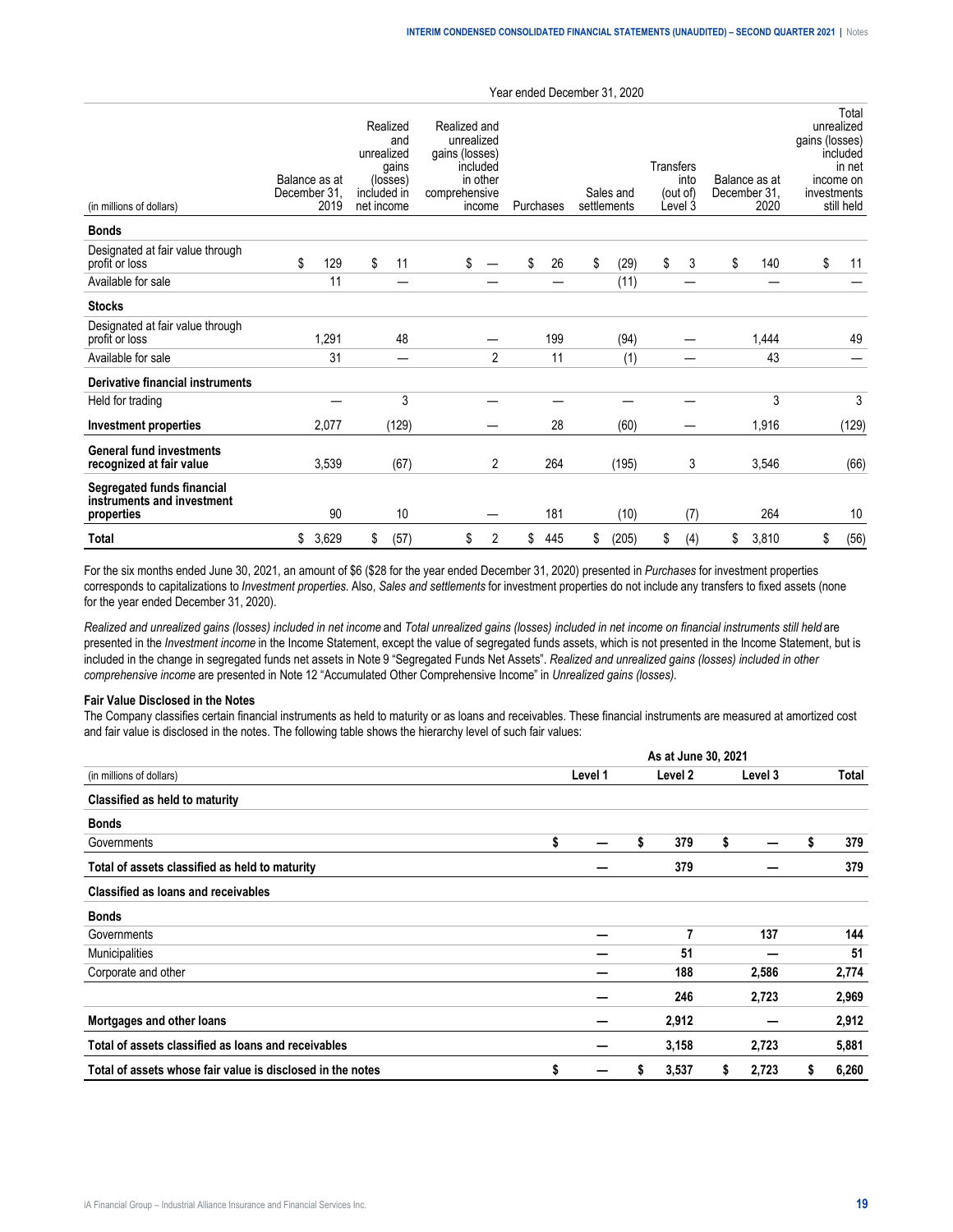|                                                            |    |         | As at December 31, 2020 |    |         |             |
|------------------------------------------------------------|----|---------|-------------------------|----|---------|-------------|
| (in millions of dollars)                                   |    | Level 1 | Level 2                 |    | Level 3 | Total       |
| Classified as held to maturity                             |    |         |                         |    |         |             |
| <b>Bonds</b>                                               |    |         |                         |    |         |             |
| Governments                                                | \$ |         | \$<br>497               | \$ |         | \$<br>497   |
| Total of assets classified as held to maturity             |    |         | 497                     |    |         | 497         |
| Classified as loans and receivables                        |    |         |                         |    |         |             |
| <b>Bonds</b>                                               |    |         |                         |    |         |             |
| Governments                                                |    |         | 8                       |    | 148     | 156         |
| Municipalities                                             |    |         | 54                      |    |         | 54          |
| Corporate and other                                        |    |         | 187                     |    | 2,637   | 2,824       |
|                                                            |    |         | 249                     |    | 2,785   | 3,034       |
| Mortgages and other loans                                  |    |         | 2,854                   |    |         | 2,854       |
| Total of assets classified as loans and receivables        |    |         | 3,103                   |    | 2,785   | 5,888       |
| Total of assets whose fair value is disclosed in the notes | \$ |         | \$<br>3,600             | S  | 2,785   | \$<br>6,385 |

# **Financial Liabilities**

The following table presents financial liabilities measured at fair value on a recurring basis and those whose fair value is disclosed in a note by hierarchy level:

|                                                     | As at June 30, 2021 |         |    |                         |    |                          |    |       |  |  |  |
|-----------------------------------------------------|---------------------|---------|----|-------------------------|----|--------------------------|----|-------|--|--|--|
| (in millions of dollars)                            |                     | Level 1 |    | Level <sub>2</sub>      |    | Level 3                  |    | Total |  |  |  |
| Recurring fair value measurements                   |                     |         |    |                         |    |                          |    |       |  |  |  |
| <b>Other liabilities</b>                            |                     |         |    |                         |    |                          |    |       |  |  |  |
| Held for trading                                    | \$                  | 659     | \$ | 186                     | \$ |                          | \$ | 845   |  |  |  |
| Derivative financial instruments                    |                     |         |    |                         |    |                          |    |       |  |  |  |
| Held for trading                                    |                     | 57      |    | 510                     |    | 35                       |    | 602   |  |  |  |
| Total of liabilities classified as held for trading |                     | 716     |    | 696                     |    | 35                       |    | 1,447 |  |  |  |
| <b>Classified at amortized cost</b>                 |                     |         |    |                         |    |                          |    |       |  |  |  |
| <b>Other liabilities</b>                            |                     |         |    |                         |    |                          |    |       |  |  |  |
| Securitization liabilities                          |                     | —       |    | 921                     |    | $\overline{\phantom{0}}$ |    | 921   |  |  |  |
| Mortgage debt                                       |                     |         |    | 74                      |    |                          |    | 74    |  |  |  |
| <b>Debentures</b>                                   |                     |         |    | 674                     |    |                          |    | 674   |  |  |  |
| Total of liabilities classified at amortized cost   | \$                  |         | \$ | 1,669                   | \$ |                          | \$ | 1,669 |  |  |  |
|                                                     |                     |         |    | As at December 31, 2020 |    |                          |    |       |  |  |  |
| (in millions of dollars)                            |                     | Level 1 |    | Level <sub>2</sub>      |    | Level 3                  |    | Total |  |  |  |
| Recurring fair value measurements                   |                     |         |    |                         |    |                          |    |       |  |  |  |
| <b>Other liabilities</b>                            |                     |         |    |                         |    |                          |    |       |  |  |  |
| Held for trading                                    | \$                  | 65      | \$ | 208                     | \$ | —                        | \$ | 273   |  |  |  |
| Derivative financial instruments                    |                     |         |    |                         |    |                          |    |       |  |  |  |
| Held for trading                                    |                     | 220     |    | 310                     |    | 39                       |    | 569   |  |  |  |
| Total of liabilities classified as held for trading |                     | 285     |    | 518                     |    | 39                       |    | 842   |  |  |  |
| <b>Classified at amortized cost</b>                 |                     |         |    |                         |    |                          |    |       |  |  |  |
| <b>Other liabilities</b>                            |                     |         |    |                         |    |                          |    |       |  |  |  |
| Securitization liabilities                          |                     | —       |    | 1,009                   |    | —                        |    | 1,009 |  |  |  |
| Mortgage debt                                       |                     |         |    | 76                      |    |                          |    | 76    |  |  |  |
| <b>Debentures</b>                                   |                     |         |    | 682                     |    |                          |    | 682   |  |  |  |
| Total of liabilities classified at amortized cost   | \$                  |         | \$ | 1,767                   | \$ |                          | \$ | 1,767 |  |  |  |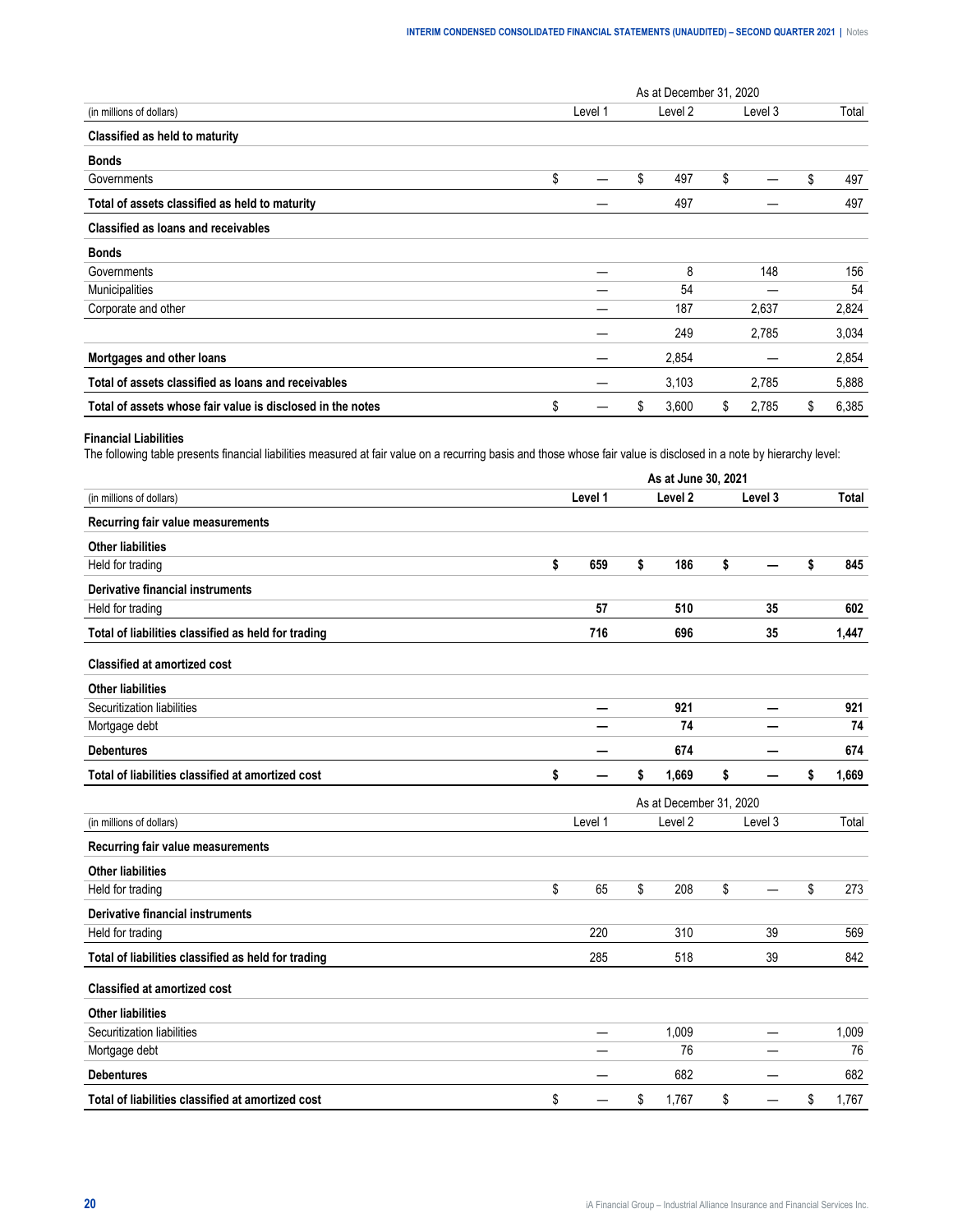## <span id="page-20-0"></span>**7 › Management of Risks Associated with Financial Instruments**

#### **a) Impairment of Financial Assets Classified as Available for Sale**

During the six months ended June 30, 2021 and the year ended December 31, 2020, the Company did not reclassify any unrealized losses of stocks classified as available for sale from *Other comprehensive income* to *Investment income* in the Income Statement.

Since the financial assets designated at fair value through profit or loss are matched, variations of fair value, other than those related to credit risk, are directly reflected in the *Increase (decrease) in insurance contract liabilities*, which prevents a disparity of the treatment in the net income. Only variations in the fair value related to credit events regarding cash flows would have an impact on the Company's net income.

The unrealized gains and losses on financial assets classified as available for sale and included in the *Accumulated other comprehensive income* are the following:

|                          |            |       | As at December 31, 2020 |                                                           |  |     |   |            |                      |      |   |                     |
|--------------------------|------------|-------|-------------------------|-----------------------------------------------------------|--|-----|---|------------|----------------------|------|---|---------------------|
| (in millions of dollars) | Fair value |       |                         | <b>Unrealized</b><br><b>Unrealized</b><br>gains<br>losses |  |     |   | Fair value | Unrealized<br>losses |      |   | Unrealized<br>gains |
| <b>Bonds</b>             |            |       |                         |                                                           |  |     |   |            |                      |      |   |                     |
| Governments              | S          | 1.732 | S                       | (17)                                                      |  | 54  | S | 1.764      | S                    | (1)  | S | 81                  |
| Municipalities           |            | 224   |                         |                                                           |  |     |   | 191        |                      |      |   | 10                  |
| Corporate and other      |            | 1.840 |                         | (4)                                                       |  | 54  |   | 1,720      |                      |      |   | 86                  |
|                          |            | 3.796 |                         | (21)                                                      |  | 115 |   | 3.675      |                      | (1)  |   | 177                 |
| <b>Stocks</b>            |            | 449   |                         | (2)                                                       |  | 32  |   | 477        |                      | (10) |   | 15                  |
| Total                    |            | 4.245 |                         | (23)                                                      |  | 147 | S | 4,152      | S                    | [11] |   | 192                 |

#### **b) Credit Risk**

Credit risk corresponds to the possibility that the Company will sustain a financial loss if a counterparty or a debtor does not meet its commitments.

## **b) i) Credit Quality Indicators Bonds by Investment Grade**

|              | June 30, 2021 | As at<br>2020<br>December 3 |  |      |  |
|--------------|---------------|-----------------------------|--|------|--|
| AAA          |               | 2.087                       |  | .916 |  |
| AA           |               | 15.362                      |  | .085 |  |
| A            |               | 8.417                       |  | .333 |  |
| <b>BBB</b>   |               |                             |  | -111 |  |
| BB and lower |               | 25.                         |  | 317  |  |
| Tota         |               |                             |  | .762 |  |

The Company prepares an assessment of the quality of the investment if the evaluation is not available from a credit rating agency. Bonds that have been internally evaluated represent an amount of \$2,133 as at June 30, 2021 (\$2,114 as at December 31, 2020).

# **Mortgages and Other Loans**

| (in millions of dollars) | As at<br>June 30, 2021 | December 31, | As at<br>2020 |
|--------------------------|------------------------|--------------|---------------|
| Insured mortgages        | .372                   |              | .384          |
| Conventional mortgages   | 518                    |              | 507           |
| Other loans              | .002                   |              | 910           |
| Total                    | 2.892                  |              | 2.801         |

The credit quality of mortgages and other loans is assessed internally, on a regular basis, when the review of the portfolio is made.

## **b) ii) Past Due or Impaired Financial Assets**

### **Past Due Bonds, Mortgages and Other Loans**

Bonds, mortgages and other loans are considered in arrears when the counterparty has not made a payment at a contractual date. Any loan on which contractual payments are in arrears for 90 days or more in the case of mortgages and 120 days or more in the case of other loans and which is not subject to a measure deployed by the Company to support its clients or in foreclosure is assumed to be impaired. Any loan in default which is not insured and fully guaranteed is generally impaired.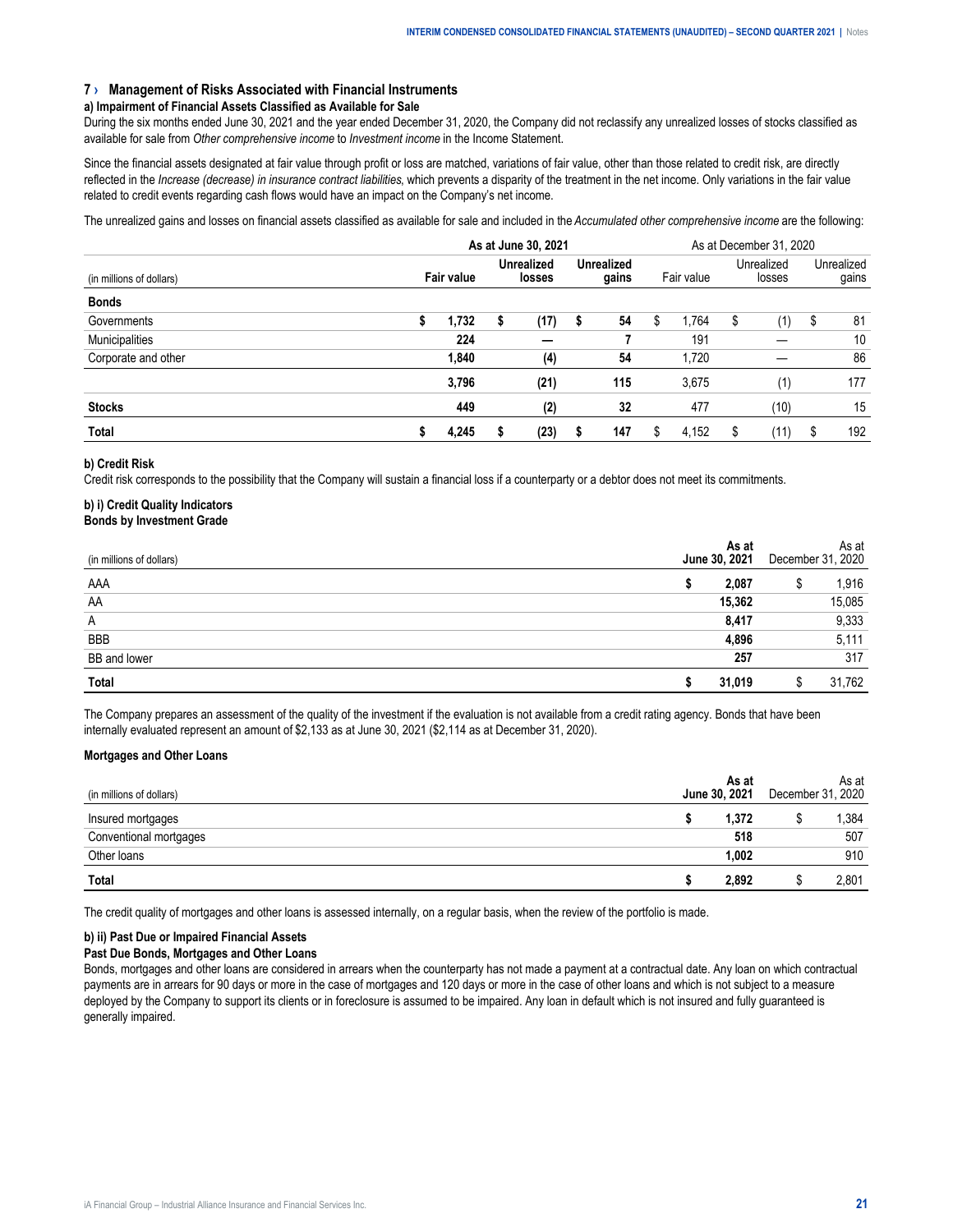|                                  |                                                   |    |                                                        | As at June 30, 2021                    |                  |   |                    |   |       |
|----------------------------------|---------------------------------------------------|----|--------------------------------------------------------|----------------------------------------|------------------|---|--------------------|---|-------|
| (in millions of dollars)         | <b>Bonds classified</b><br>as held to<br>maturity |    | <b>Bonds classified</b><br>as loans and<br>receivables | classified as loans<br>and receivables | <b>Mortgages</b> |   | <b>Other loans</b> |   | Total |
| <b>Gross values</b>              |                                                   |    |                                                        |                                        |                  |   |                    |   |       |
| Not past due and not impaired    | \$<br>379                                         | s  | 2,668                                                  | \$                                     | 1,819            | s | 996                |   | 5,862 |
| Past due and not impaired        |                                                   |    |                                                        |                                        |                  |   |                    |   |       |
| 30 - 89 days in arrears          |                                                   |    |                                                        |                                        |                  |   | 25                 |   | 25    |
| 90 - 119 days in arrears         |                                                   |    |                                                        |                                        |                  |   | 4                  |   | 4     |
| 120 days or more in arrears      |                                                   |    |                                                        |                                        |                  |   |                    |   |       |
| Impaired                         |                                                   |    | 23                                                     |                                        |                  |   |                    |   | 23    |
| Total of gross values            | \$<br>379                                         | \$ | 2,691                                                  | \$                                     | 1,819            | 5 | 1,026              | ж | 5,915 |
| Specific provisions for losses   |                                                   |    | 6                                                      |                                        |                  |   |                    |   | 6     |
|                                  | 379                                               |    | 2,685                                                  |                                        | 1,819            |   | 1,026              |   | 5,909 |
| Collective provisions for losses |                                                   |    |                                                        |                                        |                  |   | 24                 |   | 24    |
| <b>Total of net values</b>       | \$<br>379                                         | S  | 2,685                                                  | 5                                      | 1,819            |   | 1,002              |   | 5,885 |

|                                  | As at December 31, 2020                    |     |                  |                             |                     |                              |    |             |    |       |  |  |  |  |
|----------------------------------|--------------------------------------------|-----|------------------|-----------------------------|---------------------|------------------------------|----|-------------|----|-------|--|--|--|--|
| (in millions of dollars)         | Bonds classified<br>as held to<br>maturity |     | Bonds classified | as loans and<br>receivables | classified as loans | Mortgages<br>and receivables |    | Other loans |    | Total |  |  |  |  |
| <b>Gross values</b>              |                                            |     |                  |                             |                     |                              |    |             |    |       |  |  |  |  |
| Not past due and not impaired    | \$                                         | 494 | S.               | 2,604                       | \$                  | 1,786                        | S  | 903         | S  | 5,787 |  |  |  |  |
| Past due and not impaired        |                                            |     |                  |                             |                     |                              |    |             |    |       |  |  |  |  |
| 30 - 89 days in arrears          |                                            |     |                  |                             |                     | 24                           |    | 29          |    | 53    |  |  |  |  |
| 90 - 119 days in arrears         |                                            |     |                  |                             |                     |                              |    | 4           |    | 4     |  |  |  |  |
| 120 days or more in arrears      |                                            |     |                  |                             |                     |                              |    |             |    |       |  |  |  |  |
| Impaired                         |                                            |     |                  | 45                          |                     |                              |    |             |    | 45    |  |  |  |  |
| Total of gross values            | \$                                         | 494 | \$               | 2,649                       | \$                  | 1.810                        | \$ | 937         | \$ | 5,890 |  |  |  |  |
| Specific provisions for losses   |                                            |     |                  | 14                          |                     |                              |    |             |    | 14    |  |  |  |  |
|                                  |                                            | 494 |                  | 2,635                       |                     | 1.810                        |    | 937         |    | 5,876 |  |  |  |  |
| Collective provisions for losses |                                            |     |                  |                             |                     |                              |    | 27          |    | 27    |  |  |  |  |
| Total of net values              | \$                                         | 494 | \$               | 2,635                       | \$                  | 1,810                        | Æ  | 910         | S  | 5,849 |  |  |  |  |

# **Foreclosed Properties**

During the six months ended June 30, 2021, the Company did not take possession of any properties it held as collateral on mortgages (less than \$1 for the year ended December 31, 2020). Foreclosed properties that the Company still held at the end of the period are presented as real estate held for resale in *Other Assets.*

# **Specific Provisions for Losses**

| <b>Balance at end</b>                       |                            |                            | 14                                             |  |  |
|---------------------------------------------|----------------------------|----------------------------|------------------------------------------------|--|--|
| Variation in specific provisions for losses | 18                         |                            |                                                |  |  |
| Balance at beginning                        | 14                         |                            | 10                                             |  |  |
|                                             | classified<br>as Ioans and |                            | Bonds classified<br>as loans and<br>eceivables |  |  |
|                                             | As at<br>June 30, 2021     | As at<br>December 31, 2020 |                                                |  |  |

During the six months ended June 30, 2021, the specific provisions for losses did not vary for bonds classified as held to maturity, mortgages classified as loans and receivables and other loans (nor for the year ended December 31, 2020).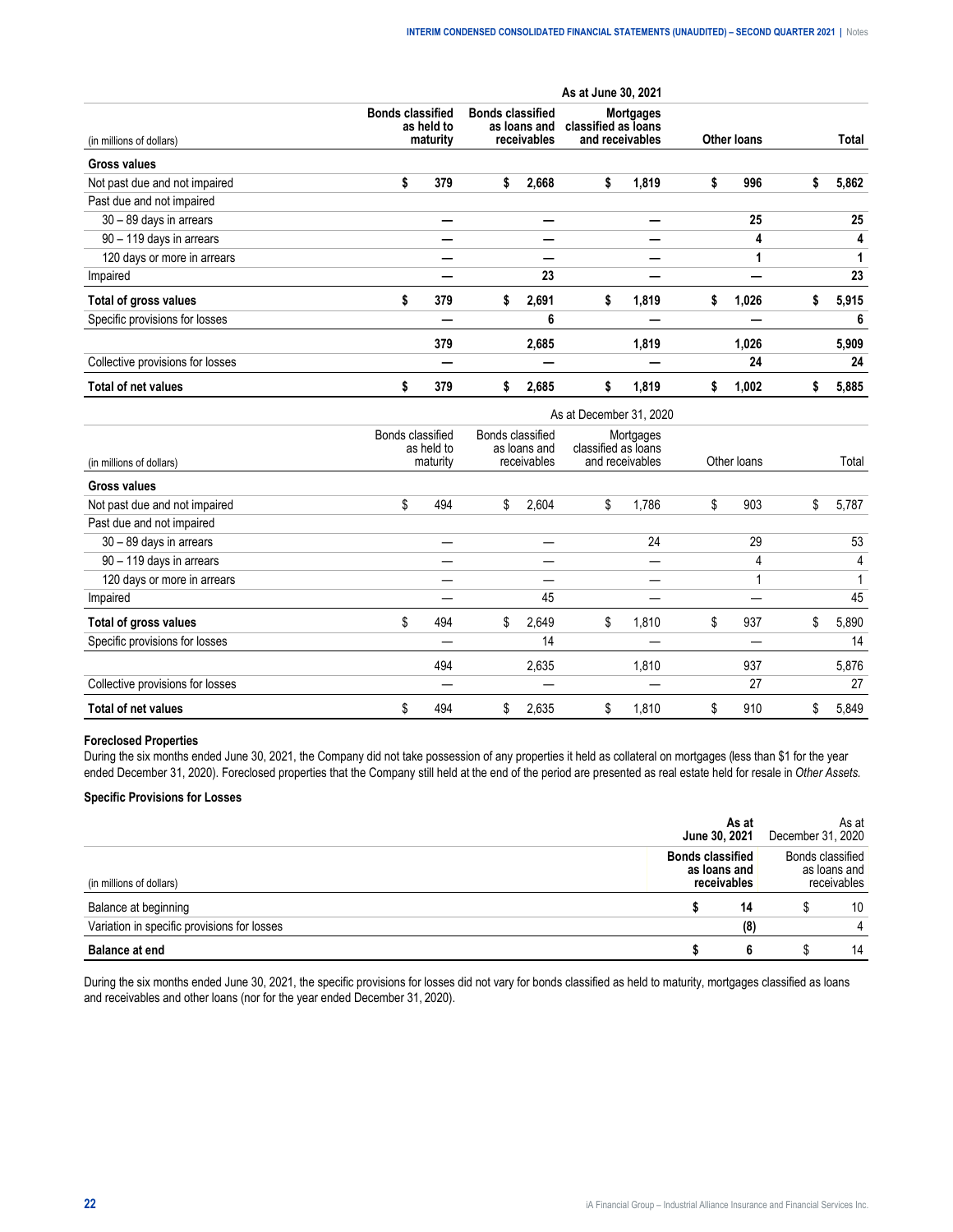# <span id="page-22-0"></span>**8 › Derivative Financial Instruments**

The Company is an end user of derivative financial instruments in the normal course of managing exposure to fluctuations in interest rates, currency exchange rates and fair values of invested assets. Derivative financial instruments are financial contracts whose value is derived from underlying interest rates, exchange rates, other financial instruments or indexes.

The notional amount represents the amount to which a rate or price is applied to determine the cash flows to be exchanged periodically and does not represent direct credit exposure. Maximum credit risk is the estimated cost of replacing derivative financial instruments that have a positive value should the counterparty default. The maximum credit risk of derivative financial instruments as at June 30, 2021 is \$755 (\$1,647 as at December 31, 2020). The Company's exposure at the end of each reporting period is limited to the risk that a counterparty does not honour the terms of a derivative financial instrument.

|                            |                  |                        | As at June 30, 2021 |             |                 |                 |  |  |  |  |  |  |  |
|----------------------------|------------------|------------------------|---------------------|-------------|-----------------|-----------------|--|--|--|--|--|--|--|
|                            |                  | <b>Notional amount</b> |                     |             |                 |                 |  |  |  |  |  |  |  |
| (in millions of dollars)   | Less than 1 year | 1 to 5 years           | Over 5 years        | Total       | <b>Positive</b> | <b>Negative</b> |  |  |  |  |  |  |  |
| <b>Equity contracts</b>    |                  |                        |                     |             |                 |                 |  |  |  |  |  |  |  |
| Swap contracts             | \$<br>1,069      | 14<br>\$               | \$<br>75            | \$<br>1,158 | \$<br>40        | \$<br>(3)       |  |  |  |  |  |  |  |
| Futures contracts          | 541              |                        |                     | 541         | 3               | (3)             |  |  |  |  |  |  |  |
| Options                    | 5,061            |                        |                     | 5,061       | 189             | (57)            |  |  |  |  |  |  |  |
| <b>Currency contracts</b>  |                  |                        |                     |             |                 |                 |  |  |  |  |  |  |  |
| Swap contracts             | 527              | 340                    | 3,834               | 4,701       | 80              | (183)           |  |  |  |  |  |  |  |
| Forward contracts          | 5,155            | 580                    |                     | 5,735       | 98              | (31)            |  |  |  |  |  |  |  |
| Interest rate contracts    |                  |                        |                     |             |                 |                 |  |  |  |  |  |  |  |
| Swap contracts             | 1,506            | 2,346                  | 3,677               | 7,529       | 231             | (188)           |  |  |  |  |  |  |  |
| Forward contracts          | 1,453            | 1,706                  |                     | 3,159       | 117             | (102)           |  |  |  |  |  |  |  |
| Other derivative contracts | $\mathbf 2$      | 7                      | 288                 | 297         | 3               | (35)            |  |  |  |  |  |  |  |
| Total                      | \$15,314         | 4,993<br>s             | 7,874<br>\$         | \$28,181    | 761<br>\$       | (602)<br>\$     |  |  |  |  |  |  |  |

As at December 31, 2020

|                              |                  | Notional amount |              |             |             |             |  |  |  |  |  |  |
|------------------------------|------------------|-----------------|--------------|-------------|-------------|-------------|--|--|--|--|--|--|
| (in millions of dollars)     | Less than 1 year | 1 to 5 years    | Over 5 years | Total       | Positive    | Negative    |  |  |  |  |  |  |
| <b>Equity contracts</b>      |                  |                 |              |             |             |             |  |  |  |  |  |  |
| Swap contracts               | \$<br>735        | \$<br>460       | \$<br>87     | \$<br>1,282 | \$<br>35    | \$<br>(3)   |  |  |  |  |  |  |
| Futures contracts            | 660              |                 |              | 660         |             | (8)         |  |  |  |  |  |  |
| Options                      | 7,632            |                 |              | 7,632       | 439         | (215)       |  |  |  |  |  |  |
| <b>Currency contracts</b>    |                  |                 |              |             |             |             |  |  |  |  |  |  |
| Swap contracts               | 510              | 367             | 3,345        | 4,222       | 136         | (137)       |  |  |  |  |  |  |
| Forward contracts            | 4,252            | 536             |              | 4,788       | 128         | (18)        |  |  |  |  |  |  |
| Interest rate contracts      |                  |                 |              |             |             |             |  |  |  |  |  |  |
| Swap contracts               | 1,093            | 3,169           | 4,845        | 9,107       | 538         | (148)       |  |  |  |  |  |  |
| Forward contracts            | 1,597            | 2,456           |              | 4,053       | 371         | (1)         |  |  |  |  |  |  |
| <b>Credit risk contracts</b> |                  |                 |              |             |             |             |  |  |  |  |  |  |
| Swap contracts               | --               | $\overline{2}$  |              | 2           | –           |             |  |  |  |  |  |  |
| Other derivative contracts   | 3                | 5               | 340          | 348         | 3           | (39)        |  |  |  |  |  |  |
| Total                        | \$16,482         | \$<br>6,995     | \$<br>8,617  | \$32,094    | \$<br>1,651 | \$<br>(569) |  |  |  |  |  |  |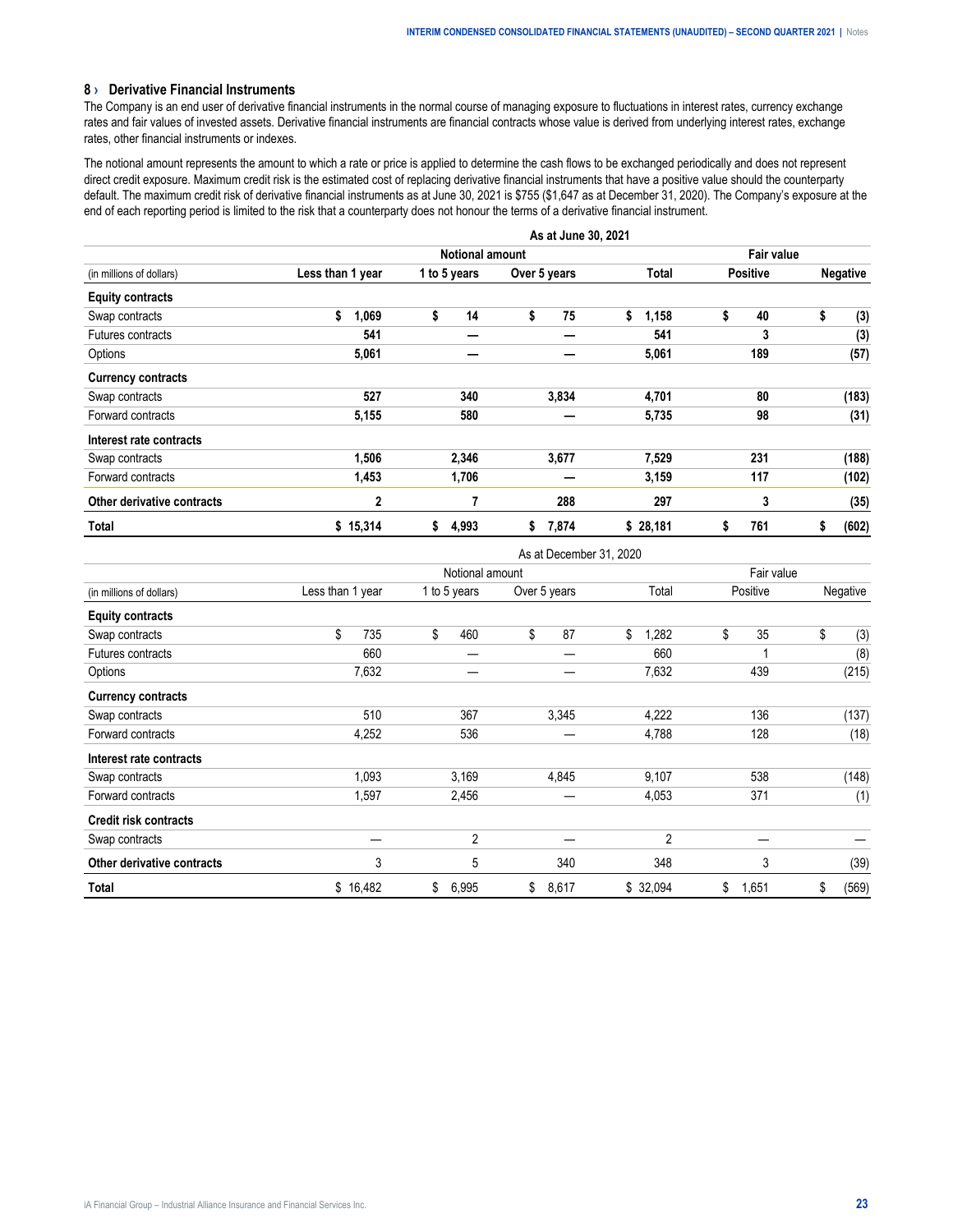|                                                                     | As at June 30, 2021    |                 |            |                 |       |  |  |  |  |
|---------------------------------------------------------------------|------------------------|-----------------|------------|-----------------|-------|--|--|--|--|
|                                                                     | <b>Notional amount</b> |                 | Fair value |                 |       |  |  |  |  |
| (in millions of dollars)                                            |                        | <b>Positive</b> |            | <b>Negative</b> |       |  |  |  |  |
| Derivative financial instruments not designated as hedge accounting | \$25.646               |                 | 703        |                 | (588) |  |  |  |  |
| Net investment hedge                                                | 1.575                  |                 | 46         |                 | (5)   |  |  |  |  |
| Fair value hedges                                                   |                        |                 |            |                 |       |  |  |  |  |
| Interest risk                                                       | 799                    |                 |            |                 | (9)   |  |  |  |  |
| Currency risk                                                       | 39                     |                 |            |                 |       |  |  |  |  |
| Cash flow hedges                                                    |                        |                 |            |                 |       |  |  |  |  |
| Currency risk                                                       | 122                    |                 |            |                 |       |  |  |  |  |
| Total of derivative financial instruments                           | \$28,181               |                 | 761        |                 | 1602  |  |  |  |  |

|                                                                     | As at December 31, 2020 |             |          |  |  |  |  |  |  |
|---------------------------------------------------------------------|-------------------------|-------------|----------|--|--|--|--|--|--|
|                                                                     | Notional amount         | Fair value  |          |  |  |  |  |  |  |
| (in millions of dollars)                                            |                         | Positive    | Negative |  |  |  |  |  |  |
| Derivative financial instruments not designated as hedge accounting | \$29.509                | 1.579<br>S. | (540)    |  |  |  |  |  |  |
| Net investment hedge                                                | 1.555                   | 56          |          |  |  |  |  |  |  |
| Fair value hedges                                                   |                         |             |          |  |  |  |  |  |  |
| Interest risk                                                       | 860                     | 10          | (28)     |  |  |  |  |  |  |
| Currency risk                                                       | 30                      |             |          |  |  |  |  |  |  |
| Cash flow hedges                                                    |                         |             |          |  |  |  |  |  |  |
| Currency risk                                                       | 140                     | 5           | (1)      |  |  |  |  |  |  |
| Total of derivative financial instruments                           | \$ 32.094               | .651        | (569)    |  |  |  |  |  |  |

#### **Embedded Derivative Financial Instruments**

The Company owns perpetual preferred shares with call options that give the issuer the right to redeem the shares at a predetermined price. Accounting standards require that the value of the call options be measured separately from the preferred shares. The value of the call options for embedded derivative financial instruments is determined using a valuation that relies predominantly on the volatility, quoted price on markets and characteristics of the underlying preferred shares. Embedded derivative financial instruments are presented as *Other derivative contracts*.

#### **Net Investment Hedge**

Forward contracts, designated as hedges of net investments in foreign operations with a functional currency other than the functional currency of the Company, have maturities of less than 1 year as at June 30, 2021 (less than 1 year as at December 31, 2020). The effective portion of changes in fair value is recorded in *Other comprehensive income*, as is the foreign currency translation of the net investment in a foreign operation. For the six months ended June 30, 2021 and 2020, the Company did not recognize any ineffectiveness.

# **Fair Value Hedges**

#### *Interest rate risk hedging*

The Company entered into a hedging relationship in order to reduce its exposure to interest rate risk related to financial assets classified as available for sale. The Company entered into interest rate swap contracts with maturities ranging from less than 1 year to 14 years as at June 30, 2021 (from 1 year to 14 years as at December 31, 2020).

The Company entered into a hedging relationship in order to reduce its exposure to interest rate risk on financial liabilities classified as financial liabilities at amortized cost. The Company entered into interest rate swap contracts with maturities of less than 1 year to 7 years as at June 30, 2021 (less than 1 year to 8 years as at December 31, 2020).

For the six months ended June 30, 2021, the Company has recognized a gain of \$15 on the hedging instruments (loss of \$27 for the six months ended June 30, 2020) and a loss of \$17 on the hedged items (gain of \$28 for the six months ended June 30, 2020). For the six months ended June 30, 2021, the Company has recognized an ineffectiveness of \$2 (\$1 for the six months ended June 30, 2020).

#### *Currency rate risk hedging*

The Company entered into a fair value hedge to manage its exposure to changes in currency rate risk related to financial assets classified as available for sale. The Company entered into forward contracts with maturities of less than 1 year as at June 30, 2021 (less than 2 years as at December 31, 2020). For the six months ended June 30, 2021 and 2020, the Company did not recognize any ineffectiveness.

#### **Cash Flow Hedges**

The Company entered into a cash flow hedging relationship in order to manage its exposure to changes in currency rate risk on financial assets denominated in foreign currency. The Company entered into swap contracts that have maturities from less than 1 year to 8 years as at June 30, 2021 (from 2 years to 9 years as at December 31, 2020). For the six months ended June 30, 2021 and 2020, the Company did not recognize any ineffectiveness.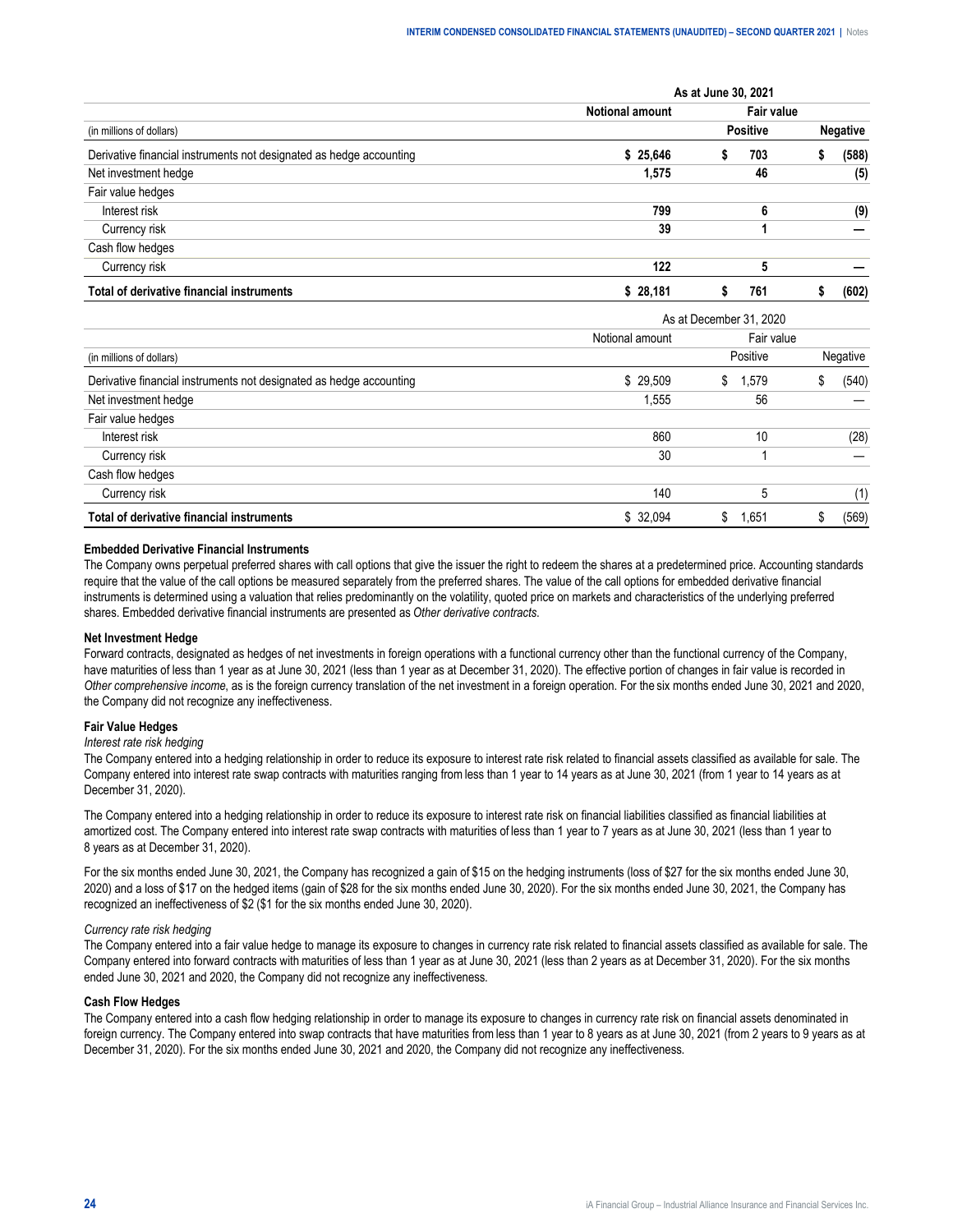# <span id="page-24-0"></span>**9 › Segregated Funds Net Assets**

| (in millions of dollars)              | As at<br>June 30, 2021 | As at<br>December 31, 2020 |
|---------------------------------------|------------------------|----------------------------|
| <b>Assets</b>                         |                        |                            |
| Cash and short-term investments       | \$<br>1,597            | \$<br>1,077                |
| Bonds                                 | 6,189                  | 6,481                      |
| Stocks and investment funds           | 28,037                 | 25,219                     |
| Mortgages                             | 31                     | 27                         |
| Investment properties                 | 15                     | 16                         |
| Derivative financial instruments      |                        | 26                         |
| Other assets                          | 542                    | 155                        |
|                                       | 36,411                 | 33,001                     |
| Liabilities                           |                        |                            |
| Accounts payable and accrued expenses | 542                    | 186                        |
| Derivative financial instruments      | 32                     |                            |
|                                       | 574                    | 186                        |
| <b>Net assets</b>                     | 35,837<br>\$           | 32,815<br>\$               |

The following table presents the change in segregated funds net assets:

|                                       |   | <b>Quarters ended</b><br>June 30 |              | Six months ended<br>June 30 |        |    |        |  |
|---------------------------------------|---|----------------------------------|--------------|-----------------------------|--------|----|--------|--|
| (in millions of dollars)              |   | 2021                             | 2020         |                             | 2021   |    | 2020   |  |
| Balance at beginning                  |   | 33,449                           | \$<br>25,460 | s                           | 32,815 | \$ | 27,868 |  |
| Add:                                  |   |                                  |              |                             |        |    |        |  |
| Amounts received from policyholders   |   | 1,951                            | 1,046        |                             | 4,064  |    | 2,824  |  |
| Interest and dividends                |   | 105                              | 155          |                             | 212    |    | 279    |  |
| Net realized gains                    |   | 361                              | 137          |                             | 738    |    | 213    |  |
| Net increase (decrease) in fair value |   | 1,250                            | 2,370        |                             | 1,191  |    | (804)  |  |
|                                       |   | 37,116                           | 29,168       |                             | 39,020 |    | 30,380 |  |
| Less:                                 |   |                                  |              |                             |        |    |        |  |
| Amounts withdrawn by policyholders    |   | 1,119                            | 539          |                             | 2,873  |    | 1,625  |  |
| Operating expenses                    |   | 160                              | 124          |                             | 310    |    | 250    |  |
|                                       |   | 1,279                            | 663          |                             | 3,183  |    | 1,875  |  |
| <b>Balance at end</b>                 | S | 35,837                           | \$<br>28,505 | S                           | 35,837 | \$ | 28,505 |  |

# **10 › Debentures**

The outstanding debentures issued by the Company are guaranteed by iA Financial Corporation following the change in company structure as at January 1, 2019.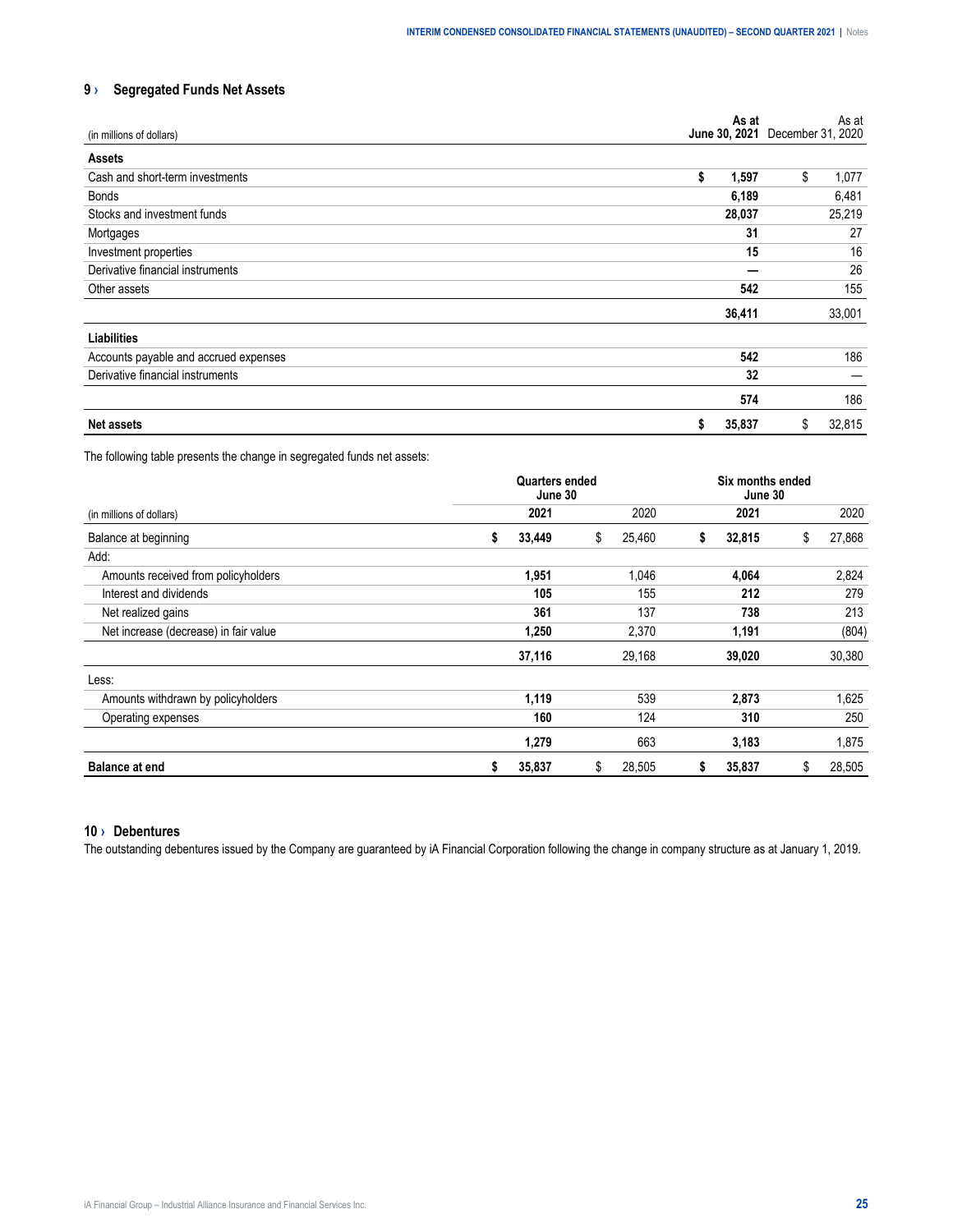# <span id="page-25-0"></span>**11 › Share Capital**

The share capital issued by the Company is the following:

|                                                      | As at June 30, 2021                | As at December 31, 2020 |                                    |         |        |      |
|------------------------------------------------------|------------------------------------|-------------------------|------------------------------------|---------|--------|------|
| (in millions of dollars, unless otherwise indicated) | Number of shares<br>(in thousands) | Amount                  | Number of shares<br>(in thousands) |         | Amount |      |
| <b>Common shares</b>                                 |                                    |                         |                                    |         |        |      |
| Balance at beginning and at end                      | 108.575                            |                         | 1.655                              | 108.575 |        | .655 |
| <b>Preferred shares, Class A</b>                     |                                    |                         |                                    |         |        |      |
| Balance at beginning and at end                      | 21,000                             |                         | 525                                | 21.000  |        | 525  |
| Total of share capital                               |                                    |                         | 2.180                              |         |        | .180 |

# **Preferred Shares, Class A**

The issued and outstanding preferred shares are issued by the Company and are guaranteed by iA Financial Corporation following the change in company structure as at January 1, 2019.

# **Dividends**

|                                                      | Quarters ended June 30 |              |  |                           |  |       |  |                           |  | Six months ended June 30 |   |                           |   |       |    |                           |
|------------------------------------------------------|------------------------|--------------|--|---------------------------|--|-------|--|---------------------------|--|--------------------------|---|---------------------------|---|-------|----|---------------------------|
|                                                      |                        | 2021         |  |                           |  | 2020  |  |                           |  | 2021                     |   |                           |   | 2020  |    |                           |
| (in millions of dollars, unless otherwise indicated) |                        | Total        |  | Per share<br>(in dollars) |  | Total |  | Per share<br>(in dollars) |  | Total                    |   | Per share<br>(in dollars) |   | Total |    | Per share<br>(in dollars) |
| <b>Common shares</b>                                 |                        |              |  |                           |  |       |  |                           |  | 250                      | S | 2.30                      | S | 671   | S. | 6.67                      |
| <b>Preferred shares</b>                              |                        |              |  |                           |  |       |  |                           |  |                          |   |                           |   |       |    |                           |
| Class A - Series B                                   |                        |              |  | 0.29                      |  |       |  | 0.29                      |  | 3                        |   | 0.58                      |   |       |    | 0.58                      |
| Class A - Series G                                   |                        | 2            |  | 0.23                      |  | 3     |  | 0.23                      |  | 4                        |   | 0.47                      |   | 5     |    | 0.47                      |
| Class A - Series I                                   |                        | $\mathbf{2}$ |  | 0.30                      |  |       |  | 0.30                      |  | 4                        |   | 0.60                      |   |       |    | 0.60                      |
|                                                      |                        |              |  |                           |  |       |  |                           |  | 11                       |   |                           |   |       |    |                           |
| Total                                                |                        |              |  |                           |  |       |  |                           |  | 261                      |   |                           |   | 682   |    |                           |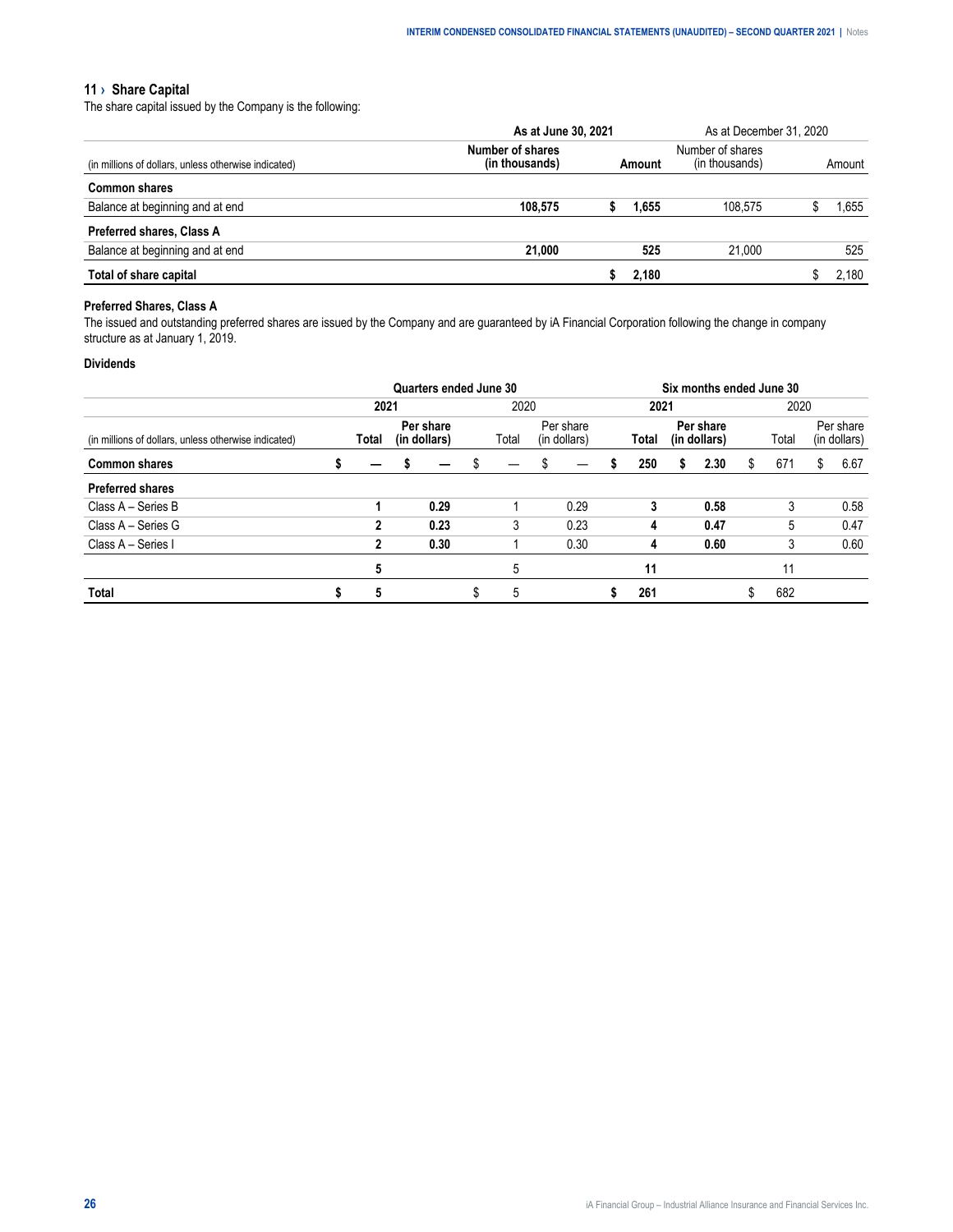# <span id="page-26-0"></span>**12 › Accumulated Other Comprehensive Income**

| (in millions of dollars)                  | <b>Bonds</b>   | <b>Stocks</b> |                          | translation | <b>Currency</b> | Hedging     | Total     |
|-------------------------------------------|----------------|---------------|--------------------------|-------------|-----------------|-------------|-----------|
| Balance as at December 31, 2020           | \$<br>134      | \$            | 5                        | \$          | 40              | \$<br>(29)  | \$<br>150 |
| Unrealized gains (losses)                 | (60)           |               | 24                       |             | -               | –           | (36)      |
| Income taxes on unrealized gains (losses) | 15             |               | (6)                      |             |                 |             | 9         |
| Other                                     |                |               | —                        |             | (42)            | 43          | 1         |
| Income taxes on other                     | -              |               | $\overline{\phantom{0}}$ |             |                 | (6)         | (6)       |
|                                           | (45)           |               | 18                       |             | (42)            | 37          | (32)      |
| Realized losses (gains)                   | (19)           |               |                          |             |                 | –           | (19)      |
| Income taxes on realized losses (gains)   | 5              |               |                          |             |                 |             | 5         |
|                                           | (14)           |               | —                        |             | —               | —           | (14)      |
| Balance as at June 30, 2021               | 75             |               | 23                       |             | (2)             | 8           | 104       |
| Balance as at December 31, 2019           | 73             |               | (8)                      |             | 73              | (61)        | 77        |
| Unrealized gains (losses)                 | 114            |               | 15                       |             |                 |             | 129       |
| Income taxes on unrealized gains (losses) | (30)           |               | (3)                      |             |                 |             | (33)      |
| Other                                     |                |               |                          |             | (33)            | 38          | 5         |
| Income taxes on other                     |                |               |                          |             |                 | (6)         | (6)       |
|                                           | 84             |               | 12                       |             | (33)            | 32          | 95        |
| Realized losses (gains)                   | (30)           |               | 1                        |             |                 | -           | (29)      |
| Income taxes on realized losses (gains)   | $\overline{7}$ |               |                          |             |                 |             | 7         |
|                                           | (23)           |               | 1                        |             |                 |             | (22)      |
| Balance as at December 31, 2020           | 134            |               | 5                        |             | 40              | (29)        | 150       |
| Balance as at December 31, 2019           | 73             |               | (8)                      |             | 73              | (61)        | 77        |
| Unrealized gains (losses)                 | 78             |               | (41)                     |             |                 |             | 37        |
| Income taxes on unrealized gains (losses) | (20)           |               | 11                       |             |                 |             | (9)       |
| Other                                     |                |               |                          |             | 65              | (60)        | 5         |
| Income taxes on other                     |                |               |                          |             |                 | 9           | 9         |
|                                           | 58             |               | (30)                     |             | 65              | (51)        | 42        |
| Realized losses (gains)                   | (16)           |               | (2)                      |             |                 |             | (18)      |
| Income taxes on realized losses (gains)   | 4              |               | $\overline{\phantom{0}}$ |             |                 |             | 4         |
|                                           | (12)           |               | (2)                      |             |                 |             | (14)      |
| Balance as at June 30, 2020               | \$<br>119      | \$            | (40)                     | \$          | 138             | \$<br>(112) | \$<br>105 |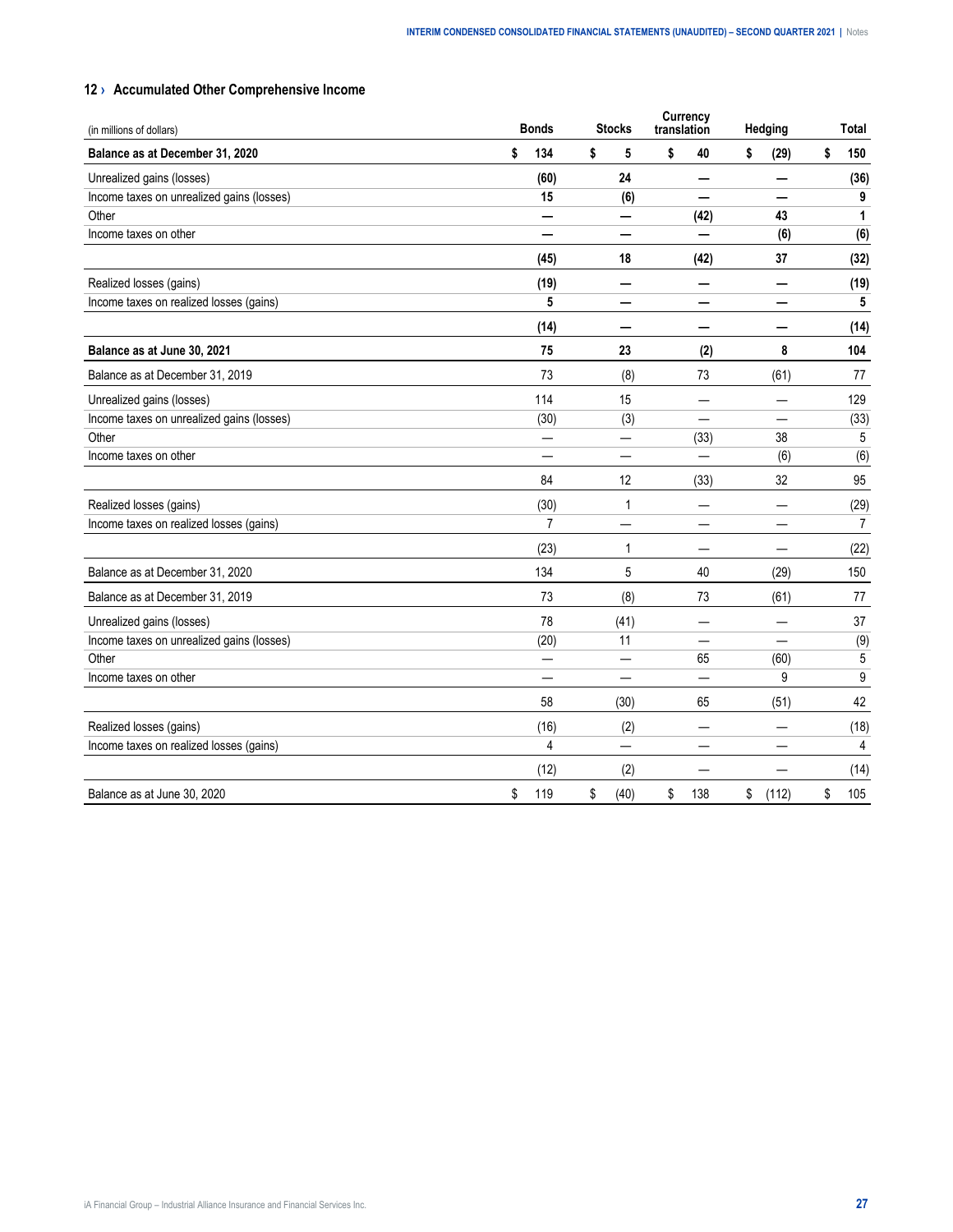# <span id="page-27-0"></span>**13 › Capital Management**

#### **Regulatory Requirements and Solvency Ratio**

The Company manages its capital jointly with iA Financial Corporation.

The Company's capital adequacy requirements are regulated according to the guideline on capital adequacy requirements for life insurers (CARLI).

According to CARLI, many items are included in the solvency ratio:

The available capital represents the total Tier 1 and Tier 2 capital, less other deductions prescribed by the AMF.

Tier 1 capital contains more permanent equity items and is primarily composed of equity attributable to the common shareholder and to preferred shares. Goodwill and other intangible assets are deducted from this category.

Tier 2 capital is primarily composed of subordinated debentures.

The surplus allowance is the value of specific provisions for adverse deviations included in insurance contract liabilities.

The eligible deposits are amounts related to unregistered reinsurance agreements, which are deposited in guarantee instruments.

The base solvency buffer is determined according to five risk categories, namely credit risk, market risk, insurance risk, segregated funds guarantee risk and operational risk. These risk components are calculated using various methods and consider the risks associated to asset and liability elements that are on and off the Statement of Financial Position. The base solvency buffer represents the sum of risk components minus some credits (for example, between-risk diversification and adjustable products) multiplied by a scalar of 1.05.

The CARLI total ratio is calculated by dividing the sum of the available capital, the surplus allowance and the eligible deposits by the base solvency buffer.

According to the AMF guideline, the Company must set a target level of available capital that exceeds the minimum requirements. The guideline also stipulates that most of the available capital must be Tier 1, which absorbs the losses related to current operations.

As at June 30, 2021, the Company maintains a ratio that satisfies the regulatory requirements.

| (in millions of dollars, unless otherwise indicated)       |     |
|------------------------------------------------------------|-----|
| Available capital, surplus allowance and eligible deposits |     |
| Base solvency buffer                                       |     |
|                                                            | 20% |

As at December 31, 2020, the solvency ratio was 122% and the Company maintained a ratio that satisfied the regulatory requirements.

# **14 › General Expenses**

#### **Impairment of Goodwill**

As at March 31, 2020, as a result of the COVID-19 pandemic described in Note 2, the Company reviewed the financial projections of PPI Management Inc. Further to this review, an impairment test was performed with respect to PPI Management Inc.'s operations included in the Individual Insurance sector cash-generating units (CGU). This led the Company to recognize an impairment of goodwill of \$24. This amount was recognized in the Income Statement in *General expenses*. The recoverable amount of the CGU is determined by the higher of value in use and fair value less costs of sale which, as of March 31, 2020, was the value in use, determined using cash flow projections before tax based on future financial projections approved by management covering a five-year period.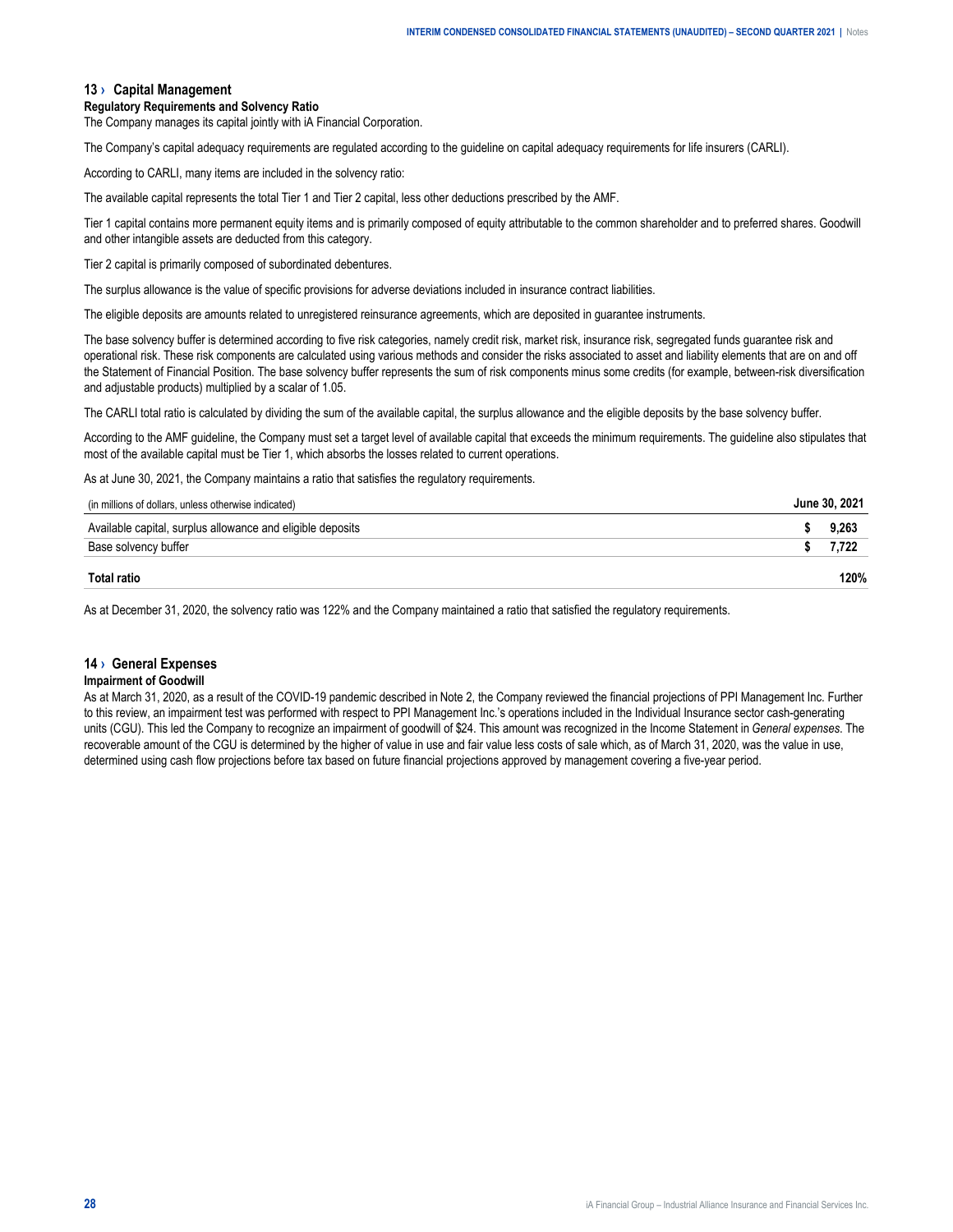# <span id="page-28-0"></span>**15 › Income Taxes**

The effective income tax rate differs from the Canadian statutory tax rate due to the following items:

|                                                                                              |         |       | Quarters ended June 30 |       |           |       | Six months ended June 30 |       |
|----------------------------------------------------------------------------------------------|---------|-------|------------------------|-------|-----------|-------|--------------------------|-------|
| (in millions of dollars, unless otherwise indicated)                                         | 2021    |       | 2020                   |       | 2021      |       | 2020                     |       |
| Income before income taxes                                                                   | 303     |       | 261<br>\$              |       | 532       |       | \$ 307                   |       |
| Income tax expense at Canadian statutory tax rate                                            | 81      | 26 %  | 70                     | 27%   | 141       | 26%   | 82                       | 27 %  |
| Increase (decrease) in income taxes due to:                                                  |         |       |                        |       |           |       |                          |       |
| Differences in tax rates on income not subject to tax in Canada                              | (1)     | $-$ % |                        | — %   | (2)       | $-$ % | (1)                      | $-$ % |
| Tax-exempt investment income                                                                 | (17)    | (6)%  | (8)                    | (3)%  | (24)      | (5)%  | (29)                     | (9)%  |
| Non-deductible (non-taxable) portion of the change in fair value<br>of investment properties | (1)     | $-$ % | 3                      | 1 %   | 1         | $-$ % |                          | 2%    |
| Adjustments of previous years                                                                | 6       | 2%    | (10)                   | (4)%  | 5         | 1%    | (11)                     | (4)%  |
| Variation in tax rates                                                                       | (1)     | $-$ % |                        | $-$ % |           | -%    | (1)                      | $-$ % |
| Other                                                                                        |         | $-$ % |                        | $-$ % | 2         | 1%    |                          | 2%    |
| Income tax expense (recovery) and effective income tax rate                                  | 67<br>5 | 22%   | 56<br>S                | 21%   | 124<br>S. | 23%   | 54<br>\$.                | 18 %  |

## **16 › Segmented Information**

The Company operates and manages its activities according to five main reportable operating segments, which reflect its company structure for decision making. Management makes judgments in the aggregation of business units into the Company's operating segments. Its products and services are offered to retail customers, businesses and groups. The Company primarily operates in Canada and the United States. The main products and services offered by each segment are the following:

*Individual Insurance* – Life, health, disability and mortgage insurance products.

*Individual Wealth Management* – Individual products and services for savings plans, retirement funds and segregated funds, in addition to securities brokerage, trust operations and mutual funds.

*Group Insurance* – Life, health, accidental death and dismemberment, dental care and short and long-term disability insurance products for employee plans; creditor insurance, replacement insurance, replacement warranties, extended warranties and other ancillary products for dealer services; and specialized products for special markets.

*Group Savings and Retirement* – Group products and services for savings plans, retirement funds and segregated funds.

*US Operations* – Miscellaneous insurance products sold in the United States such as life insurance products and extended warranties relating to dealer services.

*Other* – Auto and home insurance products, services supporting the activities that have no link with key segments such as asset management and financing, Company capital and some adjustments related to consolidation.

The Company makes judgments and uses assumptions and methodologies to allocate general expenses that are not directly attributable to a business segment. The allocation of other activities is mainly performed according to a formula based on equity and is uniformly applied to each operating segment.

The other assets and other liabilities, except mainly for derivative financial instruments, are classified in their entirety in the *Other* column since they are used for the operational support of the Company's activities.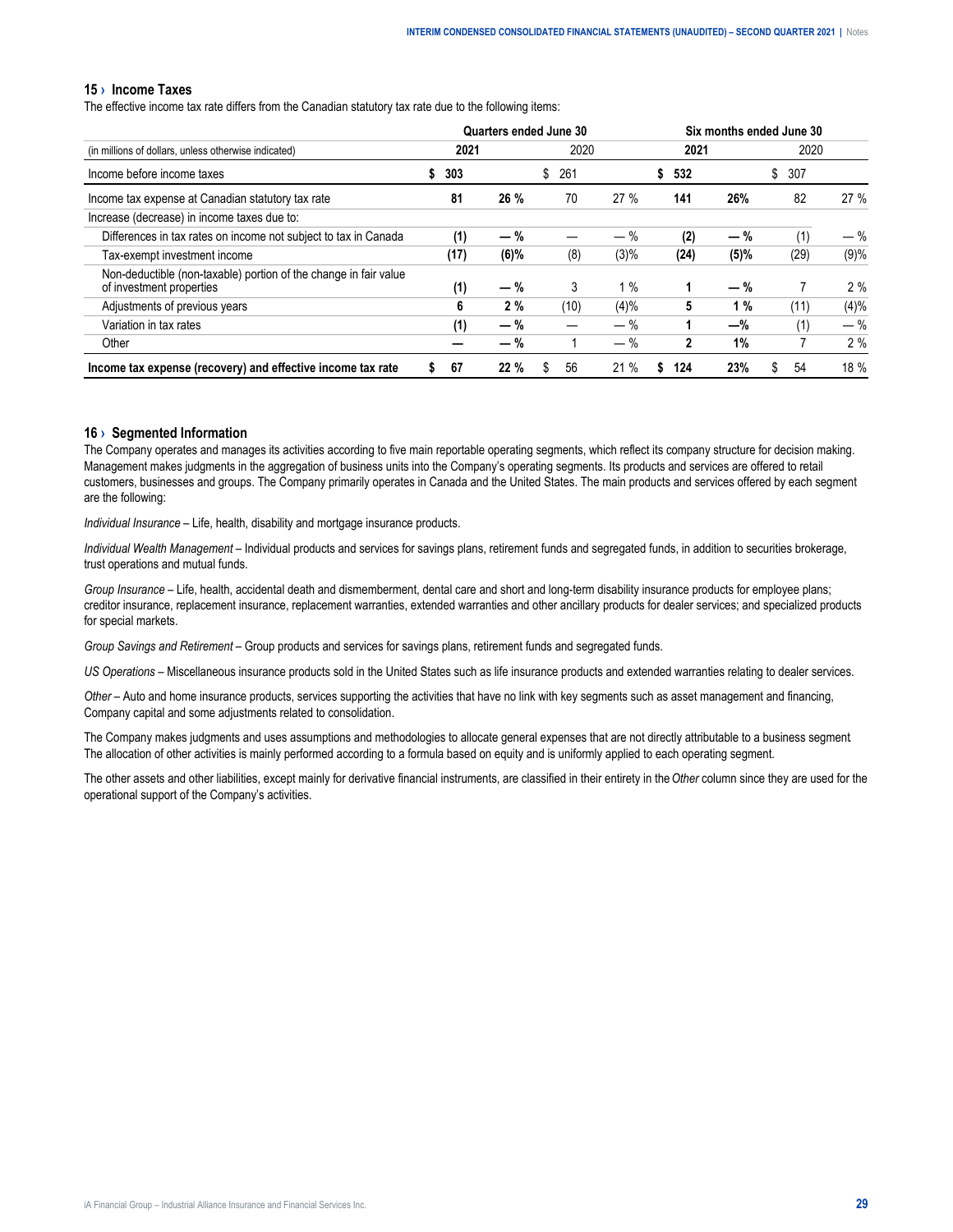# **Segmented Income Statements**

|                                                                  |              |                   |                      | Quarter ended June 30, 2021 |                                     |                          |          |                |
|------------------------------------------------------------------|--------------|-------------------|----------------------|-----------------------------|-------------------------------------|--------------------------|----------|----------------|
|                                                                  |              | <b>Individual</b> |                      | Group                       |                                     |                          |          |                |
| (in millions of dollars)                                         | Insurance    |                   | Wealth<br>Management | Insurance                   | <b>Savings</b><br>and<br>Retirement | US<br><b>Operations</b>  | Other    | <b>Total</b>   |
| <b>Revenues</b>                                                  |              |                   |                      |                             |                                     |                          |          |                |
| Net premiums                                                     | \$<br>445    | \$                | 1,266                | \$<br>429                   | \$<br>668                           | \$<br>156                | \$<br>97 | \$<br>3,061    |
| Investment income                                                | 1,413        |                   | 30                   | 56                          | 111                                 | 80                       | 37       | 1,727          |
| Other revenues                                                   | 33           |                   | 434                  | 12                          | 27                                  | 37                       | (57)     | 486            |
|                                                                  | 1,891        |                   | 1,730                | 497                         | 806                                 | 273                      | 77       | 5,274          |
| <b>Operating expenses</b>                                        |              |                   |                      |                             |                                     |                          |          |                |
| Gross benefits and claims on contracts                           | 206          |                   | 594                  | 299                         | 367                                 | 138                      | 13       | 1,617          |
| Ceded benefits and claims on contracts                           | (71)         |                   |                      | (13)                        | (6)                                 | (97)                     | 27       | (160)          |
| Net transfer to segregated funds                                 |              |                   | 672                  | —                           | 173                                 | —                        |          | 845            |
| Increase (decrease) in insurance contract liabilities            | 1,441        |                   | 3                    | 9                           | 235                                 | 101                      | —        | 1,789          |
| Increase (decrease) in investment contract liabilities           |              |                   | –                    | 7                           |                                     |                          |          | $\overline{7}$ |
| Decrease (increase) in reinsurance assets                        | (50)         |                   | —                    | —                           | —                                   | (22)                     | —        | (72)           |
| Commissions, general and other expenses                          | 252          |                   | 380                  | 148                         | 32                                  | 130                      | (10)     | 932            |
| Financing charges                                                | $\mathbf{2}$ |                   | 1                    | 9                           | -                                   | $\overline{\phantom{0}}$ | 1        | 13             |
|                                                                  | 1,780        |                   | 1.650                | 459                         | 801                                 | 250                      | 31       | 4,971          |
| Income before income taxes and allocation of other<br>activities | 111          |                   | 80                   | 38                          | 5                                   | 23                       | 46       | 303            |
| Allocation of other activities                                   | 31           |                   | 5                    | $\mathbf{2}$                | 5                                   | 3                        | (46)     |                |
| Income before income taxes                                       | 142          |                   | 85                   | 40                          | 10                                  | 26                       |          | 303            |
| Income taxes                                                     | 23           |                   | 23                   | 13                          | $\mathbf{2}$                        | 6                        | –        | 67             |
| Net income                                                       | 119          |                   | 62                   | 27                          | 8                                   | 20                       |          | 236            |
| Net income attributed to participating policyholders             | (1)          |                   | -                    | –                           |                                     | -                        |          | (1)            |
| Net income attributed to shareholders                            | \$<br>120    | \$                | 62                   | \$<br>27                    | \$<br>8                             | \$<br>20                 | \$       | \$<br>237      |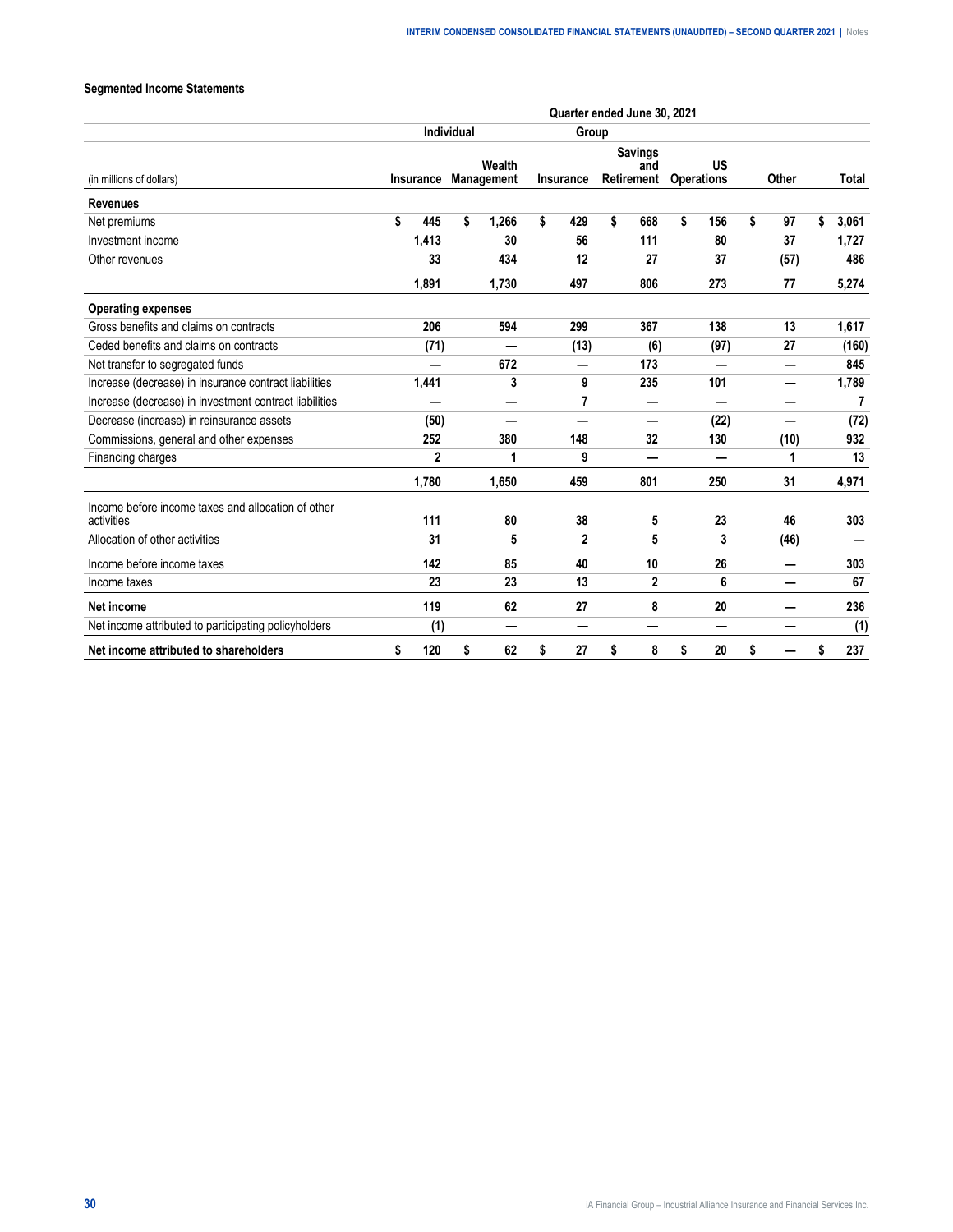|                                                                                                                                                                                                                                                                                                                                                                                                                                                                                                                                                                                                                                                           |           |            |                      | Quarter ended June 30, 2020 |                              |                  |          |                |
|-----------------------------------------------------------------------------------------------------------------------------------------------------------------------------------------------------------------------------------------------------------------------------------------------------------------------------------------------------------------------------------------------------------------------------------------------------------------------------------------------------------------------------------------------------------------------------------------------------------------------------------------------------------|-----------|------------|----------------------|-----------------------------|------------------------------|------------------|----------|----------------|
|                                                                                                                                                                                                                                                                                                                                                                                                                                                                                                                                                                                                                                                           |           | Individual |                      | Group                       |                              |                  |          |                |
| (in millions of dollars)<br><b>Revenues</b><br>Net premiums<br>Investment income<br>Other revenues<br><b>Operating expenses</b><br>Gross benefits and claims on contracts<br>Ceded benefits and claims on contracts<br>Net transfer to segregated funds<br>Increase (decrease) in insurance contract liabilities<br>Increase (decrease) in investment contract liabilities<br>Decrease (increase) in reinsurance assets<br>Commissions, general and other expenses<br>Financing charges<br>Income before income taxes and allocation of other<br>activities<br>Allocation of other activities<br>Income before income taxes<br>Income taxes<br>Net income | Insurance |            | Wealth<br>Management | Insurance                   | Savings<br>and<br>Retirement | US<br>Operations | Other    | Total          |
|                                                                                                                                                                                                                                                                                                                                                                                                                                                                                                                                                                                                                                                           |           |            |                      |                             |                              |                  |          |                |
|                                                                                                                                                                                                                                                                                                                                                                                                                                                                                                                                                                                                                                                           | \$<br>394 | \$         | 774                  | \$<br>357                   | \$<br>354                    | \$<br>150        | \$<br>75 | \$<br>2,104    |
|                                                                                                                                                                                                                                                                                                                                                                                                                                                                                                                                                                                                                                                           | 3,727     |            | (72)                 | 90                          | 277                          | 92               | 41       | 4,155          |
|                                                                                                                                                                                                                                                                                                                                                                                                                                                                                                                                                                                                                                                           | 28        |            | 370                  | 9                           | 25                           | 35               | (49)     | 418            |
|                                                                                                                                                                                                                                                                                                                                                                                                                                                                                                                                                                                                                                                           | 4,149     |            | 1,072                | 456                         | 656                          | 277              | 67       | 6,677          |
|                                                                                                                                                                                                                                                                                                                                                                                                                                                                                                                                                                                                                                                           |           |            |                      |                             |                              |                  |          |                |
|                                                                                                                                                                                                                                                                                                                                                                                                                                                                                                                                                                                                                                                           | 198       |            | 339                  | 273                         | 272                          | 132              | 4        | 1,218          |
|                                                                                                                                                                                                                                                                                                                                                                                                                                                                                                                                                                                                                                                           | (64)      |            |                      | (13)                        | (7)                          | (77)             | 24       | (137)          |
|                                                                                                                                                                                                                                                                                                                                                                                                                                                                                                                                                                                                                                                           |           |            | 423                  |                             | 101                          |                  | —        | 524            |
|                                                                                                                                                                                                                                                                                                                                                                                                                                                                                                                                                                                                                                                           | 3,732     |            | (72)                 | 22                          | 254                          | 81               | 1        | 4,018          |
|                                                                                                                                                                                                                                                                                                                                                                                                                                                                                                                                                                                                                                                           | —         |            | —                    | 21                          |                              | —                | —        | 21             |
|                                                                                                                                                                                                                                                                                                                                                                                                                                                                                                                                                                                                                                                           | (27)      |            |                      | $\mathbf{1}$                | $\mathbf 1$                  | $\overline{7}$   | (1)      | (19)           |
|                                                                                                                                                                                                                                                                                                                                                                                                                                                                                                                                                                                                                                                           | 204       |            | 320                  | 116                         | 26                           | 120              | (9)      | 777            |
|                                                                                                                                                                                                                                                                                                                                                                                                                                                                                                                                                                                                                                                           | 3         |            | 1                    | 8                           |                              |                  | 2        | 14             |
|                                                                                                                                                                                                                                                                                                                                                                                                                                                                                                                                                                                                                                                           | 4,046     |            | 1,011                | 428                         | 647                          | 263              | 21       | 6,416          |
|                                                                                                                                                                                                                                                                                                                                                                                                                                                                                                                                                                                                                                                           | 103       |            | 61                   | 28                          | 9                            | 14               | 46       | 261            |
|                                                                                                                                                                                                                                                                                                                                                                                                                                                                                                                                                                                                                                                           | 30        |            | 6                    | 3                           | 1                            | 6                | (46)     |                |
|                                                                                                                                                                                                                                                                                                                                                                                                                                                                                                                                                                                                                                                           | 133       |            | 67                   | 31                          | 10                           | 20               |          | 261            |
|                                                                                                                                                                                                                                                                                                                                                                                                                                                                                                                                                                                                                                                           | 23        |            | 29                   | 2                           | (2)                          | 4                |          | 56             |
|                                                                                                                                                                                                                                                                                                                                                                                                                                                                                                                                                                                                                                                           | 110       |            | 38                   | 29                          | 12                           | 16               |          | 205            |
| Net income attributed to participating policyholders                                                                                                                                                                                                                                                                                                                                                                                                                                                                                                                                                                                                      | 7         |            | —                    |                             |                              | —                |          | $\overline{7}$ |
| Net income attributed to shareholders                                                                                                                                                                                                                                                                                                                                                                                                                                                                                                                                                                                                                     | \$<br>103 | \$         | 38                   | \$<br>29                    | \$<br>12                     | \$<br>16         | \$       | \$<br>198      |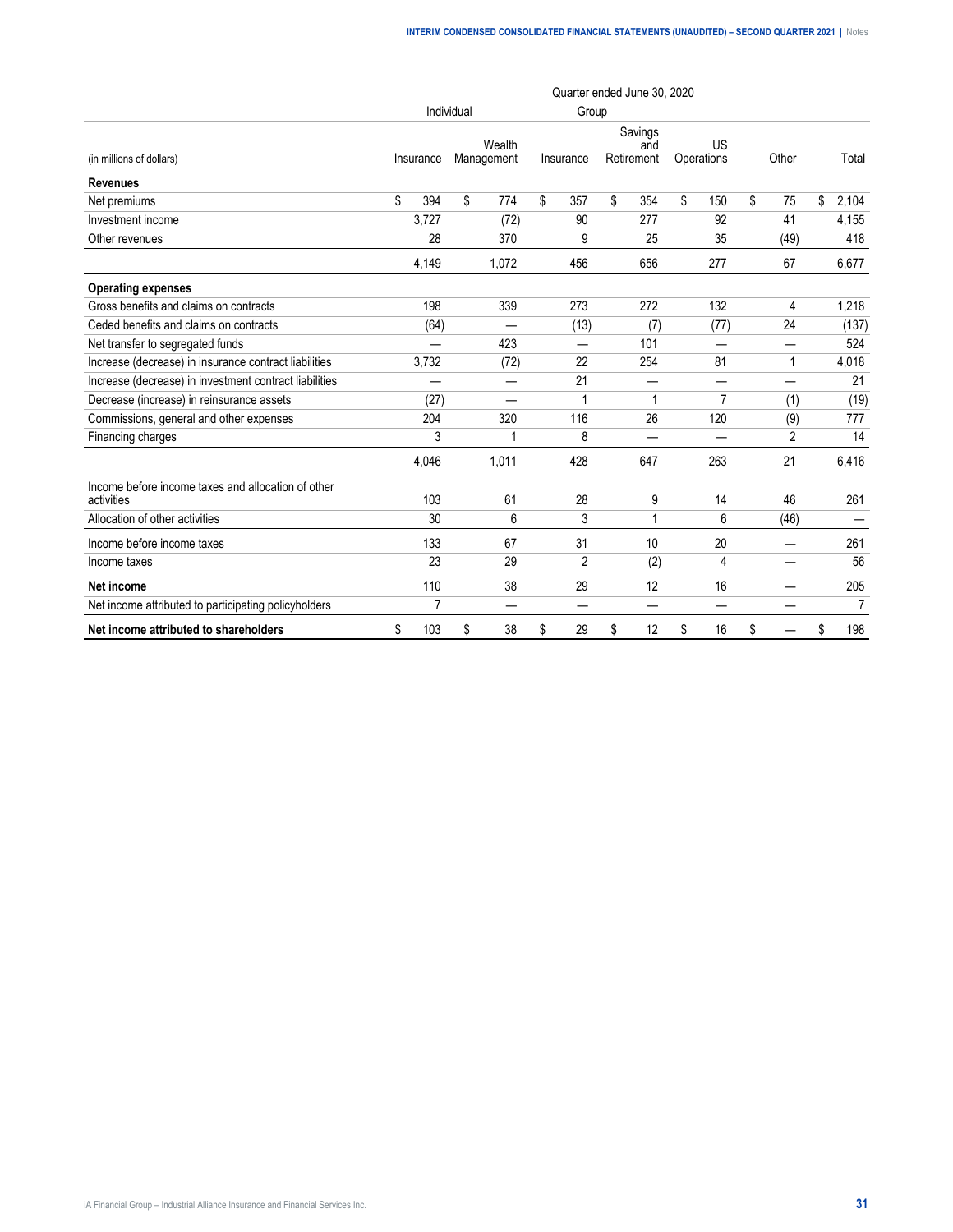|                                                                  |           |            |        |                  | Six months ended June 30, 2021      |                         |           |             |
|------------------------------------------------------------------|-----------|------------|--------|------------------|-------------------------------------|-------------------------|-----------|-------------|
|                                                                  |           | Individual |        | Group            |                                     |                         |           |             |
| (in millions of dollars)                                         | Insurance | Management | Wealth | <b>Insurance</b> | <b>Savings</b><br>and<br>Retirement | US<br><b>Operations</b> | Other     | Total       |
| <b>Revenues</b>                                                  |           |            |        |                  |                                     |                         |           |             |
| Net premiums                                                     | \$<br>864 | \$         | 2,872  | \$<br>828        | \$<br>1,328                         | \$<br>301               | \$<br>191 | \$<br>6,384 |
| Investment income                                                | (1,643)   |            | (155)  | 38               | (97)                                | (40)                    | 69        | (1,828)     |
| Other revenues                                                   | 62        |            | 848    | 23               | 57                                  | 70                      | (107)     | 953         |
|                                                                  | (717)     |            | 3,565  | 889              | 1,288                               | 331                     | 153       | 5,509       |
| <b>Operating expenses</b>                                        |           |            |        |                  |                                     |                         |           |             |
| Gross benefits and claims on contracts                           | 450       |            | 1,221  | 602              | 1,655                               | 274                     | 25        | 4,227       |
| Ceded benefits and claims on contracts                           | (159)     |            |        | (24)             | (12)                                | (190)                   | 54        | (331)       |
| Net transfer to segregated funds                                 |           |            | 1,647  |                  | (391)                               |                         | —         | 1,256       |
| Increase (decrease) in insurance contract liabilities            | (1,624)   |            | (226)  | (34)             | (49)                                | (99)                    | 1         | (2,031)     |
| Increase (decrease) in investment contract liabilities           |           |            | -      | (7)              | —                                   | —                       | —         | (7)         |
| Decrease (increase) in reinsurance assets                        | (73)      |            |        | 1                | 3                                   | 52                      | (1)       | (18)        |
| Commissions, general and other expenses                          | 486       |            | 780    | 283              | 67                                  | 253                     | (14)      | 1,855       |
| Financing charges                                                | 3         |            | 1      | 17               |                                     | 1                       | 4         | 26          |
|                                                                  | (917)     |            | 3,423  | 838              | 1,273                               | 291                     | 69        | 4,977       |
| Income before income taxes and allocation of other<br>activities | 200       |            | 142    | 51               | 15                                  | 40                      | 84        | 532         |
| Allocation of other activities                                   | 54        |            | 13     | 5                | 6                                   | 6                       | (84)      |             |
| Income before income taxes                                       | 254       |            | 155    | 56               | 21                                  | 46                      |           | 532         |
| Income taxes                                                     | 53        |            | 40     | 16               | 5                                   | 10                      |           | 124         |
| Net income                                                       | 201       |            | 115    | 40               | 16                                  | 36                      |           | 408         |
| Net income attributed to participating policyholders             | (6)       |            | -      |                  |                                     | –                       |           | (6)         |
| Net income attributed to shareholders                            | \$<br>207 | \$         | 115    | \$<br>40         | \$<br>16                            | \$<br>36                | \$        | 414         |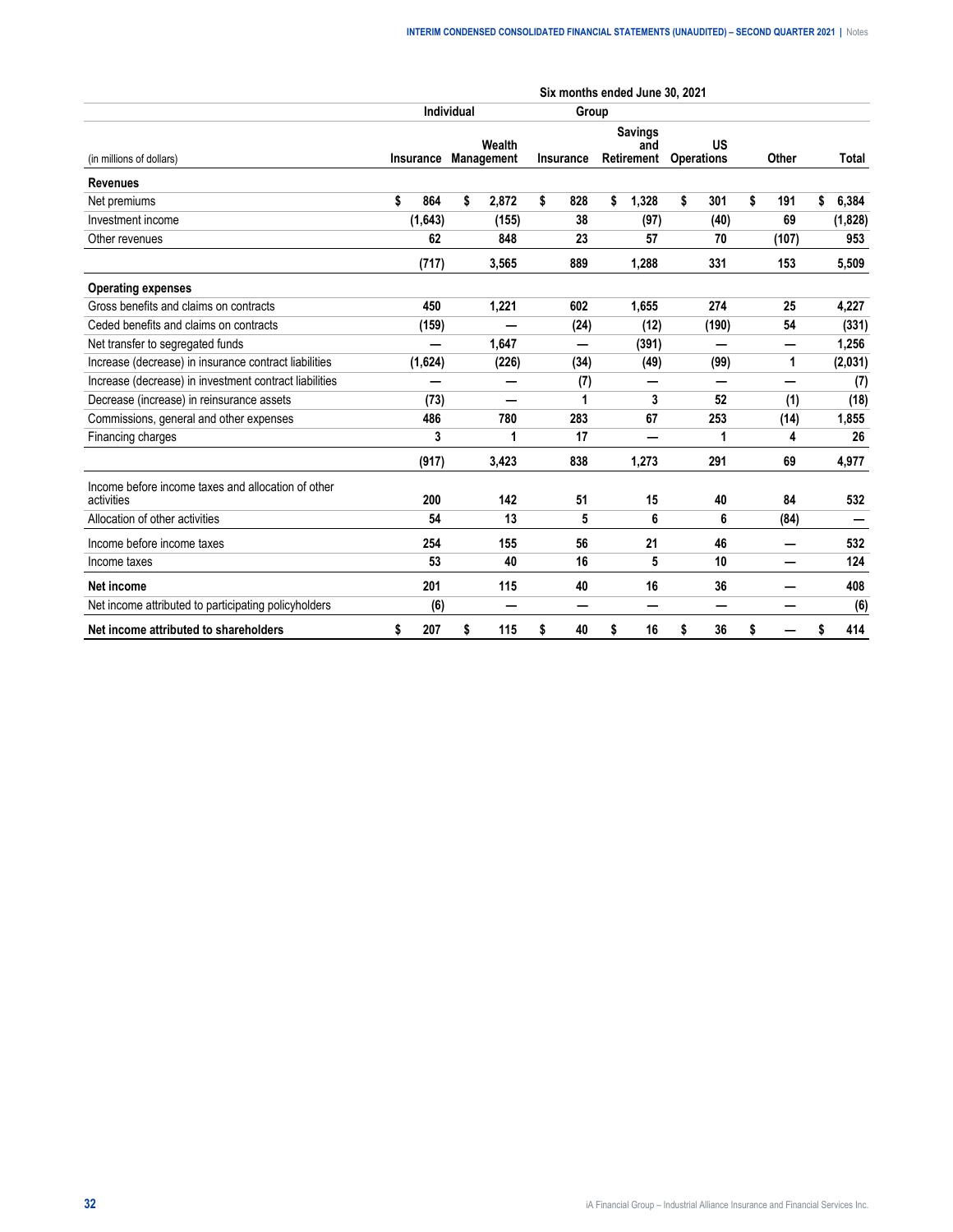|                                                                  |           |            |                      | Six months ended June 30, 2020 |                              |                  |           |             |
|------------------------------------------------------------------|-----------|------------|----------------------|--------------------------------|------------------------------|------------------|-----------|-------------|
|                                                                  |           | Individual |                      | Group                          |                              |                  |           |             |
| (in millions of dollars)                                         | Insurance |            | Wealth<br>Management | Insurance                      | Savings<br>and<br>Retirement | US<br>Operations | Other     | Total       |
| <b>Revenues</b>                                                  |           |            |                      |                                |                              |                  |           |             |
| Net premiums                                                     | \$<br>791 | \$         | 1,852                | \$<br>772                      | \$<br>987                    | \$<br>288        | \$<br>160 | \$<br>4,850 |
| Investment income                                                | 2,481     |            | 255                  | 108                            | 229                          | 146              | 78        | 3,297       |
| Other revenues                                                   | 57        |            | 746                  | 28                             | 52                           | 67               | (94)      | 856         |
|                                                                  | 3,329     |            | 2,853                | 908                            | 1,268                        | 501              | 144       | 9,003       |
| <b>Operating expenses</b>                                        |           |            |                      |                                |                              |                  |           |             |
| Gross benefits and claims on contracts                           | 427       |            | 896                  | 565                            | 658                          | 257              | 25        | 2,828       |
| Ceded benefits and claims on contracts                           | (127)     |            |                      | (26)                           | (13)                         | (151)            | 46        | (271)       |
| Net transfer to segregated funds                                 |           |            | 848                  |                                | 364                          |                  |           | 1,212       |
| Increase (decrease) in insurance contract liabilities            | 2,497     |            | 404                  | 32                             | 186                          | 196              | 1         | 3,316       |
| Increase (decrease) in investment contract liabilities           |           |            |                      | 22                             |                              |                  |           | 22          |
| Decrease (increase) in reinsurance assets                        | (39)      |            |                      | 4                              | $\overline{2}$               | (60)             | (1)       | (94)        |
| Commissions, general and other expenses                          | 448       |            | 671                  | 262                            | 54                           | 232              | (11)      | 1,656       |
| Financing charges                                                | 8         |            | 1                    | 16                             |                              |                  | 2         | 27          |
|                                                                  | 3,214     |            | 2,820                | 875                            | 1,251                        | 474              | 62        | 8,696       |
| Income before income taxes and allocation of other<br>activities | 115       |            | 33                   | 33                             | 17                           | 27               | 82        | 307         |
| Allocation of other activities                                   | 56        |            | 8                    | 5                              | $\overline{2}$               | 11               | (82)      |             |
| Income before income taxes                                       | 171       |            | 41                   | 38                             | 19                           | 38               |           | 307         |
| Income taxes                                                     | 20        |            | 26                   | 1                              | (1)                          | 8                |           | 54          |
| Net income                                                       | 151       |            | 15                   | 37                             | 20                           | 30               |           | 253         |
| Net income attributed to participating policyholders             | 8         |            | —                    |                                |                              | —                |           | 8           |
| Net income attributed to shareholders                            | \$<br>143 | \$         | 15                   | \$<br>37                       | \$<br>20                     | \$<br>30         | \$        | \$<br>245   |

# **Segmented Premiums**

|                              |   |       |            |                                |   | Quarter ended June 30, 2021 |                                     |   |                         |   |       |   |       |
|------------------------------|---|-------|------------|--------------------------------|---|-----------------------------|-------------------------------------|---|-------------------------|---|-------|---|-------|
|                              |   |       | Individual |                                |   | Group                       |                                     |   |                         |   |       |   |       |
| (in millions of dollars)     |   |       |            | Wealth<br>Insurance Management |   | Insurance                   | <b>Savings</b><br>and<br>Retirement |   | US<br><b>Operations</b> |   | Other |   | Total |
| Gross premiums               |   |       |            |                                |   |                             |                                     |   |                         |   |       |   |       |
| Invested in general fund     | ъ | 553   | \$         | 220                            | S | 458                         | \$<br>212                           | s | 310                     | S | 39    | S | 1.792 |
| Invested in segregated funds |   |       |            | 1,046                          |   |                             | 463                                 |   |                         |   |       |   | 1,509 |
|                              |   | 553   |            | 1,266                          |   | 458                         | 675                                 |   | 310                     |   | 39    |   | 3,301 |
| <b>Premiums ceded</b>        |   |       |            |                                |   |                             |                                     |   |                         |   |       |   |       |
| Invested in general fund     |   | (108) |            |                                |   | (29)                        | (7)                                 |   | (154)                   |   | 58    |   | (240) |
| Net premiums                 |   | 445   |            | 1,266                          |   | 429                         | 668                                 |   | 156                     |   | 97    |   | 3,061 |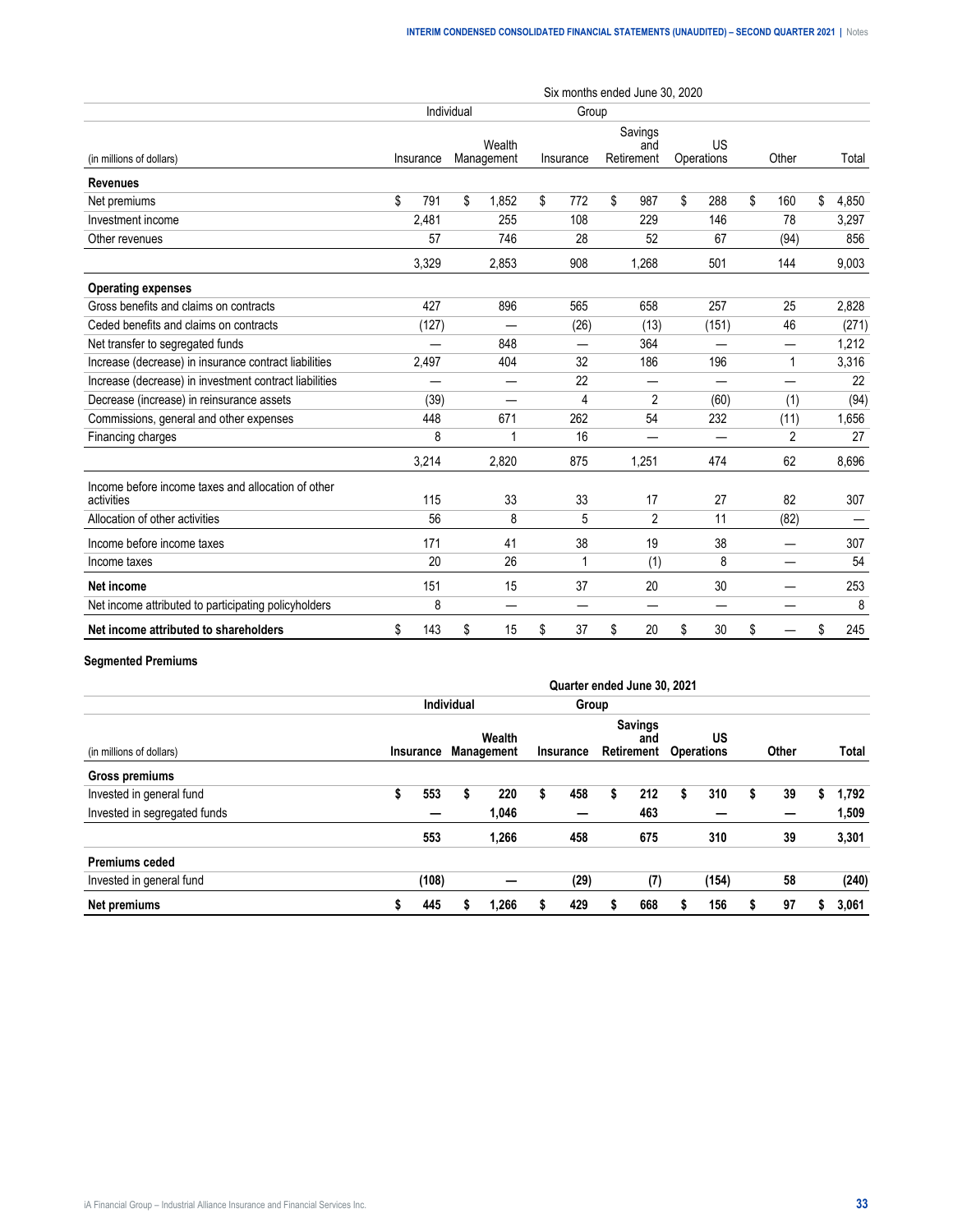|                              |   |           |            |                      |    | Quarter ended June 30, 2020 |   |                              |   |                  |   |       |   |       |
|------------------------------|---|-----------|------------|----------------------|----|-----------------------------|---|------------------------------|---|------------------|---|-------|---|-------|
|                              |   |           | Individual |                      |    | Group                       |   |                              |   |                  |   |       |   |       |
| (in millions of dollars)     |   | Insurance |            | Wealth<br>Management |    | Insurance                   |   | Savings<br>and<br>Retirement |   | US<br>Operations |   | Other |   | Total |
| Gross premiums               |   |           |            |                      |    |                             |   |                              |   |                  |   |       |   |       |
| Invested in general fund     | S | 493       | S          | 174                  | \$ | 383                         | S | 72                           | S | 280              | S | 19    | S | .421  |
| Invested in segregated funds |   |           |            | 600                  |    |                             |   | 289                          |   |                  |   |       |   | 889   |
|                              |   | 493       |            | 774                  |    | 383                         |   | 361                          |   | 280              |   | 19    |   | 2,310 |
| <b>Premiums ceded</b>        |   |           |            |                      |    |                             |   |                              |   |                  |   |       |   |       |
| Invested in general fund     |   | (99)      |            |                      |    | (26)                        |   | (7)                          |   | (130)            |   | 56    |   | (206) |
| Net premiums                 |   | 394       | S          | 774                  | S  | 357                         | S | 354                          | S | 150              | S | 75    | S | 2.104 |

|                                                                                                                                                                                                                                                                                                                                                            |             |            |                      |                  | Six months ended June 30, 2021      |                         |           |             |
|------------------------------------------------------------------------------------------------------------------------------------------------------------------------------------------------------------------------------------------------------------------------------------------------------------------------------------------------------------|-------------|------------|----------------------|------------------|-------------------------------------|-------------------------|-----------|-------------|
|                                                                                                                                                                                                                                                                                                                                                            |             | Individual |                      | Group            |                                     |                         |           |             |
| (in millions of dollars)<br>Gross premiums<br>Invested in general fund<br>Invested in segregated funds<br><b>Premiums ceded</b><br>Invested in general fund<br>Net premiums<br>(in millions of dollars)<br>Gross premiums<br>Invested in general fund<br>Invested in segregated funds<br><b>Premiums ceded</b><br>Invested in general fund<br>Net premiums | Insurance   |            | Wealth<br>Management | <b>Insurance</b> | <b>Savings</b><br>and<br>Retirement | US<br><b>Operations</b> | Other     | Total       |
|                                                                                                                                                                                                                                                                                                                                                            |             |            |                      |                  |                                     |                         |           |             |
|                                                                                                                                                                                                                                                                                                                                                            | \$<br>1,071 | \$         | 449                  | \$<br>883        | \$<br>251                           | \$<br>595               | \$<br>77  | \$<br>3,326 |
|                                                                                                                                                                                                                                                                                                                                                            |             |            | 2,423                | —                | 1,090                               | —                       | —         | 3,513       |
|                                                                                                                                                                                                                                                                                                                                                            | 1,071       |            | 2,872                | 883              | 1,341                               | 595                     | 77        | 6,839       |
|                                                                                                                                                                                                                                                                                                                                                            |             |            |                      |                  |                                     |                         |           |             |
|                                                                                                                                                                                                                                                                                                                                                            | (207)       |            |                      | (55)             | (13)                                | (294)                   | 114       | (455)       |
|                                                                                                                                                                                                                                                                                                                                                            | \$<br>864   | \$         | 2,872                | \$<br>828        | \$<br>1,328                         | \$<br>301               | \$<br>191 | \$<br>6,384 |
|                                                                                                                                                                                                                                                                                                                                                            |             |            |                      |                  | Six months ended June 30, 2020      |                         |           |             |
|                                                                                                                                                                                                                                                                                                                                                            |             | Individual |                      | Group            |                                     |                         |           |             |
|                                                                                                                                                                                                                                                                                                                                                            | Insurance   |            | Wealth<br>Management | Insurance        | Savings<br>and<br>Retirement        | US<br>Operations        | Other     | Total       |
|                                                                                                                                                                                                                                                                                                                                                            |             |            |                      |                  |                                     |                         |           |             |
|                                                                                                                                                                                                                                                                                                                                                            | \$<br>980   | \$         | 380                  | \$<br>829        | \$<br>120                           | \$<br>537               | \$<br>52  | \$<br>2,898 |
|                                                                                                                                                                                                                                                                                                                                                            |             |            | 1,472                |                  | 881                                 |                         |           | 2,353       |
|                                                                                                                                                                                                                                                                                                                                                            | 980         |            | 1,852                | 829              | 1,001                               | 537                     | 52        | 5,251       |
|                                                                                                                                                                                                                                                                                                                                                            |             |            |                      |                  |                                     |                         |           |             |
|                                                                                                                                                                                                                                                                                                                                                            | (189)       |            |                      | (57)             | (14)                                | (249)                   | 108       | (401)       |
|                                                                                                                                                                                                                                                                                                                                                            | \$<br>791   | \$         | 1,852                | \$<br>772        | \$<br>987                           | \$<br>288               | \$<br>160 | \$<br>4,850 |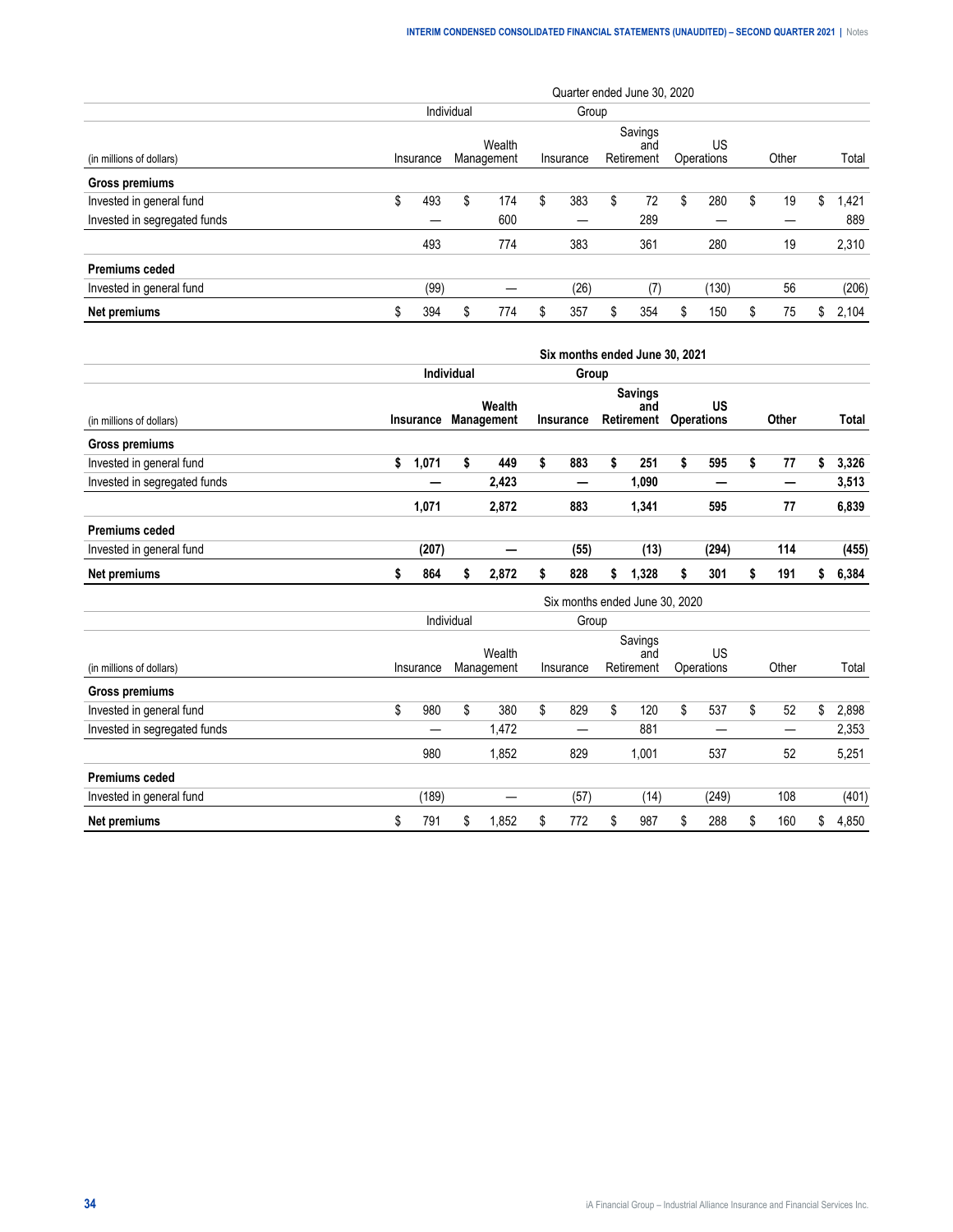# <span id="page-34-0"></span>**Segmented Assets and Liabilities**

|                                                                       |           |                   |            |                  | As at June 30, 2021                 |                                |             |              |
|-----------------------------------------------------------------------|-----------|-------------------|------------|------------------|-------------------------------------|--------------------------------|-------------|--------------|
|                                                                       |           | <b>Individual</b> |            | Group            |                                     |                                |             |              |
| (in millions of dollars)                                              | Insurance | Management        | Wealth     | <b>Insurance</b> | <b>Savings</b><br>and<br>Retirement | <b>US</b><br><b>Operations</b> | Other       | <b>Total</b> |
| Assets                                                                |           |                   |            |                  |                                     |                                |             |              |
| Invested assets                                                       | \$24,923  | \$                | 2,001      | \$<br>1,975      | \$<br>4,823                         | \$<br>1,200                    | \$<br>7,751 | \$42,673     |
| Segregated funds net assets                                           |           |                   | 22,021     | —                | 13,816                              |                                |             | 35,837       |
| Reinsurance assets                                                    | 39        |                   |            | 223              | 126                                 | 1,598                          | (125)       | 1,861        |
| Other                                                                 | 111       |                   | 1,094      | —                |                                     | 34                             | 4,147       | 5,386        |
| <b>Total assets</b>                                                   | \$25,073  | \$                | 25,116     | \$<br>2,198      | \$18,765                            | \$<br>2,832                    | \$11,773    | \$85,757     |
| Liabilities                                                           |           |                   |            |                  |                                     |                                |             |              |
| Insurance contract liabilities and<br>investment contract liabilities | \$24,028  | \$                | 2,023      | \$<br>2,238      | \$<br>4,982                         | \$<br>1,842                    | \$<br>(107) | \$35,006     |
| Liabilities related to segregated funds net assets                    |           |                   | 22,021     | —                | 13,816                              | —                              |             | 35,837       |
| Other                                                                 | 490       |                   | 54         | 3                | 7                                   | —                              | 8,870       | 9,424        |
| <b>Total liabilities</b>                                              | \$24,518  |                   | \$24,098   | \$<br>2,241      | \$18.805                            | \$1,842                        | \$<br>8,763 | \$80,267     |
|                                                                       |           |                   |            |                  | As at December 31, 2020             |                                |             |              |
|                                                                       |           | Individual        |            | Group            |                                     |                                |             |              |
|                                                                       |           |                   | Wealth     |                  | Savings                             | US                             |             |              |
| (in millions of dollars)                                              | Insurance |                   | Management | Insurance        | and<br>Retirement                   | Operations                     | Other       | Total        |
| <b>Assets</b>                                                         |           |                   |            |                  |                                     |                                |             |              |
| Invested assets                                                       | \$25,922  | \$                | 2,145      | \$<br>1,969      | \$<br>4,949                         | \$<br>1,211                    | \$<br>8,029 | \$44,225     |
| Segregated funds net assets                                           |           |                   | 19,240     | —                | 13,575                              |                                | —           | 32,815       |
| Reinsurance assets                                                    | (36)      |                   |            | 222              | 130                                 | 1,615                          | (123)       | 1,808        |
| Other                                                                 | 109       |                   | 1,096      | —                |                                     | 32                             | 3,383       | 4,620        |
| <b>Total assets</b>                                                   | \$ 25,995 | \$                | 22,481     | \$<br>2,191      | \$18,654                            | \$<br>2,858                    | \$11,289    | \$83,468     |
| <b>Liabilities</b>                                                    |           |                   |            |                  |                                     |                                |             |              |
| Insurance contract liabilities and<br>investment contract liabilities | \$25,661  | \$                | 2,246      | \$<br>2,272      | \$<br>5,030                         | \$<br>2.003                    | \$<br>(110) | \$37,102     |
| Liabilities related to segregated funds net assets                    |           |                   | 19,240     | —                | 13,575                              | —                              | —           | 32,815       |
| Other                                                                 | 441       |                   | 47         | 3                | 8                                   | —                              | 7,817       | 8,316        |
| <b>Total liabilities</b>                                              | \$26.102  | \$                | 21,533     | \$<br>2.275      | \$<br>18,613                        | \$<br>2.003                    | \$<br>7,707 | \$78,233     |

# **17 › Basic Earnings Per Common Share**

Basic earnings per share are calculated by dividing the net income attributed to the common shareholder by the weighted average number of outstanding common shares during the period.

|                                                                      | Quarters ended<br>June 30 |      | Six months ended<br>June 30 |      |
|----------------------------------------------------------------------|---------------------------|------|-----------------------------|------|
| (in millions of dollars, unless otherwise indicated)                 | 202′                      | 2020 | 2021                        | 2020 |
| Net income attributed to common shareholder                          | 232                       | 193  | 403                         | 234  |
| Weighted average number of outstanding shares (in millions of units) | 109                       |      | 109                         | 109  |
| Basic earnings per share (in dollars)                                | 2.14                      | -78  | 3.71                        |      |

There was no transaction on common shares that could affect these calculations after the closing date and before the date of authorization for issue of these Financial Statements.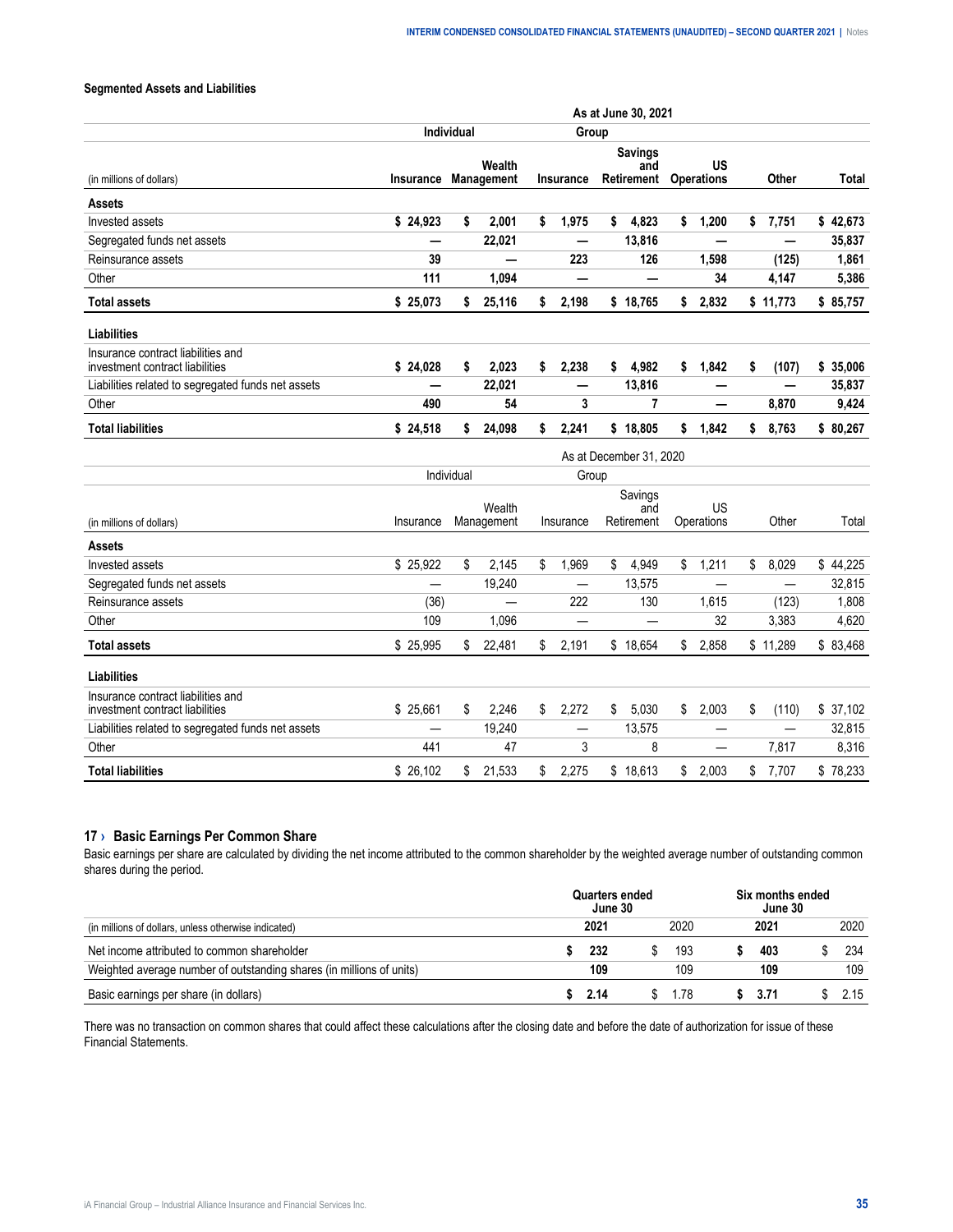#### <span id="page-35-0"></span>**18 › Post-Employment Benefits**

The Company maintains a funded defined benefit plan and a number of unfunded plans that provide pension benefits and defined contribution plans.

The Company also provides other post-retirement benefits. These include additional health care benefits, life insurance and dental benefits. The Company also provides post-employment benefits such as salary continuation for short-term disabilities.

## **Amounts Recognized in Net Income and Other Comprehensive Income**

| (in millions of dollars)                                                                                 | Quarters ended June 30 |      |             |     |               |       |             |   |  |
|----------------------------------------------------------------------------------------------------------|------------------------|------|-------------|-----|---------------|-------|-------------|---|--|
|                                                                                                          | 2021                   |      |             |     | 2020          |       |             |   |  |
|                                                                                                          | <b>Pension plans</b>   |      | Other plans |     | Pension plans |       | Other plans |   |  |
| Current service cost                                                                                     |                        | 17   |             |     |               | 15    |             |   |  |
| Net interest                                                                                             |                        |      |             |     |               |       |             |   |  |
| Administrative expense                                                                                   |                        |      |             |     |               |       |             |   |  |
| Components of the cost of defined benefits recognized in the net income                                  |                        | 21   |             |     |               | 18    |             |   |  |
| Remeasurement of net liabilities (assets) as defined benefits <sup>1</sup>                               |                        |      |             |     |               |       |             |   |  |
| Rate of return on assets (excluding amounts included in the net interest above)                          |                        | (79) |             |     |               | (181) |             |   |  |
| Actuarial losses (gains) on financial assumption changes                                                 |                        | 26   |             | (1) |               | 347   |             |   |  |
| Losses (gains) on components of the cost of defined benefits recognized in other<br>comprehensive income |                        | (53) |             | (1) |               | 166   |             |   |  |
| Total of defined benefit cost components                                                                 |                        | (32) |             |     |               | 184   |             | 5 |  |

<sup>1</sup> Changes in financial assumptions and assumptions on rate of return on assets, which represent market-based assumptions, are reviewed on a quarterly basis. All other assumptions are reviewed on an annual basis.

| (in millions of dollars)                                                                                 | Six months ended June 30 |       |             |     |               |      |             |  |
|----------------------------------------------------------------------------------------------------------|--------------------------|-------|-------------|-----|---------------|------|-------------|--|
|                                                                                                          | 2021                     |       |             |     | 2020          |      |             |  |
|                                                                                                          | <b>Pension plans</b>     |       | Other plans |     | Pension plans |      | Other plans |  |
| Current service cost                                                                                     |                          | 34    |             |     |               | 30   |             |  |
| Net interest                                                                                             |                          | 5     |             |     |               | 4    |             |  |
| Administrative expense                                                                                   |                          |       |             |     |               |      |             |  |
| Components of the cost of defined benefits recognized in the net income                                  |                          | 40    |             |     |               | 35   |             |  |
| Remeasurement of net liabilities (assets) as defined benefits <sup>1</sup>                               |                          |       |             |     |               |      |             |  |
| Rate of return on assets (excluding amounts included in the net interest above)                          |                          | 27    |             |     |               | (19) |             |  |
| Actuarial losses (gains) on financial assumption changes                                                 |                          | (233) |             | (3) |               | 94   |             |  |
| Losses (gains) on components of the cost of defined benefits recognized in other<br>comprehensive income |                          | (206) |             | (3) |               | 75   |             |  |
| Total of defined benefit cost components                                                                 |                          | (166) |             | (1) |               | 110  |             |  |

<sup>1</sup> Changes in financial assumptions and assumptions on rate of return on assets, which represent market-based assumptions, are reviewed on a quarterly basis. All other assumptions are reviewed on an annual basis.

# **Items that will not be reclassified subsequently to net income**

| (in millions of dollars)<br>Losses (gains) on components of the cost of defined benefits recognized in other<br>comprehensive income | Quarters ended June 30 |             |  |               |      |             |  |  |
|--------------------------------------------------------------------------------------------------------------------------------------|------------------------|-------------|--|---------------|------|-------------|--|--|
|                                                                                                                                      | 2021                   |             |  |               | 2020 |             |  |  |
|                                                                                                                                      | Pension plans          | Other plans |  | Pension plans |      | Other plans |  |  |
|                                                                                                                                      |                        |             |  |               |      |             |  |  |
| Remeasurement of post-employment benefits                                                                                            |                        |             |  |               |      | 166         |  |  |
| Income taxes on remeasurement of post-employment benefits                                                                            |                        |             |  |               |      |             |  |  |
| Total of other comprehensive income                                                                                                  |                        |             |  |               |      |             |  |  |